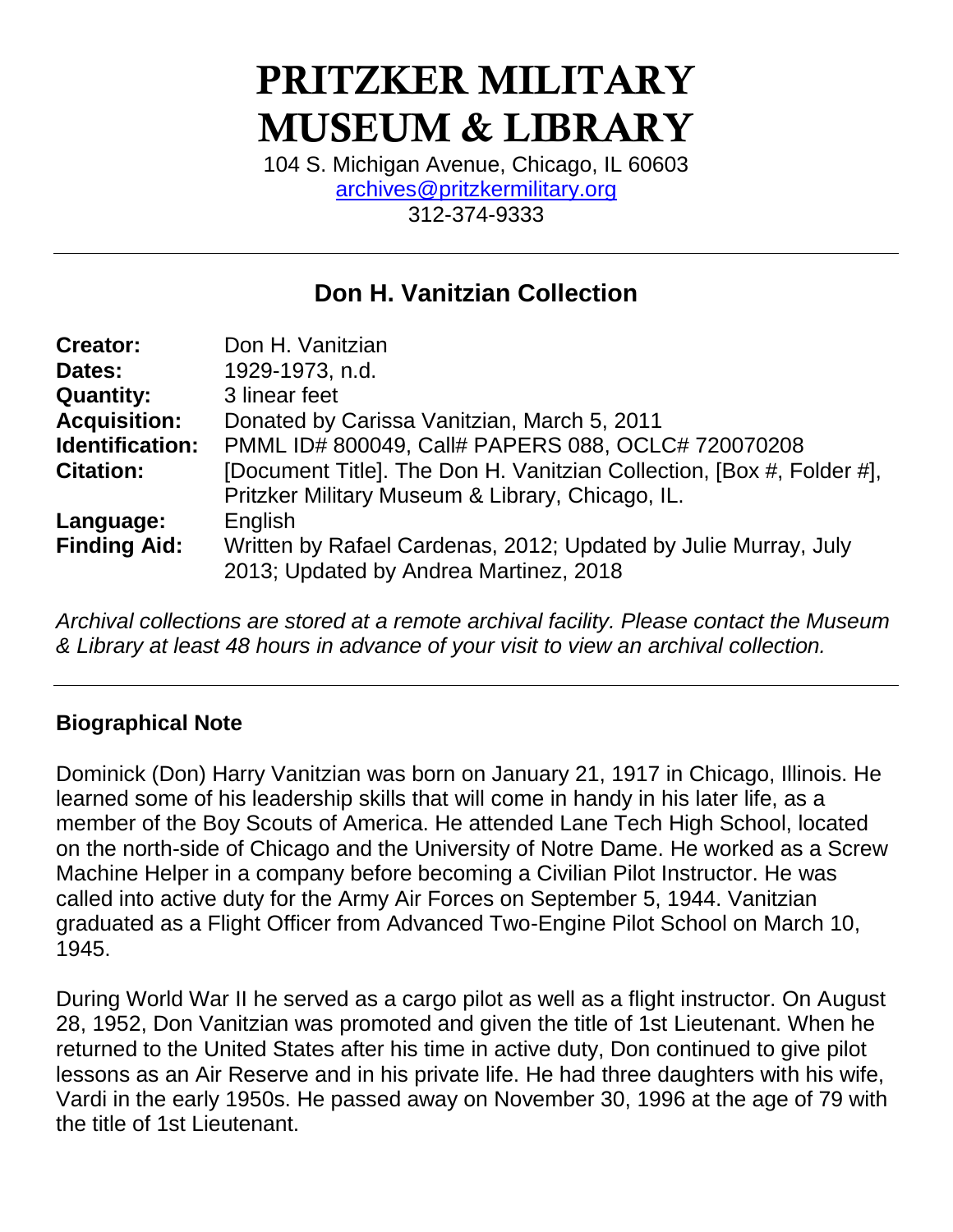#### **Scope and Content of the Collection**

The collection arrived with no discernible arrangement and was rearranged chronologically into series by PMML staff. The collection is contained within 7 legal boxes and 1 oversize box. The collection is arranged into series according to military service, newspaper clippings, personal papers, and photographs.

#### **Series One: Early Life and Pre-War, 1929-1945, n.d.**

This series contains documents from Don H. Vanitzian early childhood and his time as a civilian pilot. They include war ration books, school work, employment records and flight logs from his pre-military career. This series also includes correspondence letters about a controversy that happened during civil pilot training and a Boy Scout membership card from 1929.

#### **Series Two: Active Duty, 1944-1946, n.d.**

This series contains flying records from his days in active duty. It also includes several training manuals, active duty records and orders. It also includes medical records, pamphlets, travelling tickets and documents from his trip to Egypt.

#### **Series Three: Reserve Years and Later Life, 1942-1976, n.d.**

This series includes documents from Vanitzian's life in the Air Reserve as well as life as a civilian. It includes orders from the Air Reserve, correspondence letters, several forms and questionnaires, an aircraft maintenance book and aircraft designs.

#### **Series Four: Photos and Memorabilia, 1930-1942, n.d.**

Series four contains several photographs and memorabilia from Vanitzian's time in the military. The photographs are from several bombers, Doolittle receiving the Medal of Honor and a Boy Scouts of America group photo. Some of the memorabilia that is included are stencils with Don's name printed in them and Air Force decals.

#### **Series Five: Periodicals, 1945, n.d.**

Series five contains several newspapers and clippings from the year 1945. Mentioned in the newspapers and the clippings are the Nuremberg Trial, the atomic bombing of Nagasaki and Hiroshima, and a photocopy of special edition newspapers detailing the year 1945.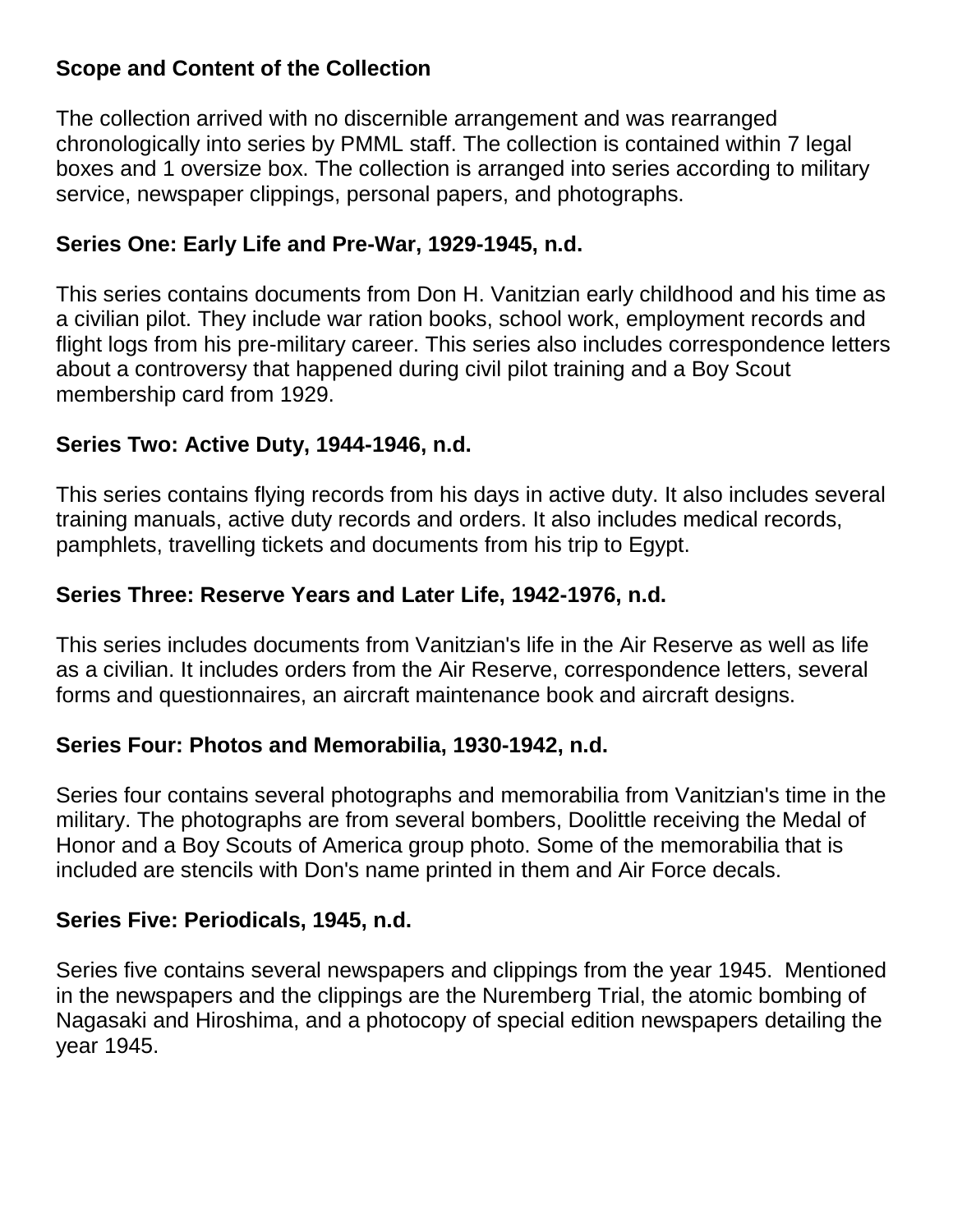#### **Series Six: Maps, 1942-1953, n.d.**

This series contains several maps from different cities in the United States. Some of the cities are Chicago, Cleveland and Milwaukee. The maps show where several military bases are located as well as the location of the radio towers.

#### **Rights**

Copyrights held by Carissa Vanitzian were transferred to the Pritzker Military Museum & Library. All other rights are held by the author or publisher. Users assume responsibility for following copyright laws as established by US Code Title 17.

#### **Separations**

| <b>Item Number</b> | <b>Description</b>                                                   | <b>Date</b> | <b>Location</b>   |
|--------------------|----------------------------------------------------------------------|-------------|-------------------|
| 800049001          | Army Air Corps flight officer's service uniform<br>jacket, summer    |             | Uniforms          |
| 800049002          | Army Air Corps "Ike" style field jacket, officer                     |             | Uniforms          |
| 800049003          | Army Air Corps brown breeches                                        |             | <b>Uniforms</b>   |
| 800049004          | Canvas leggings, dismounted (M-1938), OD                             |             | <b>Field Gear</b> |
| 800049005          | Overseas cap                                                         |             | Uniforms          |
| 800049006          | Service cap, officer's                                               |             | Uniforms          |
| 800049007          | Service uniform ties                                                 |             | Uniforms          |
| 800049008          | Service uniform ties                                                 |             | Uniforms          |
| 800049009          | Coveralls M-1943, OD                                                 |             | Uniforms          |
| 800049010          | Belt, OD                                                             |             | Uniforms          |
| 800049011          | Belt, navy blue                                                      |             | <b>Uniforms</b>   |
| 800049012          | Magazine pouch for Cal. 45 pistol, M-1923                            |             | <b>Field Gear</b> |
| 800049013          | M-1956 Lightweight Load-Carrying Equipment<br><b>Ammunition Case</b> |             | <b>Field Gear</b> |
| 800049014          | Waterproof bag                                                       |             | <b>Field Gear</b> |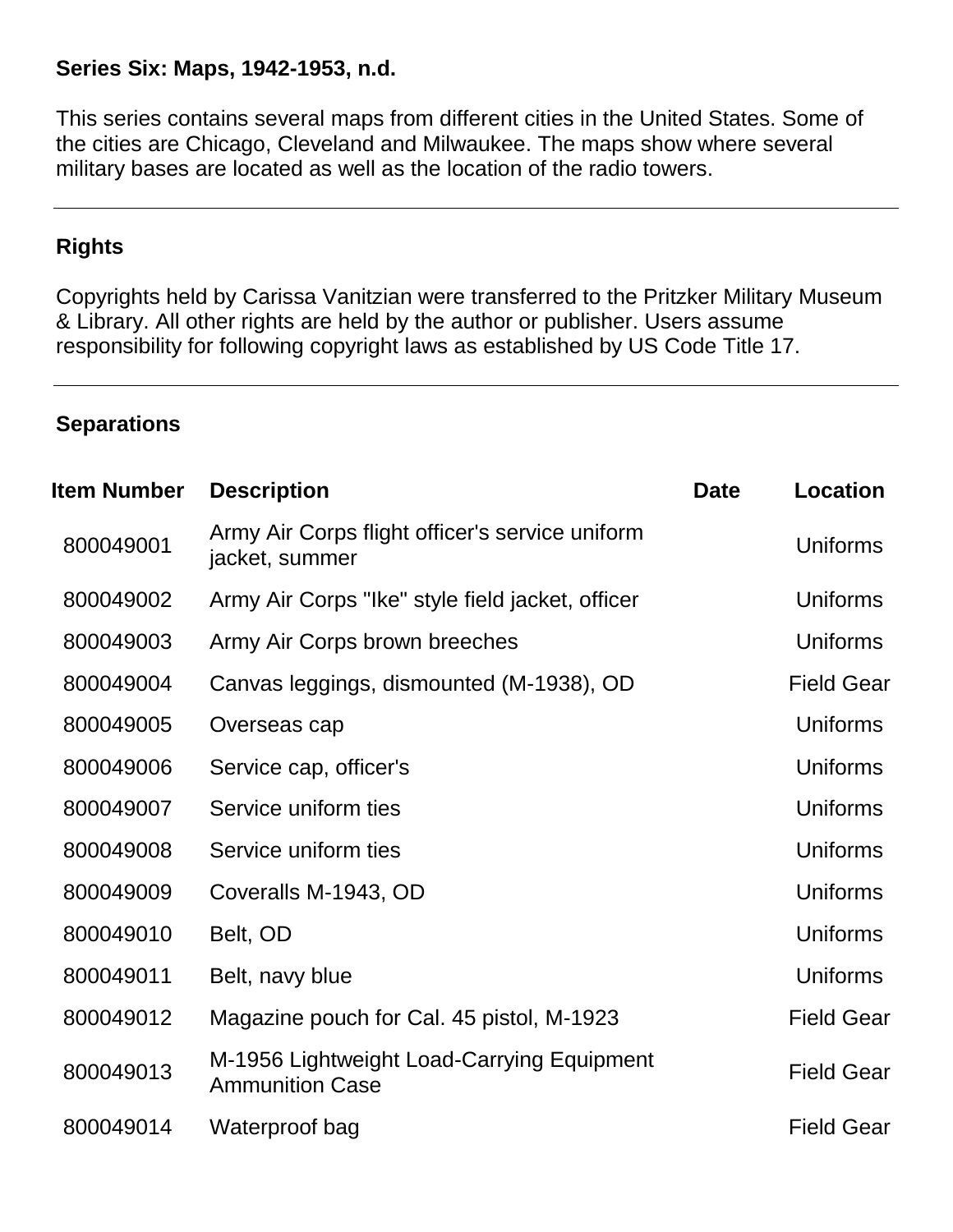| 800049015 | American Red Cross bag                                                    | <b>Field Gear</b>        |
|-----------|---------------------------------------------------------------------------|--------------------------|
| 800049016 | Office of Civilian Defense bags                                           | <b>Field Gear</b>        |
| 800049017 | Office of Civilian Defense bags                                           | <b>Field Gear</b>        |
| 800049018 | "Official Camper" pack                                                    | <b>Field Gear</b>        |
| 800049019 | Musette bag, light OD                                                     | <b>Field Gear</b>        |
| 800049020 | Field pack, cargo, M-1941                                                 | <b>Field Gear</b>        |
| 800049021 | Duffle bag                                                                | <b>Field Gear</b>        |
| 800049022 | Sewing kit                                                                | Personal                 |
| 800049023 | Army Air Force pilot's navigation kit                                     | Operational<br>Equipment |
| 800049024 | Leather portfolio                                                         | Personal                 |
| 800049025 | Canteen, M-1910                                                           | <b>Field Gear</b>        |
| 800049026 | Leather chin strap                                                        | <b>Uniforms</b>          |
| 800049028 | Lackner camera gun type AN-N6 with<br>Kodachrome cartridge in leather bag | Operational<br>Equipment |
| 800049029 | Officers' mess match books                                                | Memorabilia              |
| 800049030 | L-2M aircraft instruction placard                                         | Operational<br>Equipment |
| 800049031 | Aviator playing card deck, sealed                                         | Memorabilia              |
| 800049032 | Polaroid M-1944 flying goggles                                            | Personal                 |
| 800049033 | Service Pilot breast insignia                                             | <b>Drawers</b>           |
| 800049034 | Flight Officer rank collar insignia                                       | <b>Drawers</b>           |
| 800049035 | U.S. lapel insignia                                                       | <b>Drawers</b>           |
| 800049036 | Air Corps officer's insignia lapel pin                                    | <b>Drawers</b>           |
| 800049037 | American Campaign ribbon                                                  | <b>Drawers</b>           |
| 800049038 | European-African-Middle Eastern Campaign<br>ribbon                        | <b>Drawers</b>           |
| 800049039 | World War II Victory ribbon                                               | <b>Drawers</b>           |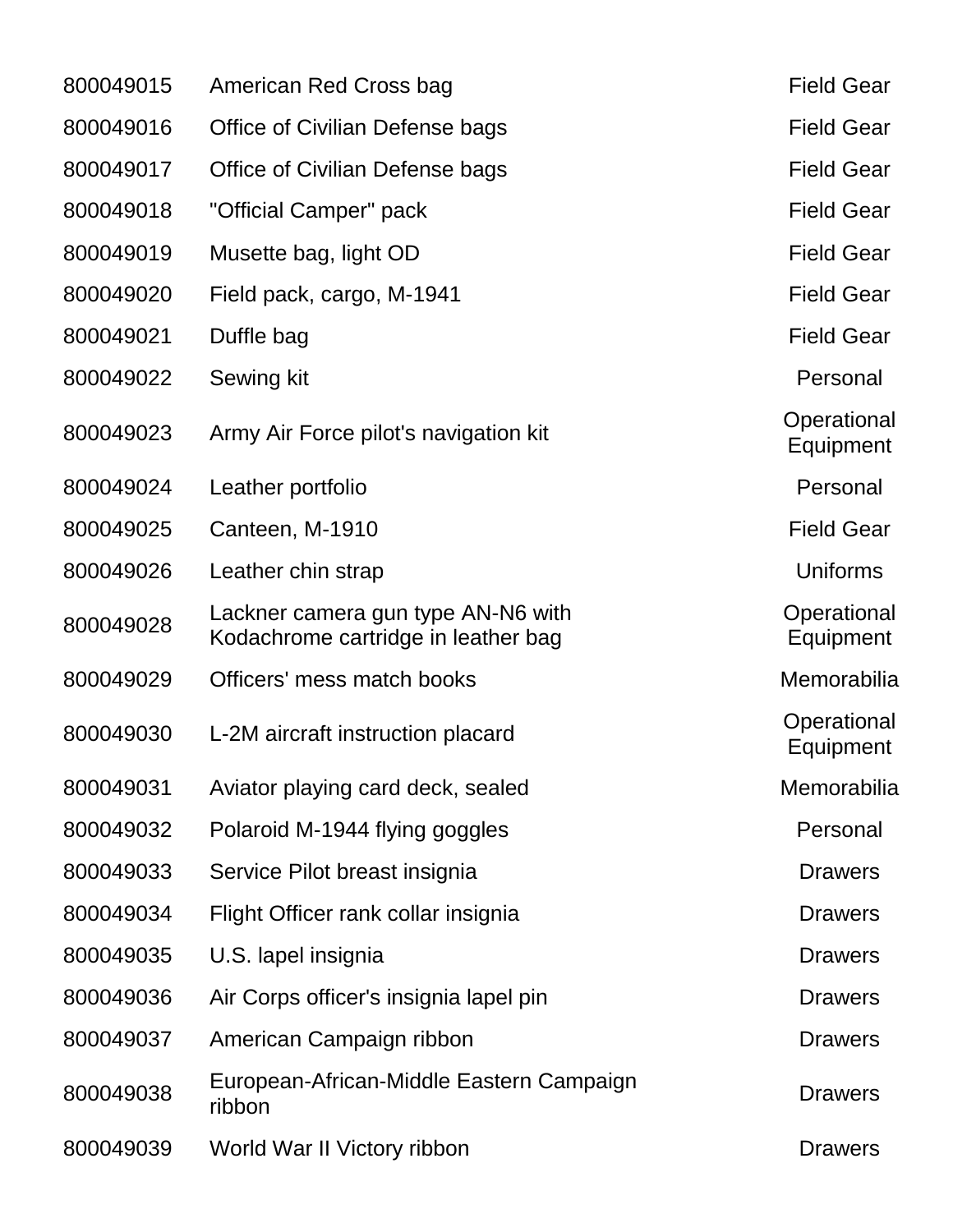| 800049040 | <b>Toilet Kit</b>                                                                                     |                    | Personal                  |
|-----------|-------------------------------------------------------------------------------------------------------|--------------------|---------------------------|
| 800049041 | Wooden cigarette box with Air Corps insignia                                                          |                    |                           |
| 800049818 | <b>B.S.A. Blackhawk Photo</b>                                                                         | $22$ -Aug-<br>30   | Photographs<br>Collection |
| 800049819 | B-25Bs aboard USS Hornet en Route to<br>Attack Japan                                                  | Apr-42             | Photographs<br>Collection |
| 800049820 | USS Hornet Launches B-25 on Doolittle Raid                                                            | $18 - Apr -$<br>42 | Photographs<br>Collection |
| 800049821 | Doolittle is Decorated with the Congressional<br>Medal of Honor by President Franklin D.<br>Roosevelt | n.d.               | Photographs<br>Collection |
| 800049822 | Army C47 Transport                                                                                    | n.d.               | Photographs<br>Collection |
| 800049823 | Army C54 Combat Transport                                                                             | n.d.               | Photographs<br>Collection |
| 800049824 | BG-17 in the Sky                                                                                      | n.d.               | Photographs<br>Collection |
| 800049825 | Cessna Bobcat AT17                                                                                    | n.d.               | Photographs<br>Collection |
| 800049826 | Airplane Transport Flying over Fields                                                                 | n.d.               | Photographs<br>Collection |
| 800049827 | <b>AAF Members Outdoors</b>                                                                           | n.d.               | Photographs<br>Collection |
| 800049828 | AAF Pilot on Bleachers with People                                                                    | n.d.               | Photographs<br>Collection |
|           |                                                                                                       |                    |                           |

## **Key Subjects**

This collection is indexed under the following headings in the Library's online catalog. Researchers interested in materials about related topics, persons, or places should search the catalog using these subject headings.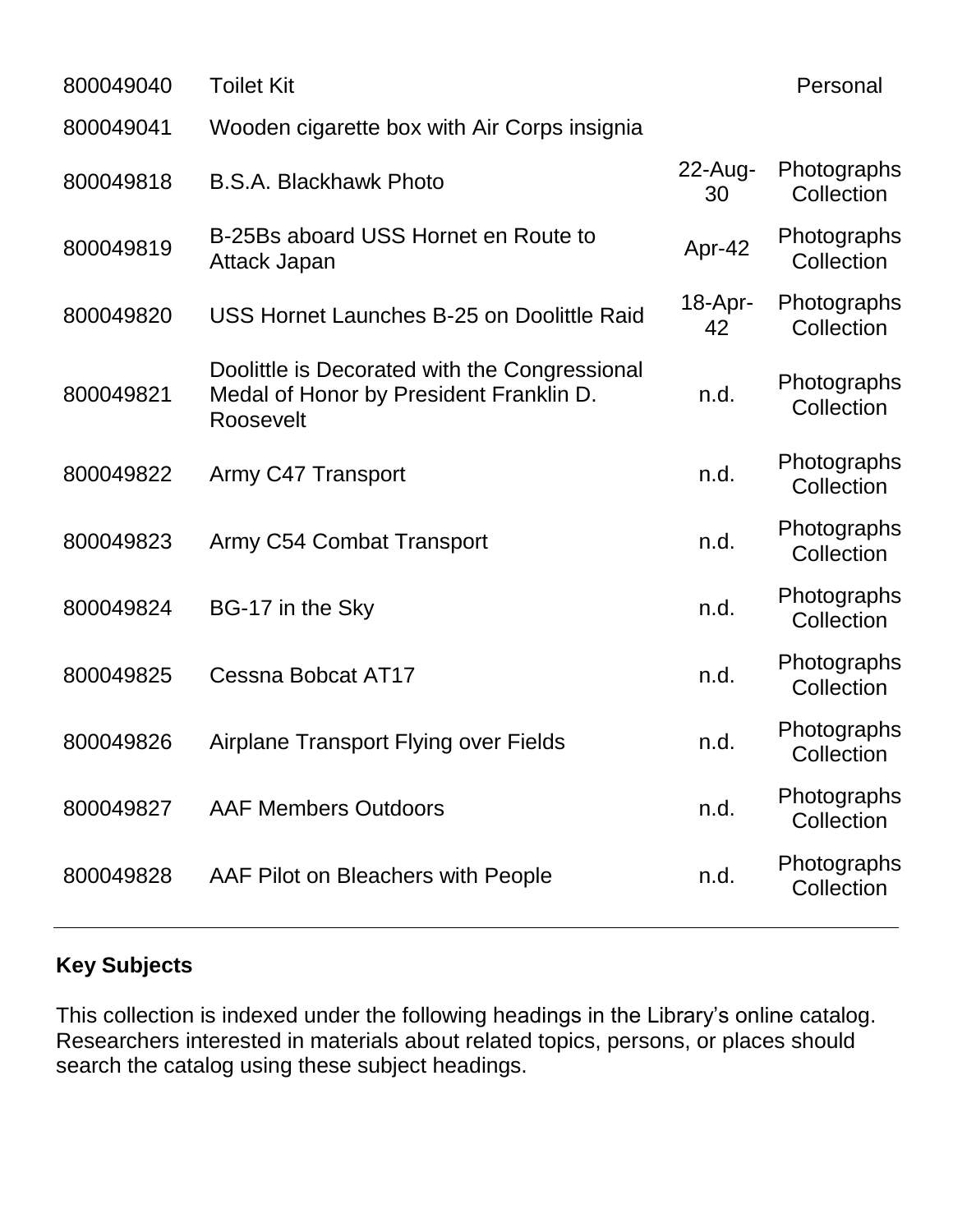#### **Names**

Vanitzian, Don Harry

### **Subjects**

Civilian Pilot Training Program (U.S.) – History United States, Army Air Forces, 566<sup>th</sup> Air Transport Command United States, Army Air Forces, 508<sup>th</sup> Army Air Forces Base Unit United States, Army Air Forces, 1264<sup>th</sup> Army Air Forces Base Unit United States, Officers' Reserve Corps, 9079<sup>th</sup> VAR Group World War, 1939-1945 – Campaigns – Africa, North

#### **Container List**

| Box Folder | Item ID#  | Title                                                  | <b>Dates</b> |
|------------|-----------|--------------------------------------------------------|--------------|
|            |           | Series One: Early Life and Pre-War,<br>1929-1945, n.d. |              |
| 1          |           | <b>Pre-War</b>                                         |              |
|            |           | 800049042 Boy Scouts of America Membership Card        | n.d. 1929    |
|            |           | 800049043 Commissioner Certificate                     | 25-Oct-32    |
|            |           | 800049044 Military Basic Course Textbook               | n.d.         |
|            | 800049045 | Lane Tech H.S. New School Opening<br>Letter            | n.d.         |
|            |           | 800049046 Letter from the Oriental institute           | 24-Mar-36    |
|            |           | 800049047 Salesmanship Textbook                        | n.d.         |
|            | 800049048 | <b>College Assignments' Folder</b>                     | 22-Mar-39    |
|            |           | 800049049 Solo Cross Country Trip Journal Entry        | n.d 1942     |
|            |           | 800049050 War Ration Book No. 3                        | n.d.         |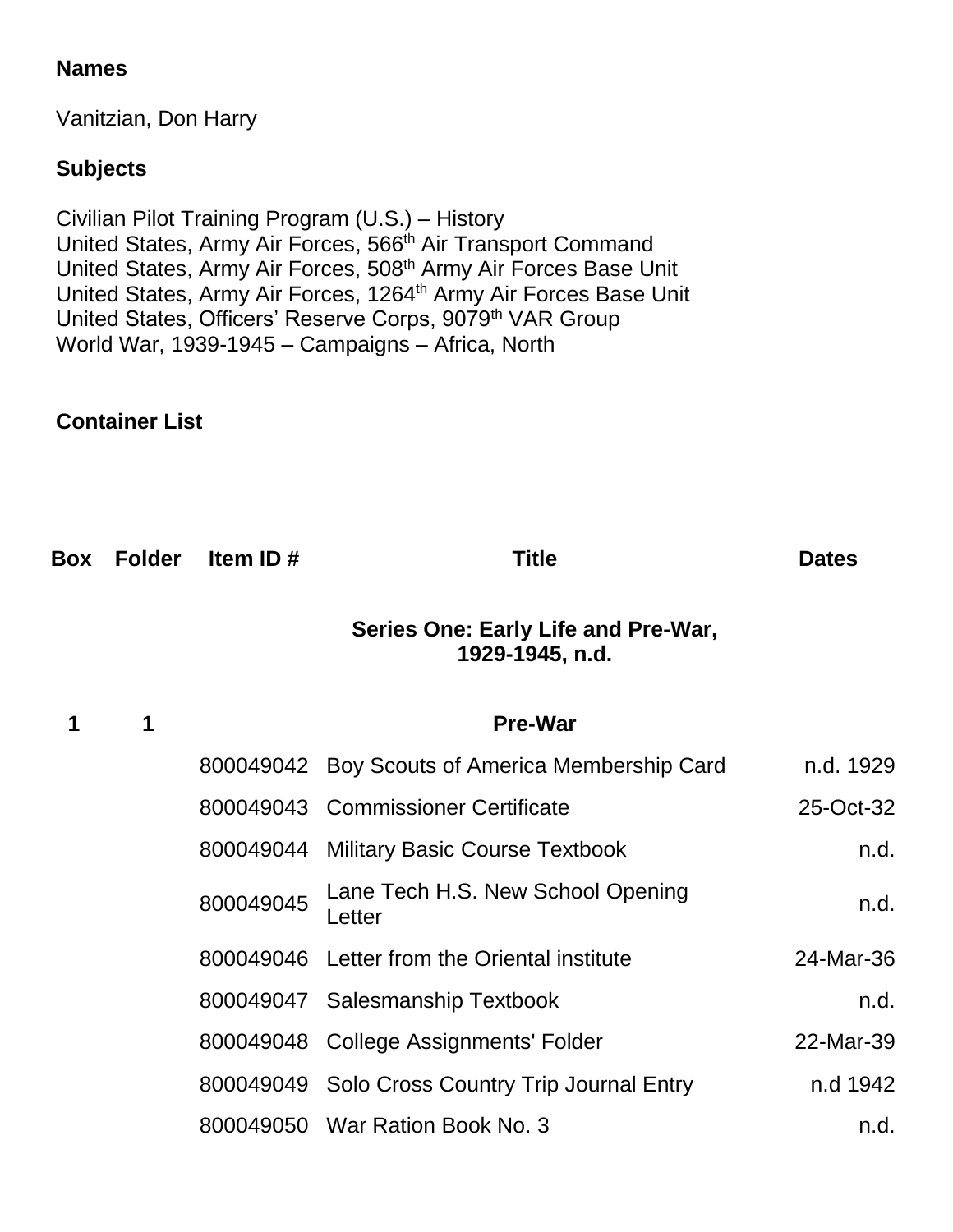|             |           | 800049051 War Ration Book Four                                           | n.d.         |
|-------------|-----------|--------------------------------------------------------------------------|--------------|
|             |           | 800049052 Correct Thinking Coursework                                    | n.d.         |
|             |           | 800049053 Chicago Surface Lines Ticket                                   | n.d.         |
| $\mathbf 2$ |           | <b>Logic Class</b>                                                       |              |
|             |           | 800049054 Pretest In Logic Handbook                                      | n.d.         |
|             |           | 800049055 Logic Class Notes                                              | n.d.         |
|             |           | 800049056 The Categorical Proposition Worksheet                          | n.d.         |
|             |           | 800049056 The Syllogism Worksheet                                        | n.d.         |
|             |           | 800049057 Propositions Homework                                          | n.d.         |
|             |           | 800049058 Logic Class Homework                                           | n.d.         |
|             |           | 800049059 Logic Class Notes Pt. 2                                        | n.d.         |
|             |           | 800049060 Logic Mid-Term                                                 | n.d.         |
| 3           |           | <b>Bendix</b>                                                            |              |
|             | 800049061 | Bendix News Vol. 1 No.3 (Don's Prize<br><b>Winning Poster)</b>           | 15-May-42    |
|             | 800049062 | Bendix Products Division, Disposition of<br>Employee                     | 28-Jul-42    |
|             |           | 800049063 Bendix Products Division Letter                                | $10$ -Oct-42 |
|             |           | 800049064 The Bendix Battleline                                          | n.d.         |
| 4           |           | <b>Employment Records</b>                                                |              |
|             | 800049065 | <b>United States Civil Service Commission</b>                            | 22-Aug-40    |
|             |           | 800049066 Application for Airman Certificate                             | n.d.         |
|             | 800049067 | <b>Outline of Flying Training Requirements</b>                           | 23-May-44    |
|             | 800049068 | Department of Commerce Civil<br><b>Aeronautics Administration Letter</b> | $1-Jul-44$   |
|             | 800049069 | <b>Bureau of Unemployment Compensation</b>                               | $8-Sep-44$   |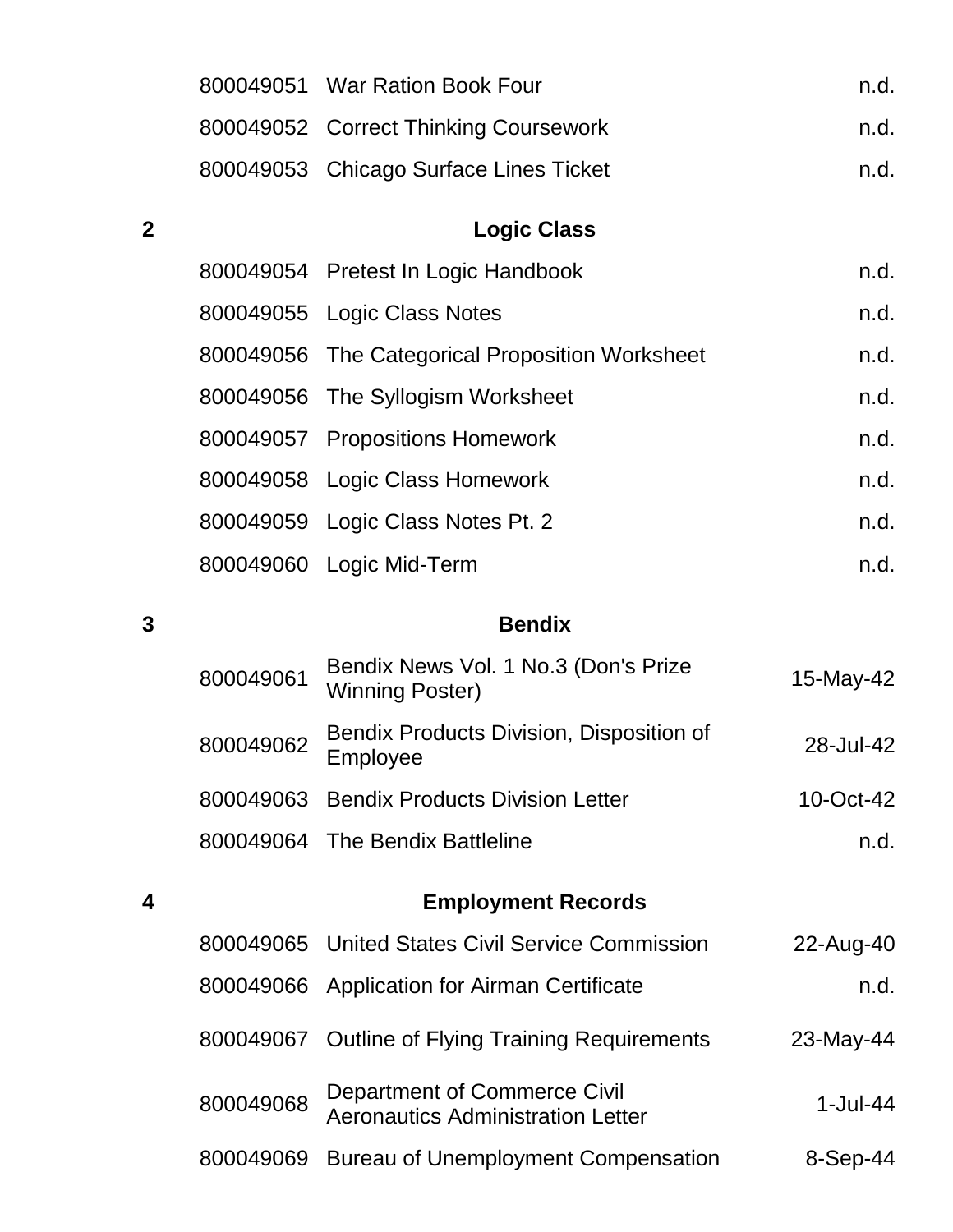## Letter

|  | 800049070 Withholding Tax Receipt-1944 | 24-Feb-45 |
|--|----------------------------------------|-----------|
|--|----------------------------------------|-----------|

## **Pre-Military Flight Training**

| 800049071 | Steele's Aid to Pilots Regulations Book                                                        | 1940-1941 |
|-----------|------------------------------------------------------------------------------------------------|-----------|
| 800049072 | Coded Synoptic Reports for 0130 E.S.T.                                                         | 16-Feb-42 |
| 800049073 | <b>Aircraft Identification Sheet</b>                                                           | 26-Aug-42 |
| 800049074 | <b>Flight Training Written Assignment</b>                                                      | 6-Nov-42  |
| 800049075 | <b>Study Outline for the Commercial Pilot</b><br><b>Written Examination Form SRH</b>           | 15-Apr-43 |
| 800049076 | University of Notre Dame CPT Navigation<br>Exam                                                | n.d.      |
| 800049077 | University of Notre Dame Air Navigation<br>"Dead Reckoning"                                    | n.d.      |
| 800049078 | Radius of Action from a Fixed Base<br><b>Problem Sheet</b>                                     | n.d.      |
| 800049079 | Civilian Pilot Training Program (Secondary<br>Phase)                                           | n.d.      |
| 800049080 | <b>Explanation of Coded Synoptic Data as</b><br>Reported from Land Stations to Ships at<br>Sea | n.d.      |
| 800049081 | <b>Flight Training Chart Projections</b>                                                       | n.d.      |
| 800049082 | <b>Outline of Arrangements and Conditions</b>                                                  | n.d. 1942 |
|           | 800049083 Safety Guidepost for the Student Pilot                                               | n.d. 1942 |
| 800049084 | <b>Flight Training Homework</b>                                                                | n.d.      |
| 800049085 | <b>Flight Training Diagrams</b>                                                                | n.d.      |
| 800049086 | <b>Equipment Necessary for Flight Night</b>                                                    | n.d.      |
| 800049087 | <b>Aeronautical University "Aviation Facts"</b>                                                | n.d.      |
| 800049088 | Essay: Yes! You Can Fly                                                                        | n.d.      |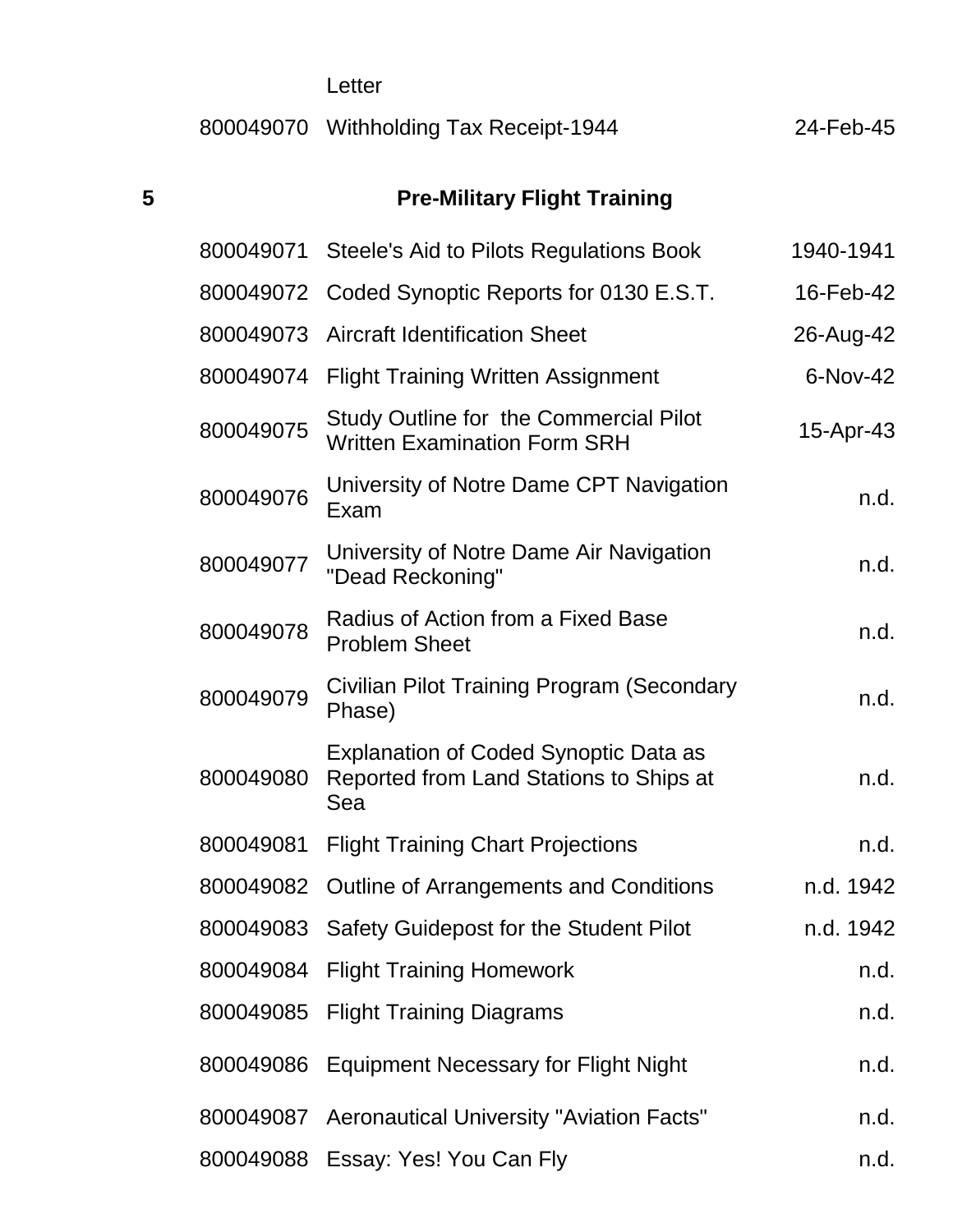|                | 800049089 | <b>Navigation Work Book</b>                                                    | n.d.       |
|----------------|-----------|--------------------------------------------------------------------------------|------------|
|                | 800049090 | Spiral Notebook: Aids to Navigation                                            | n.d.       |
|                | 800049091 | Spiral Notebook: Notes on Meteorology                                          | n.d.       |
| 6              |           | <b>Flight Logs</b>                                                             |            |
|                |           | 800049092 CPT Pilot Rating Book                                                | 15-Dec-42  |
|                |           | 800049093 CPT Pilot Rating Book                                                | n.d.       |
| $\overline{7}$ |           | <b>Flight Logs</b>                                                             |            |
|                |           | 800049094 CPT Pilot Rating Book                                                | 8-Mar-43   |
|                |           | 800049095 Student Pilot Rating Book                                            | 28-Apr-42  |
|                |           | 800049096 Pilot Log: Book One                                                  | $1-Oct-43$ |
|                |           | 800049097 Pilot Log: Book Two                                                  | $1-Oct-43$ |
| 8              |           | <b>Correspondence CAA 1943</b>                                                 |            |
|                | 800049098 | Department of Commerce, Civil<br><b>Aeronautics Administration Letter</b>      | 12-Jul-43  |
|                | 800049099 | <b>Western Union Day Letter</b>                                                | 19-Aug-43  |
|                | 800049100 | Edwin F. Smellie, Chief Contract-<br><b>Performance Division Letter</b>        | 21-Oct-43  |
|                | 800049101 | Violation of Section 610 (a) and Section<br>60.331 Letter                      | 18-Oct-43  |
|                | 800049102 | Letter to Glen D. Woodmansee                                                   | 9-Nov-43   |
|                | 800049103 | Letter from Douglas D. Crystal, Acting<br><b>Assistant General Counsel</b>     | 17-Nov-43  |
|                | 800049104 | Letter from the Administrator of Civil<br>Aeronautics                          | 20-Nov-43  |
| 9              |           | <b>Civilian Pilot Training Controversy</b>                                     |            |
|                | 800049105 | Letter to the Chairman, Senate Committee<br>on Commerce from Bradley R. Taylor | 4-Mar-43   |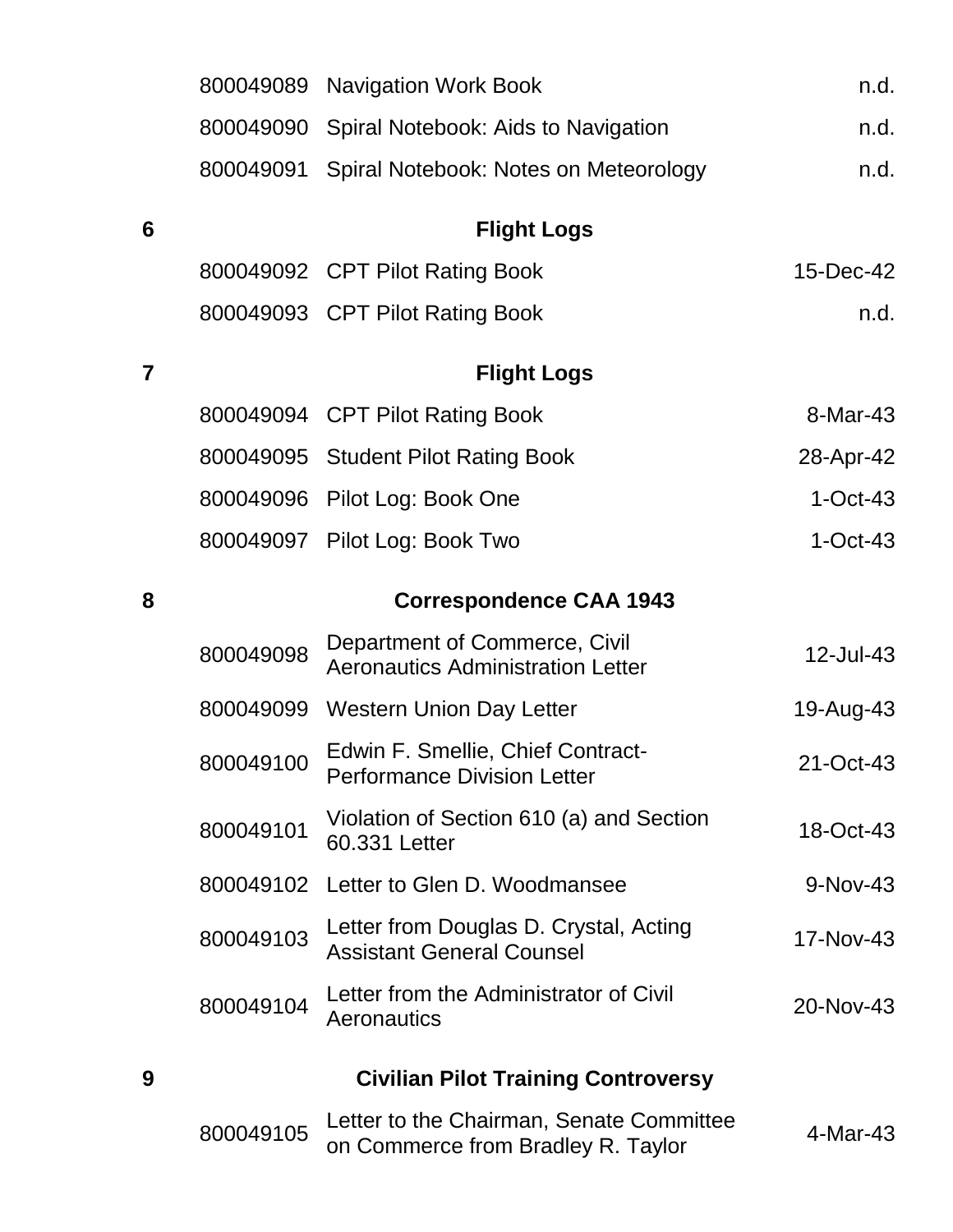|    | 800049106 | Letter to Alexander Wiley from Bradley R.<br>Taylor                      | 7-Mar-43                           |
|----|-----------|--------------------------------------------------------------------------|------------------------------------|
|    |           | Series Two: Active Duty, 1944-1946, n.d.                                 |                                    |
| 10 |           | <b>Called to Active Duty</b>                                             |                                    |
|    | 800049107 | Letter from the Headquarters of the AAF<br><b>Training Command</b>       | 22-May-44                          |
|    | 800049108 | Screening by the AAF Results Letter                                      | 18-Jul-44                          |
|    | 800049109 | Call to Active Duty or Discharge from ERG<br>letter                      | 16-Aug-44                          |
|    | 800049110 | <b>Transfer from Fifth Service Command</b><br>letter (2 Copies)          | 26-Aug-44                          |
|    | 800049111 | <b>Order for Active Duty letter</b>                                      | $5-Sep-44$                         |
|    |           |                                                                          | n.d.                               |
| 11 |           | <b>Training Records</b>                                                  |                                    |
|    |           |                                                                          |                                    |
|    | 800049113 | <b>Individual Flight Record</b>                                          | Nov/Dec<br>1944                    |
|    | 800049114 | <b>Individual Flight Record</b>                                          | Jan/Feb 1945                       |
|    |           | 800049115 Individual Flight Record                                       | 11-Mar-45                          |
|    | 800049116 | Pilot Instrument Certificate Application and<br><b>Flight Check Form</b> | $2$ -Feb-45                        |
|    | 800049117 | <b>Pilot's Information File</b>                                          | 17-Feb-45                          |
|    | 800049118 | <b>Final Grade Sheet and Certificate of</b><br>Proficiency               | n.d. 1945                          |
| 12 |           | <b>Training Materials</b>                                                |                                    |
|    | 800049119 | Weather (Basic) Student's Workbook                                       | $1-Mar-43$                         |
|    |           |                                                                          | 800049112 Information for Traveler |

Engines and Maintenance Parts 20-Mar-44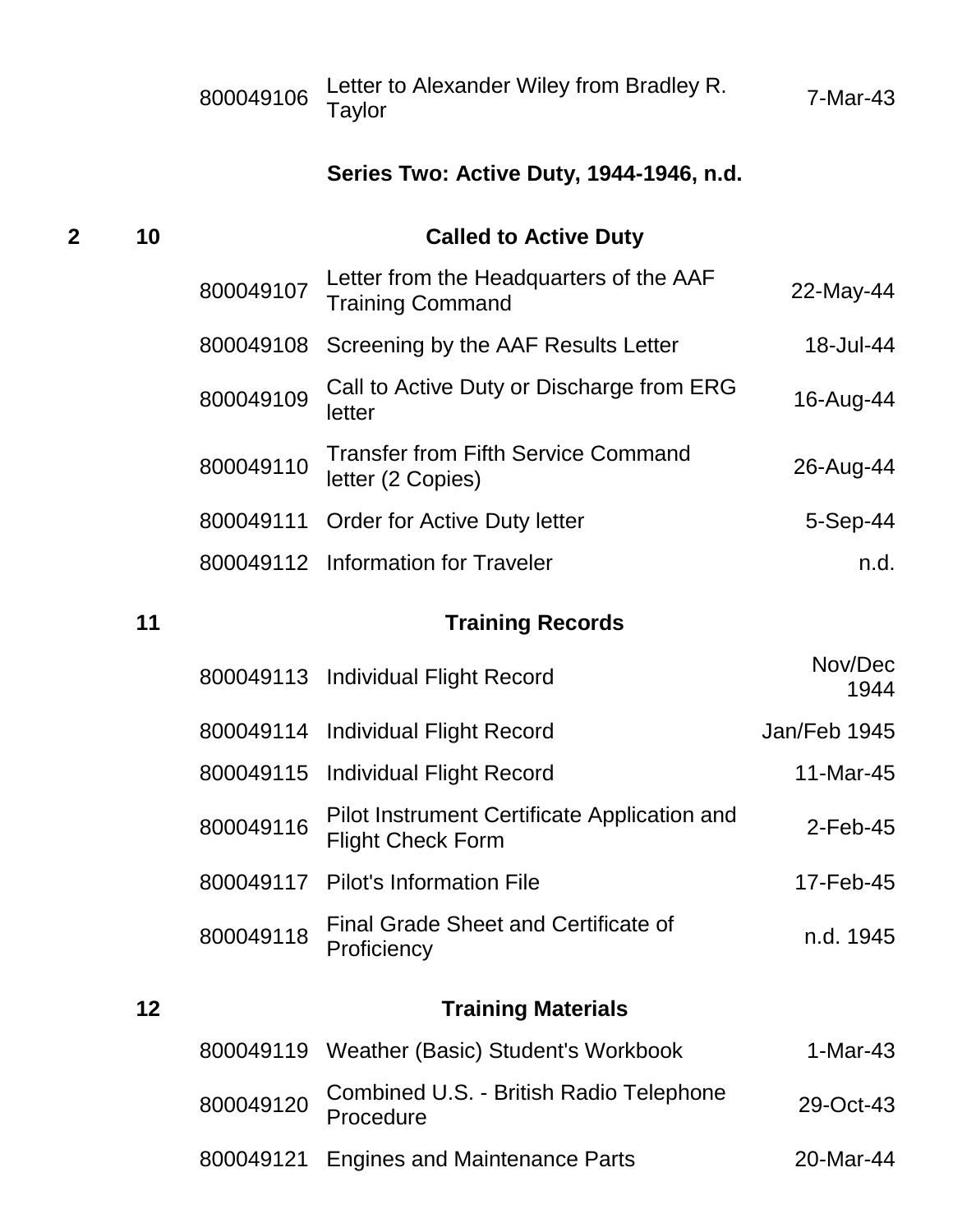|           | 800049122 Training-Pilot Training-General                                    | 31-May-44  |
|-----------|------------------------------------------------------------------------------|------------|
| 800049123 | <b>AAF Training Command Pilot's Amplified</b><br><b>Check List</b>           | 15-Jun-44  |
| 800049124 | Operating Instructions for the C-47, C-47A<br>and C-47B Airplanes (2 copies) | 2-Aug-44   |
| 800049125 | <b>Pilot and Co-Pilot Procedure</b>                                          | 15-Aug-44  |
| 800049126 | Flying Safety: Use of Carburetor Heat<br>Control                             | $1-Sep-44$ |
| 800049127 | <b>Flight Control: Traffic Pattern</b>                                       | 4-Sep-44   |
| 800049128 | Aids to Navigation: Northerly Turning Error                                  | 29-Oct-44  |
| 800049129 | AT-17 Questionnaire letter (2 copies)                                        | 5-Jan-45   |
| 800049130 | <b>Flight Operation Instruction Chart</b>                                    | 5-Feb-45   |
| 800049131 | <b>Navigation Nomenclature</b>                                               | n.d.       |
| 800049132 | <b>Section II-Information Sheet: Power Plant</b><br>(2 copies)               | n.d.       |
| 800049133 | Loop & ADF Approaches on LBAAF                                               | n.d.       |
| 800049134 | <b>Section I-Questionnaire</b>                                               | n.d.       |
| 800049135 | <b>Mid-Term Weather Test</b>                                                 | n.d.       |
| 800049136 | Vart Program Number 1V: Situation<br>Handout                                 | n.d.       |
|           | 800049137 Exploratory Examination                                            | n.d.       |
|           | 800049138 Radio Aids to Navigation                                           | n.d.       |
| 800049139 | <b>Instrument Test I: Pre-ATT</b>                                            | n.d.       |
|           | 800049140 Weather Worksheet No. 1: Clouds & Fog                              | n.d.       |
|           | 800049141 Weather Worksheet No. 2: Icing                                     | n.d.       |
|           | 800049142 Notes on Distance and Weight                                       | n.d.       |
|           | 800049143 Black Notepad                                                      | n.d.       |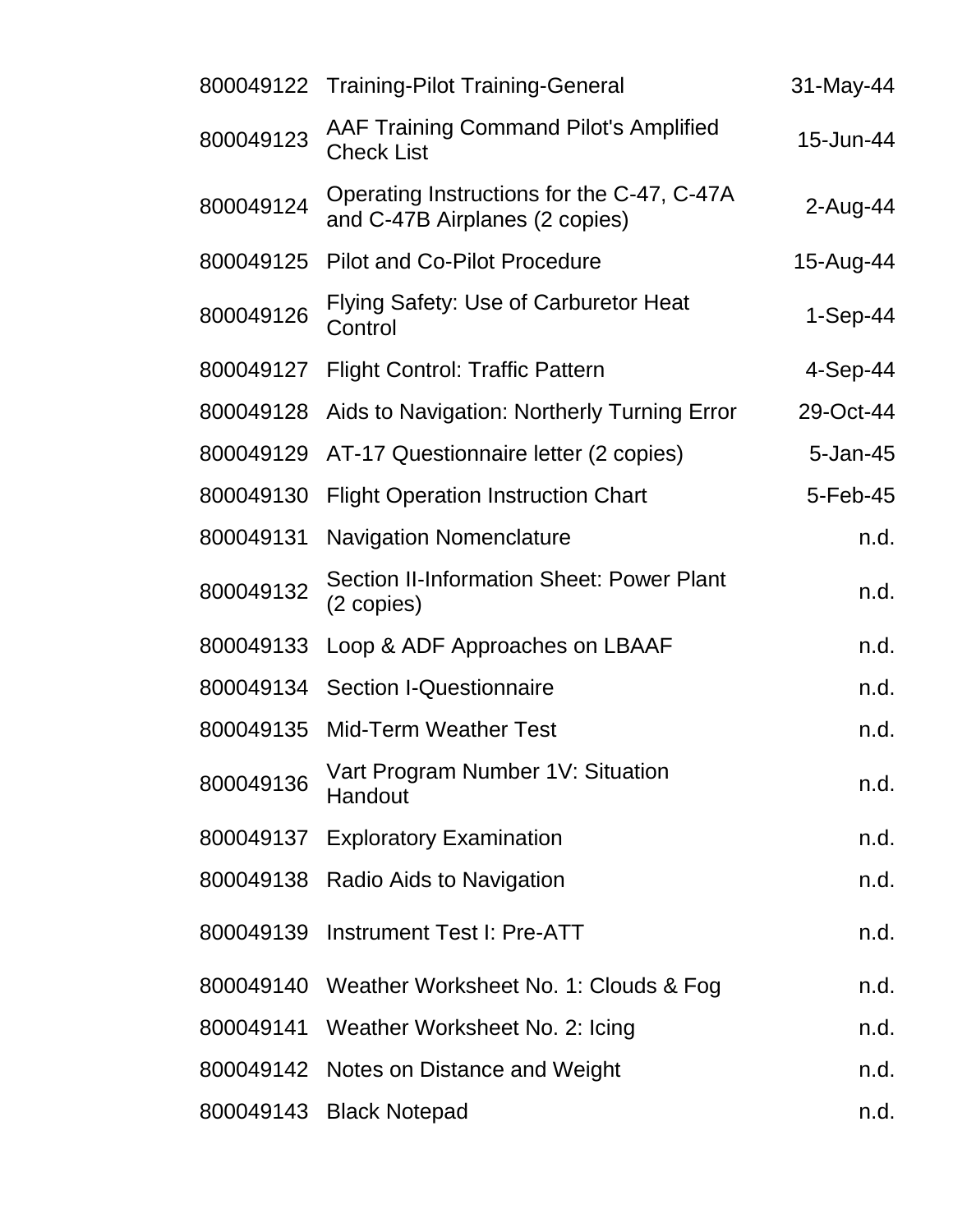## **13 Flight Training Workbook**

|    | 800049144 Workbook |                                                                              | n.d.        |
|----|--------------------|------------------------------------------------------------------------------|-------------|
| 14 |                    | <b>Training Manuals</b>                                                      |             |
|    | 800049145          | Instrument Flying: Instrument Trainer                                        | $1-Au$ g-43 |
|    | 800049146          | Instrument Flying: Technique in Weather                                      | $1-Jan-44$  |
|    |                    | 800049147 Weather for Aircrew Trainees                                       | 14-Feb-44   |
|    | 800049148          | E-6B Computer: Army Air Forces Training<br>Command                           | $1$ -Jul-44 |
| 15 |                    | <b>Graduation Records</b>                                                    |             |
|    | 800049149          | Graduation: Class 45-A Program (2)<br>copies)                                | 10-Mar-45   |
|    | 800049150          | Army Air Forces Training Command<br>Diploma                                  | 11-Mar-45   |
|    | 800049151          | Col. Kerwin Malone letter to Mrs. Vanitzian                                  | 11-Mar-45   |
|    | 800049152          | <b>Graduation News Release</b>                                               | 11-Mar-45   |
|    | 800049153          | Marfa Army Air Field Public Relations<br>Release                             | 10-Mar-45   |
| 16 |                    | <b>Orders (Active Duty)</b>                                                  |             |
|    | 800049154          | Personnel Orders No. 14: Service Pilot<br>Rating (2 copies)                  | 11-Mar-45   |
|    | 800049155          | Personnel Orders No. 14: Regular and<br><b>Frequent Aerial Flights Order</b> | 11-Mar-45   |
|    | 800049156          | Personnel Orders No. 14: Don Harry<br>Vanitzian T184660                      | 11-Mar-45   |
|    | 800049157          | Special Orders No. 70: Order for Active<br>Duty                              | 11-Mar-45   |
|    | 800049158          | Appointment as Flight Officer letter                                         | 11-Mar-45   |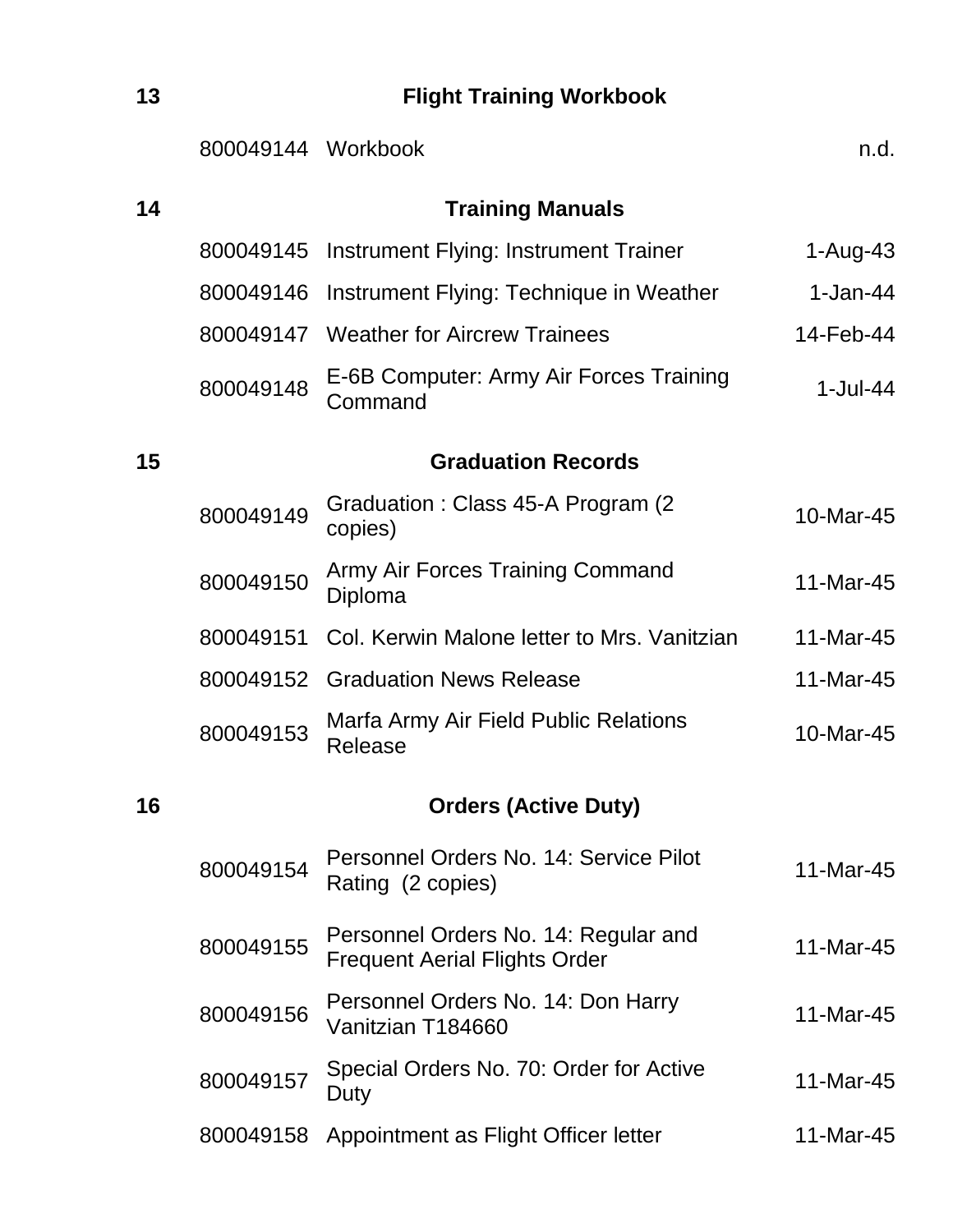|    | 800049159 | Special Orders Number 76 (3 copies)                                                | 17-Mar-45 |
|----|-----------|------------------------------------------------------------------------------------|-----------|
|    | 800049160 | <b>Flight Sections' Assignment</b>                                                 | 7-Apr-45  |
|    | 800049161 | Special Orders Number 113 (2 copies)                                               | 7-May-45  |
|    | 800049162 | Special Orders Number 174: Assignment<br>to Casablanca, French Morocco (2 copies)  | 23-Jun-45 |
|    | 800049163 | Special Orders Number 190: AAF Base<br>Unit in Cairo, Egypt Assignment             | 9-Jul-45  |
|    | 800049164 | Special Orders No. 260: Authorization to<br>Visit Palestine (3 Copies)             | 4-Oct-45  |
|    | 800049165 | Special Orders No. 268                                                             | 13-Oct-45 |
|    | 800049166 | <b>Assignment to Quarters</b>                                                      | 24-Feb-46 |
|    |           | 800049167 Relief from Active Duty                                                  | n.d. 1946 |
|    | 800049168 | Special Orders No. 78                                                              | 18-Apr-46 |
|    | 800049169 | Special Orders No. 115                                                             | 25-Apr-46 |
| 17 |           | <b>Active Duty Records</b>                                                         |           |
|    | 800049170 | <b>Individual Flight Record</b>                                                    | n.d. 1945 |
|    |           |                                                                                    |           |
|    | 800049171 | Notification of Termination of Aviation<br><b>Cadet or Aviation Student Status</b> | 10-Mar-45 |
|    |           | 800049172 Related Records Check Sheet                                              | 11-Mar-45 |
|    |           | 800049173 Authorization For Allotment of Pay                                       | 11-Mar-45 |
|    |           | 800049174 Authorization For Allotment of Pay                                       | 12-Mar-45 |
|    | 800049175 | Army Air Forces: Western Flying Training<br>Command                                | 17-Mar-45 |
|    | 800049176 | Certificate: Indebtedness and Occupancy<br>of Quarters (3 copies)                  | 17-Mar-45 |
|    | 800049177 | Individual Flight Record: Pers. Class: 17                                          | Mar-45    |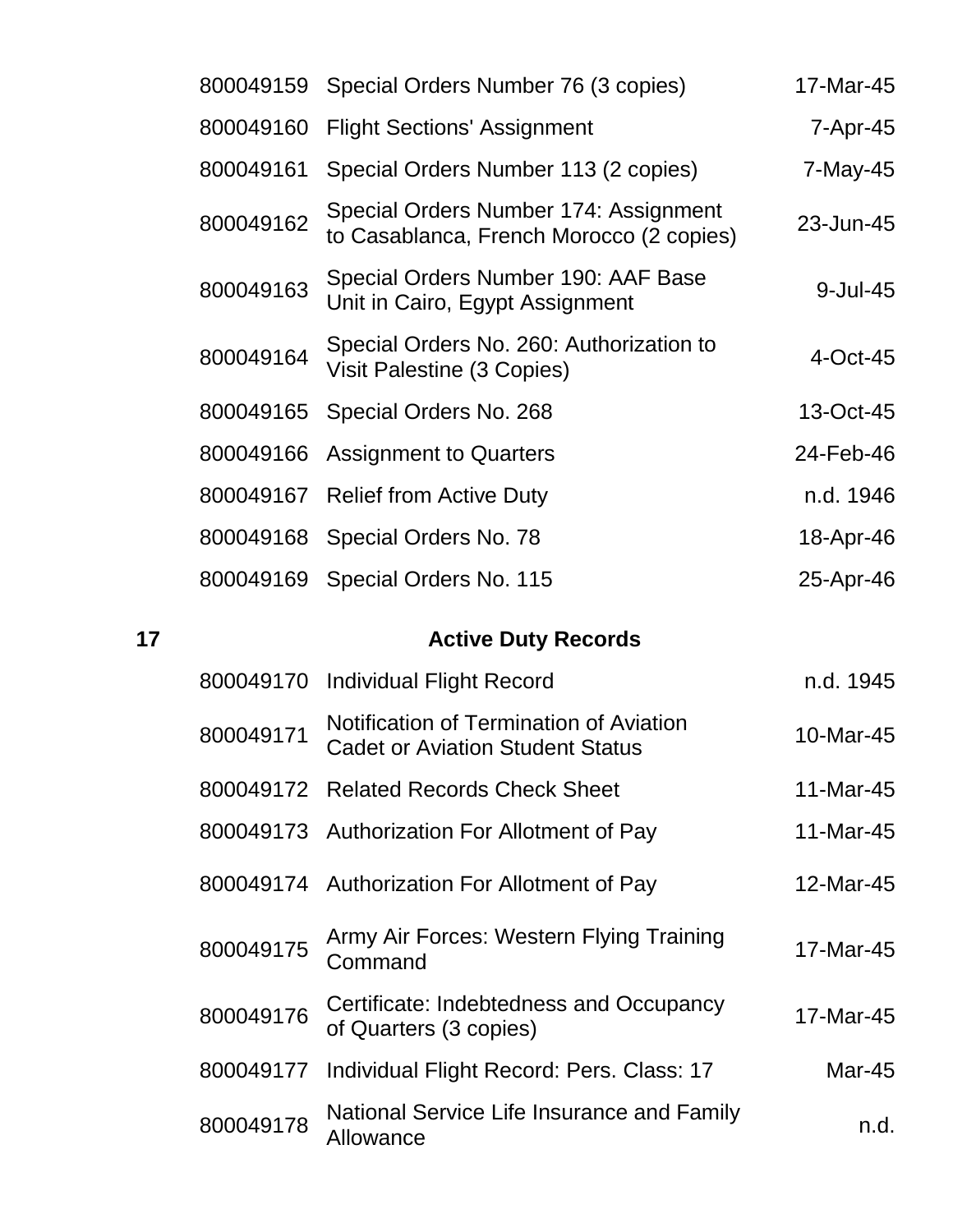| 800049179 | Individual Flight Record: Pers. Class: 18                                                                       | n.d.           |
|-----------|-----------------------------------------------------------------------------------------------------------------|----------------|
| 800049180 | <b>Certificate of Allowance</b>                                                                                 | n.d.           |
| 800049181 | Authorization For Allotment of Pay (3)<br>copies)                                                               | 7-Apr-45       |
|           | 800049182 Authorization For Allotment of Pay                                                                    | 23-May-45      |
| 800049183 | Notification of Discontinuance of Allotment                                                                     | 23-May-45      |
|           | 800049184 Power of Attorney                                                                                     | $7 - Apr - 45$ |
| 800049185 | Class C-4-C: Class Schedule                                                                                     | 11-Apr-45      |
| 800049186 | <b>Screening Proficiency</b>                                                                                    | 13-Apr-45      |
| 800049187 | <b>Individual Flight Record</b>                                                                                 | n.d. 1946      |
|           | 800049188 Individual Flight Record                                                                              | 20-Apr-45      |
| 800049189 | Report of Transition Training (2 copies)                                                                        | $4$ -May-45    |
| 800049190 | <b>Ground School and Flight Training</b><br>Curriculum on C-46 Type Aircraft as Co-<br><b>Pilot Certificate</b> | 5-May-45       |
| 800049191 | <b>Individual Flight Record</b>                                                                                 | n.d. 1945      |
| 800049192 | Transportation by Air within the continental<br>U.S. Certificate (2 copies)                                     | 7-May-45       |
|           | 800049193 Post Clearance Form                                                                                   | 7-May-45       |
|           | 800049194 Return of Unused Railroad Ticket letter                                                               | $6$ -Apr-45    |
| 800049195 | Application for Veteran's Compensation                                                                          | n.d.           |
| 800049196 | Mailability Certificate/Affidavit (2 copies)                                                                    | n.d.           |
| 800049197 | <b>Drift Grid</b>                                                                                               | n.d.           |
| 800049198 | <b>Records Jacket</b>                                                                                           | n.d.           |
| 800049198 | <b>Pilot Qualification Record</b>                                                                               | n.d.           |
| 800049199 | <b>Officer's Adjusted Service Rating Form</b>                                                                   | n.d.           |
| 800049200 | Authorization for Allotment of Pay (2)<br>copies)                                                               | 23-May-45      |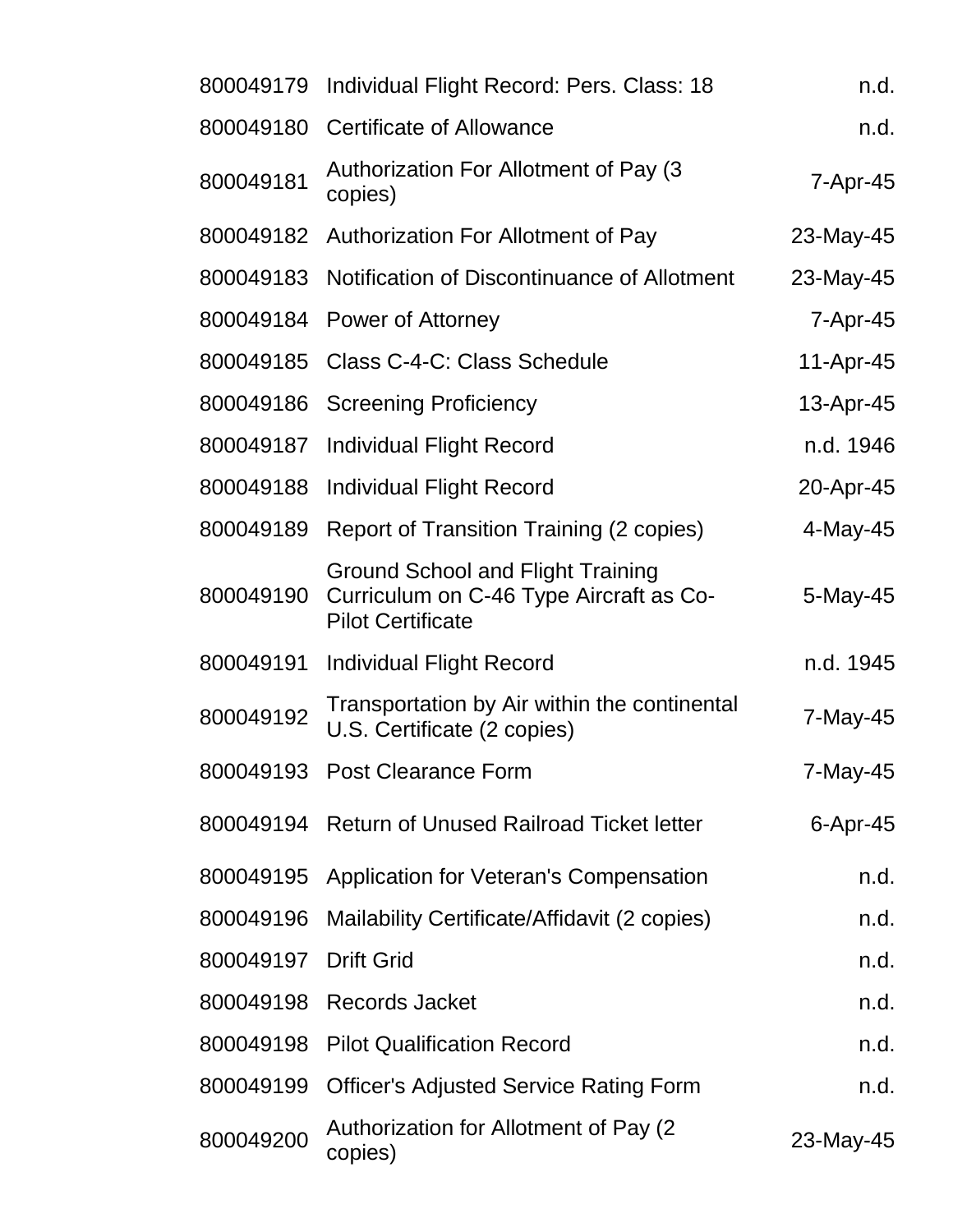| 800049201 | Notification of Discontinuance of Allotment<br>(2 copies) | 23-May-45     |
|-----------|-----------------------------------------------------------|---------------|
| 800049202 | Release Form (2 copies)                                   | 22-Jun-45     |
| 800049203 | <b>Clearance Sheet</b>                                    | 24-Jun-45     |
| 800049204 | Information Sheet for Alerted Staging<br>Personnel        | n.d.          |
| 800049205 | <b>Supplementary Individual Flight Record</b>             | n.d. 1945     |
| 800049206 | Individual Flight Record (2 copies)                       | <b>Jun-45</b> |
| 800049207 | Individual Flight Record (2 copies)                       | <b>Jul-45</b> |
| 800049208 | Individual Flight Record (2 copies)                       | Aug-45        |
| 800049209 | Individual Flight Record (2 copies)                       | Sep-45        |
| 800049210 | <b>Total AAF Pilot Time</b>                               | Sep-45        |
| 800049211 | <b>AAF Personal Affairs Statement</b>                     | 15-Nov-45     |
| 800049212 | Questionnaire on AT-17 Certificate                        | 14-Dec-45     |
| 800049213 | Individual Flight Record: Sheet No. 2                     | n.d. 1945     |
| 800049214 | Individual Flight Record: Sheet No. 3                     | n.d. 1946     |
| 800049215 | <b>Aircraft Flight Report - Operations</b>                | 13-Apr-46     |
|           | 800049216 Time and Distance Sheet                         | n.d           |
|           | 800049217 Analysis of Previous Flying Time                | n.d.          |
| 800049218 | Flight Time + Notes on Previous Flight                    | n.d.          |
| 800049219 | Individual 201 Flight Check List (Official<br>Version)    | n.d.          |
| 800049220 | Individual 201 Flight Check List (Don's<br>Version)       | n.d.          |
| 800049221 | <b>Counseling Check List</b>                              | $1-Sep-45$    |
|           | 800049222 Officers Clearance Sheet                        | n.d. 1946     |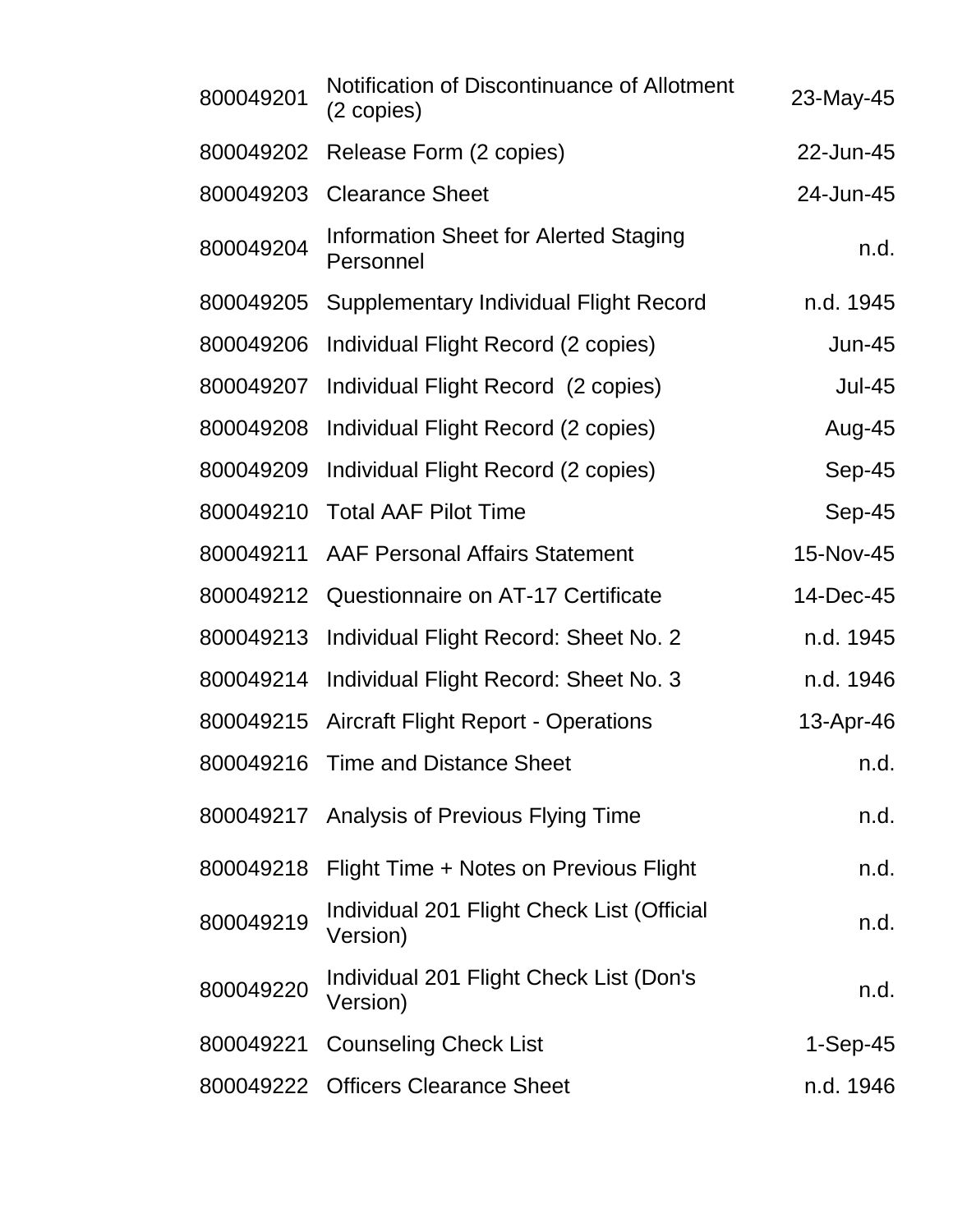|   | 18 |           | <b>Active Duty Medical Records</b>                                                       |           |
|---|----|-----------|------------------------------------------------------------------------------------------|-----------|
|   |    |           | 800049223 AAF Physical Training Record Card                                              | 21-Sep-44 |
|   |    | 800049224 | <b>Prescription &amp; Data for Spectacles</b>                                            | 20-Apr-45 |
|   |    | 800049225 | Physical and Immunization Inspection Prior<br>to Transfer to Foreign Duty Record         | 26-Jun-45 |
|   |    | 800049226 | AAF Air Crew Member Physical Record<br>Card                                              | 27-Feb-46 |
|   |    | 800049227 | <b>Register of Dental Patients</b>                                                       | 27-Feb-46 |
|   |    | 800049228 | <b>Physical Examination for Flying</b>                                                   | 27-Feb-46 |
|   |    | 800049229 | <b>Serology Record</b>                                                                   | 27-Feb-46 |
|   |    | 800049230 | <b>Radiologic Report</b>                                                                 | 27-Feb-46 |
|   |    | 800049231 | <b>History Sheet</b>                                                                     | 27-Feb-46 |
|   |    | 800049232 | <b>Medical Form for Returnees</b>                                                        | n.d.      |
|   |    | 800049233 | <b>Physical Examination of ATC Personnel</b><br><b>Returned from Foreign Duty Letter</b> | 4-Mar-46  |
|   |    | 800049234 | <b>AAF Medical Statement for Officers</b>                                                | n.d.      |
|   |    | 800049235 | <b>Briefing Clearance</b>                                                                | 23-May-45 |
|   |    | 800049236 | AAF Physical Fitness Test and Record<br>Card                                             | n.d. 1945 |
|   |    | 800049237 | AAF Physical Fitness Test and Record<br>Card                                             | n.d.      |
|   |    | 800049238 | <b>Immunization Register and Other Medical</b><br>Data                                   | n.d. 1945 |
| 3 | 19 |           | <b>Egypt</b>                                                                             |           |
|   |    | 800049239 | <b>Aeronautical Re-rating Letter</b>                                                     | 25-Jun-45 |
|   |    | 800049240 | "64" Physical Examination Certificate                                                    | 16-Jul-45 |
|   |    | 800049241 | <b>Pilot's Responsibilities</b>                                                          | 19-Jul-45 |
|   |    | 800049242 | Duties of Check Pilot's and Lugging Flying<br>Time                                       | 23-Jul-45 |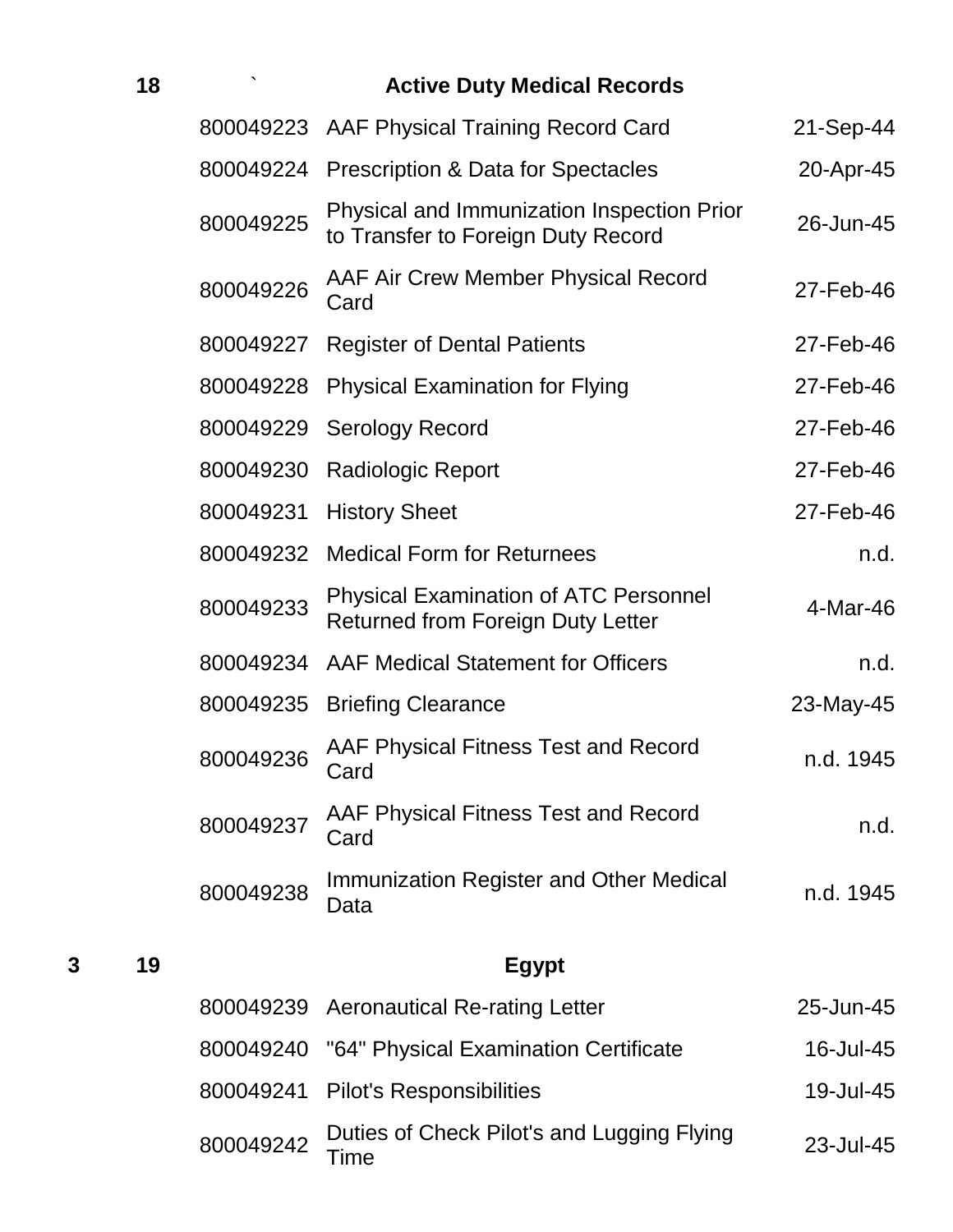|    |           | 800049243 "64" Physical Examination Certificate                                 | 10-Aug-45     |
|----|-----------|---------------------------------------------------------------------------------|---------------|
|    | 800049244 | <b>Delinquent Account Letter</b>                                                | 13-Aug-45     |
|    |           | 800049245 Conduct of Crews Letter                                               | 28-Aug-45     |
|    |           | 800049246 Pilot's Information Bulletin #17                                      | $1-Oct-45$    |
|    | 800049247 | "Spit and Polish" Vol.1 No.1                                                    | 18-Oct-45     |
|    | 800049248 | Change of Status of Flying Personnel letter                                     | 3-Nov-45      |
|    | 800049249 | Change of Status of Flying Personnel letter                                     | 5-Nov-45      |
|    | 800049250 | Travel Orders to Luxor, Egypt Letter (3)<br>copies)                             | 28-Nov-45     |
|    | 800049251 | Luxor Hotel in Egypt Receipt                                                    | <b>Nov-45</b> |
|    | 800049252 | Compiled Information for the Guidance of<br><b>USAF arriving at Payne Field</b> | n.d.          |
|    | 800049253 | Places-to-Go Information List (2 copies)                                        | n.d.          |
|    | 800049254 | <b>Information for Newly Assigned Officers</b>                                  | n.d.          |
|    | 800049255 | "Welcome to Casablanca" Passenger<br>Information                                | n.d.          |
|    | 800049256 | <b>General Information</b>                                                      | n.d.          |
|    |           | 800049257 Notes on Luxor                                                        | n.d.          |
|    | 800049258 | Itinerary for Trip to Luxor                                                     | n.d.          |
|    |           | 800049259 Certification of Purchased Flashlight                                 | n.d.          |
|    |           | 800049260 Flight Radio Operator Rating                                          | n.d.          |
|    |           | 800049561 Pilot's Technical Training: C-46                                      | n.d.          |
| 20 |           | <b>Active Duty Records: Personal</b><br><b>Equipment Issue</b>                  |               |
|    |           | 800049562 Shipping Ticket                                                       | 10-Mar-45     |
|    | 800049563 | Newly Graduated Officers Certificate of                                         | 11-Mar-45     |

Clearance (2 copies)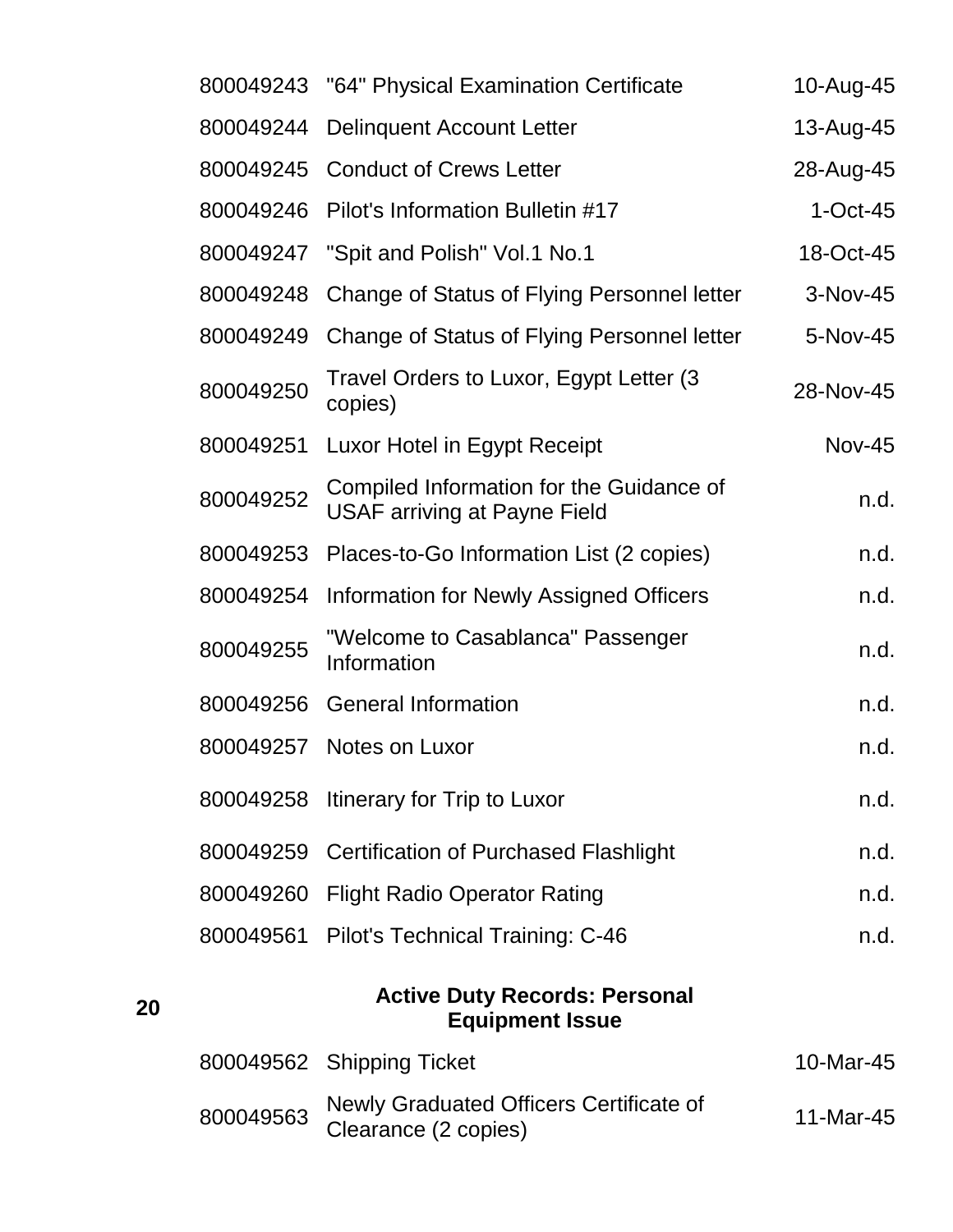|    |           | 800049564 Account Clearance                                                                   | 17-Mar-45 |
|----|-----------|-----------------------------------------------------------------------------------------------|-----------|
|    | 800049565 | <b>ATC Crew Clothing &amp; Individual</b><br><b>Equipment: Check List and Shipping Ticket</b> | 23-Jun-45 |
|    | 800049566 | <b>Property Issue Slip</b>                                                                    | 23-Jun-45 |
|    | 800049567 | Clothing and Equipment Shortage Form                                                          | 23-Jun-45 |
|    | 800049568 | <b>Shipping Ticket</b>                                                                        | 27-Jul-45 |
|    | 800049569 | <b>Shipping Ticket</b>                                                                        | 20-Aug-45 |
|    | 800049570 | <b>Memorandum Receipt</b>                                                                     | 20-Aug-45 |
|    | 800049571 | Mailability Certificate/Affidavit (2 copies)                                                  | 12-Nov-45 |
|    | 800049572 | <b>Memorandum Receipt</b>                                                                     | 24-Nov-45 |
|    | 800049573 | Property Turn-In Slip: Voucher No. D-1986                                                     | 24-Nov-45 |
|    | 800049574 | Property Turn-In Slip: Voucher No. D-1721                                                     | 24-Nov-45 |
|    | 800049575 | <b>Stores Credit</b>                                                                          | 24-Nov-45 |
|    | 800049576 | <b>Officer's Clearance</b>                                                                    | 24-Nov-45 |
|    | 800049577 | Mailability Certificate/Affidavit (2 copies)                                                  | 12-Dec-45 |
|    | 800049578 | <b>Certificate of Retention and Customs</b><br>Declaration                                    | 12-Dec-45 |
|    |           | 800049579 Individual AAF Issue Record                                                         | 27-Feb-46 |
|    | 800049580 | Not in Possession of Government<br><b>Equipment Certificate</b>                               | 19-Apr-46 |
|    | 800049581 | Property Turn-In Slip: Voucher No. 46-D-<br>60873                                             | 19-Apr-46 |
|    | 800049582 | <b>Individual AAF Issue Record</b>                                                            | n.d.      |
| 21 |           | <b>Receipts + Tickets</b>                                                                     |           |
|    | 800049583 | Passenger Receipt: from Lockheed Air<br><b>Terminal to Chicago</b>                            | 12-May-45 |
|    | 800049584 | Passenger Receipt: from Kansas City to<br>Chicago                                             | 14-May-45 |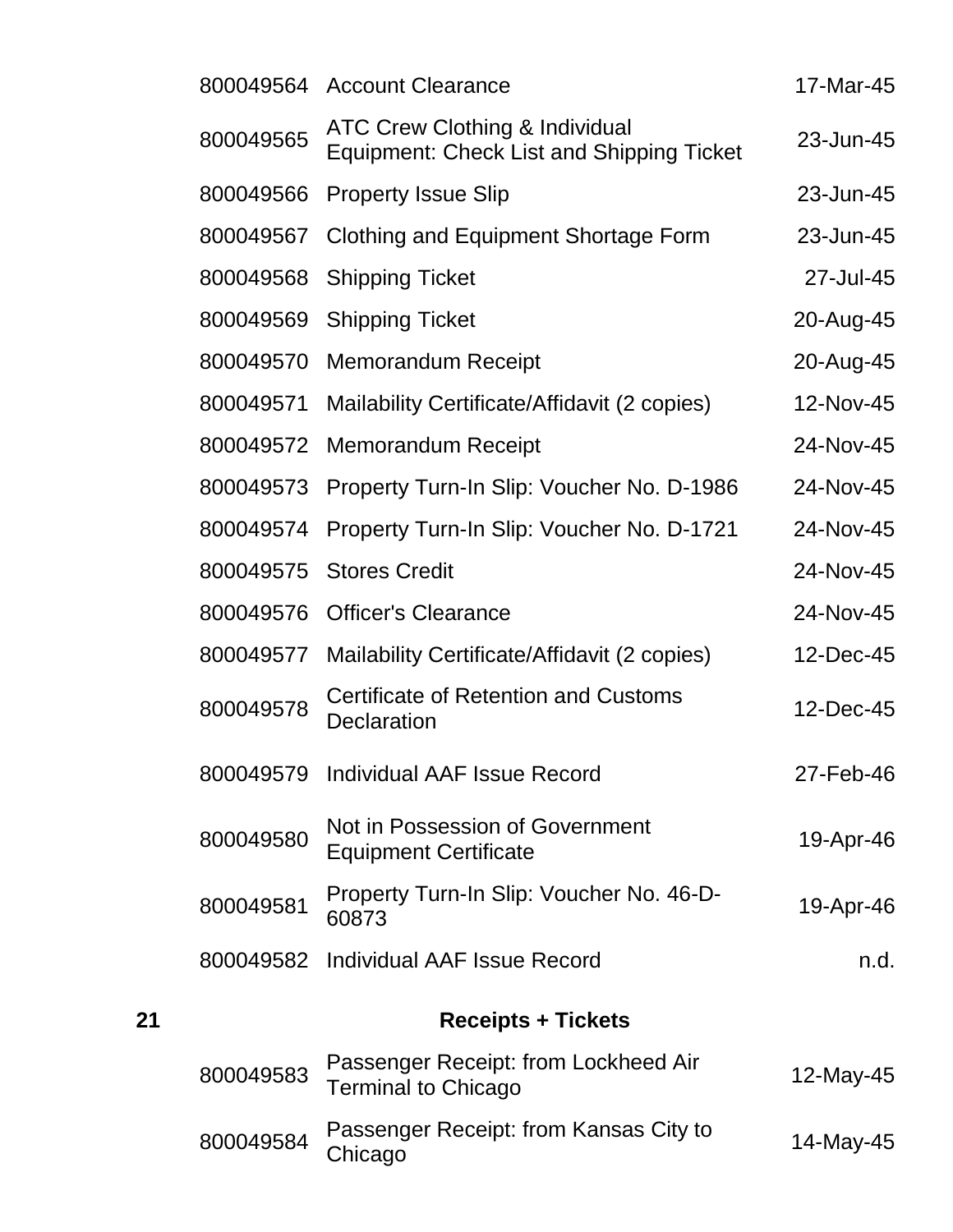| 800049585            | The Dixie Flagler: Coach Reservation<br><b>Identification</b>   | 22-May-45     |
|----------------------|-----------------------------------------------------------------|---------------|
| 800049586            | <b>Absence Authorization Card</b>                               | 28-Jun-45     |
| 800049587            | <b>Transient Ration Card</b>                                    | $1$ -Jul-45   |
| 800049588            | Ration Card No. 13830                                           | 4-Jul-45      |
| 800049589            | Army Exchange Service: Transient Ration<br>Card: Daily          | 7-Jul-45      |
| 800049590            | John H. Payne Field Billeting Office: No.<br>335                | 17-Aug-45     |
| 800049591            | <b>Receipt for Miscellaneous Collections</b>                    | 31-Aug-45     |
| 800049592            | Army Exchange: Ration Card No. 04795                            | Aug-45        |
| 800049593            | John H. Payne Field Billeting Office: No.<br>761                | $6-Sep-45$    |
| 800049593            | Army Exchange: Ration Card No. 4420                             | Sep-45        |
| 800049594            | John H. Payne Field Billeting Office: No.<br>1116               | 5-Oct-45      |
| 800049595            | Army Exchange: Ration Card No. 12317                            | <b>Nov-45</b> |
| 800049596            | Army Exchange Service: Transient Ration<br>Card No. 097679      | $Dec-45$      |
|                      | 800049597 Quartermaster Gasoline Sales Station                  | $9-Apr-46$    |
| 800049598            | The Cairo Electric Railways & Heliopolis<br><b>Bases Ticket</b> | n.d.          |
| 800049599            | <b>Enlisted Man's Temporary Pass</b>                            | n.d.          |
|                      | 800049560 R.A.A.B. Officer's Mess Receipt 5/7                   | n.d.          |
| 800049561            | R.A.A.B. Officer's Mess Receipt 5/8                             | n.d.          |
| 800049562            | Plane Departure Release Slip No. 012,702                        | n.d.          |
| 800049563 ATC Ticket |                                                                 | n.d.          |
|                      | 800049564 Officer's Mess Receipt No. 1076                       | n.d.          |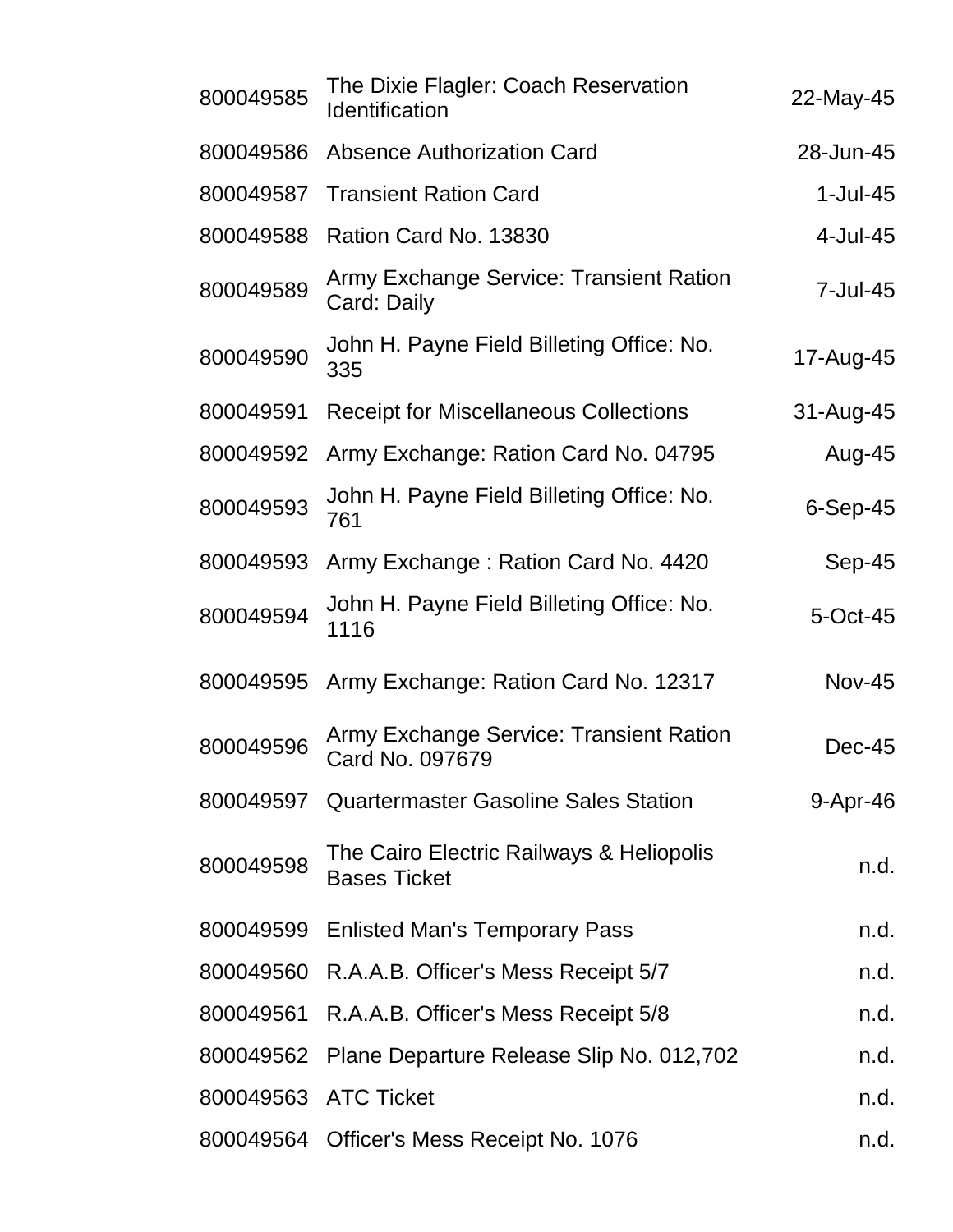|    | 800049565 | Abrahams Talring Dry Clean & Laundry<br><b>Service Receipt</b>                   | 7-Nov-45   |
|----|-----------|----------------------------------------------------------------------------------|------------|
|    |           | 800049566 The Marfa Army Air Field Exchange                                      | n.d.       |
| 22 |           | <b>Active Duty Records: Pifs</b>                                                 |            |
|    |           | 800049567 Pilot's Information File                                               | n.d.       |
| 23 |           | <b>Active Duty Records: Pifs (2)</b>                                             |            |
|    |           | 800049568 PIF Revision No. 17                                                    | $1-Apr-45$ |
|    | 800049569 | PIF: Temporary Record of Compliance:<br>Certificate                              | 10-Apr-45  |
|    | 800049570 | PIF: Temporary Record of Compliance:<br>Certificate                              | 26-Apr-45  |
|    | 800049571 | <b>PIF Revision No. 18</b>                                                       | $1-May-45$ |
|    | 800049572 | PIF: Temporary Record of Compliance:<br>Certificate                              | 25-May-45  |
|    | 800049573 | PIF Revision No. 19                                                              | $1-Aug-45$ |
|    | 800049574 | PIF: Temporary Record of Compliance:<br>Certificate: Receipt for Revision No. 17 | 29-Mar-46  |
|    | 800049575 | PIF: Temporary Record of Compliance:<br>Certificate: Receipt for Revision No. 18 | 29-Mar-46  |
|    | 800049576 | PIF: Temporary Record of Compliance:<br>Certificate: Receipt for Revision No. 19 | 29-Mar-46  |
| 24 |           | <b>Pamphlets</b>                                                                 |            |
|    |           | 800049577 "The Red Cross and You"                                                | n.d.       |
|    | 800049578 | Marana Army Air Field: Christmas Menu<br>1944                                    | n.d. 1944  |
|    | 800049579 | "G.I. Tours of Palestine"                                                        | n.d.       |
|    | 800049580 | "Sex Hygiene and Venereal Disease"                                               | n.d.       |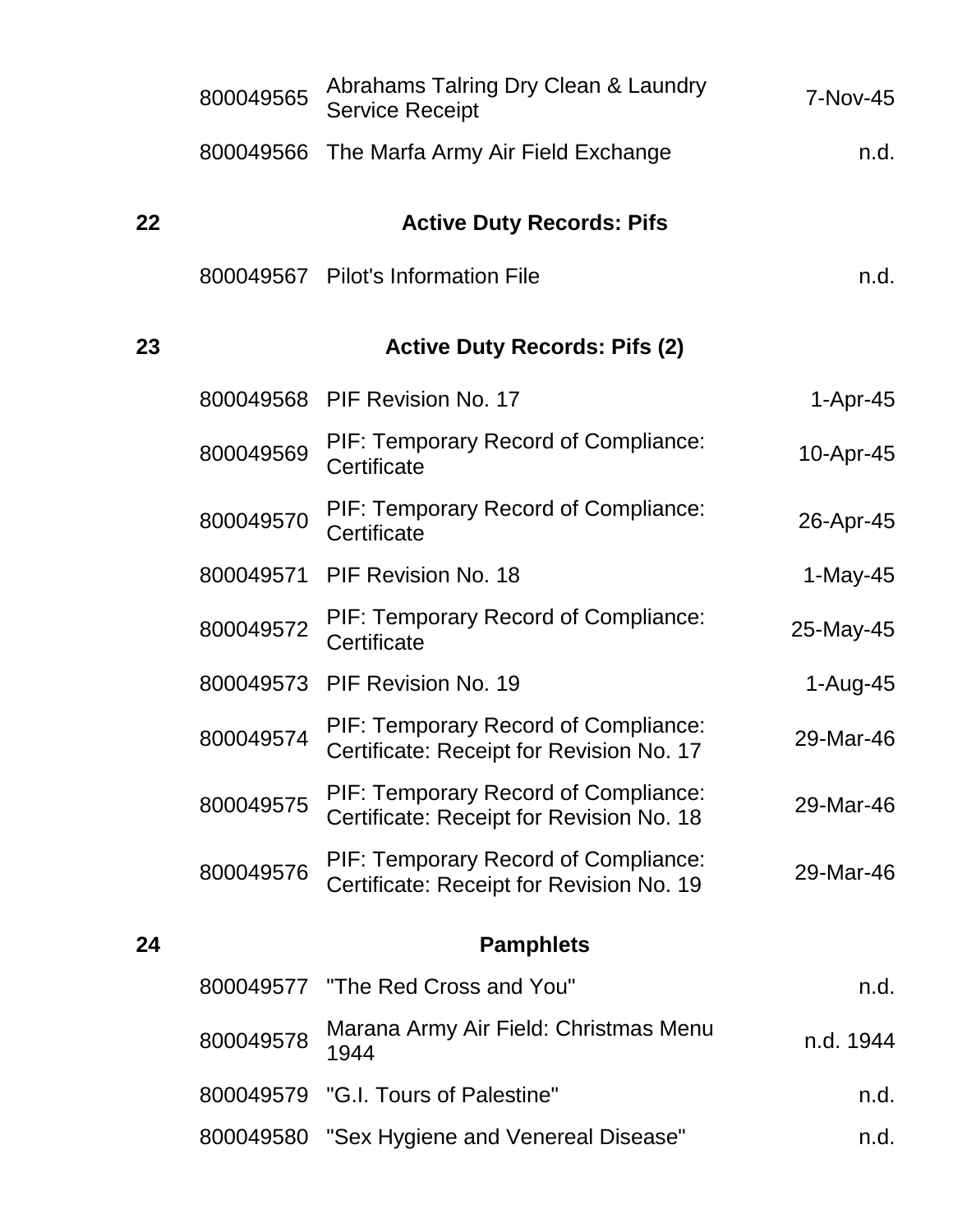| 4 | 25 |           | <b>Reserve Years: Orders</b>                                                                  |           |  |  |
|---|----|-----------|-----------------------------------------------------------------------------------------------|-----------|--|--|
|   |    | 800049581 | Air Force Reserve Orders No. 225:<br><b>Assignment to California</b>                          | 13-Nov-51 |  |  |
|   |    | 800049582 | Orders No. 3: Attachment to Flt. "A" letter                                                   | 19-Nov-51 |  |  |
|   |    | 800049583 | Air Force Reserve Orders No. 62:<br>Assigned to Van Nuys, California                          | 3-Apr-52  |  |  |
|   |    | 800049584 | Orders No. 3: Assignment as Materiel<br><b>Officer letter</b>                                 | n.d.      |  |  |
|   |    |           | 800049585 Air Force Reserve Orders No. 120                                                    | 26-Jun-52 |  |  |
|   |    | 800049586 | A.F.R.O. No. 171: 1st Lieutenant<br>Promotion (2 copies)                                      | 28-Aug-52 |  |  |
|   |    | 800049587 | A.F.R.O. No. 214: Amended from order<br>171 to include "for indefinite period" (2)<br>copies) | 29-Oct-52 |  |  |
|   |    | 800049588 | A.F.R.O. No. 44: Training Category (D)<br>Designation                                         | 11-Jun-54 |  |  |
|   |    | 800049589 | A.F.R.O. No. 113: Awarding 1st Lt. Don<br>Vanitzian PAFSC 652 (3 copies)                      | 28-Oct-54 |  |  |
|   |    | 800049590 | A.F.R.O. No. 219: Awarding of AVAIL<br>CLAS code (AA)                                         | 14-Nov-55 |  |  |
|   |    | 800049591 | A.F.R.O. No. 223: "Annual Short Tours" of<br>ACDU w/12 Air Division (3 copies)                | 18-Nov-55 |  |  |
|   |    | 800049592 | A.F.R.O. No. 117: Asst. Training Officer<br>Assignment                                        | 14-Jun-56 |  |  |
|   |    | 800049593 | A.F.R.O. No. 15: Granted a Waiver of<br><b>Quarterly Training Requirements (2)</b><br>copies) | 23-Jul-56 |  |  |
|   |    | 800049594 | A.F.R.O. No. 176: Appointment to Captain<br>by Direction of the President (3 copies)          | 4-Sep-56  |  |  |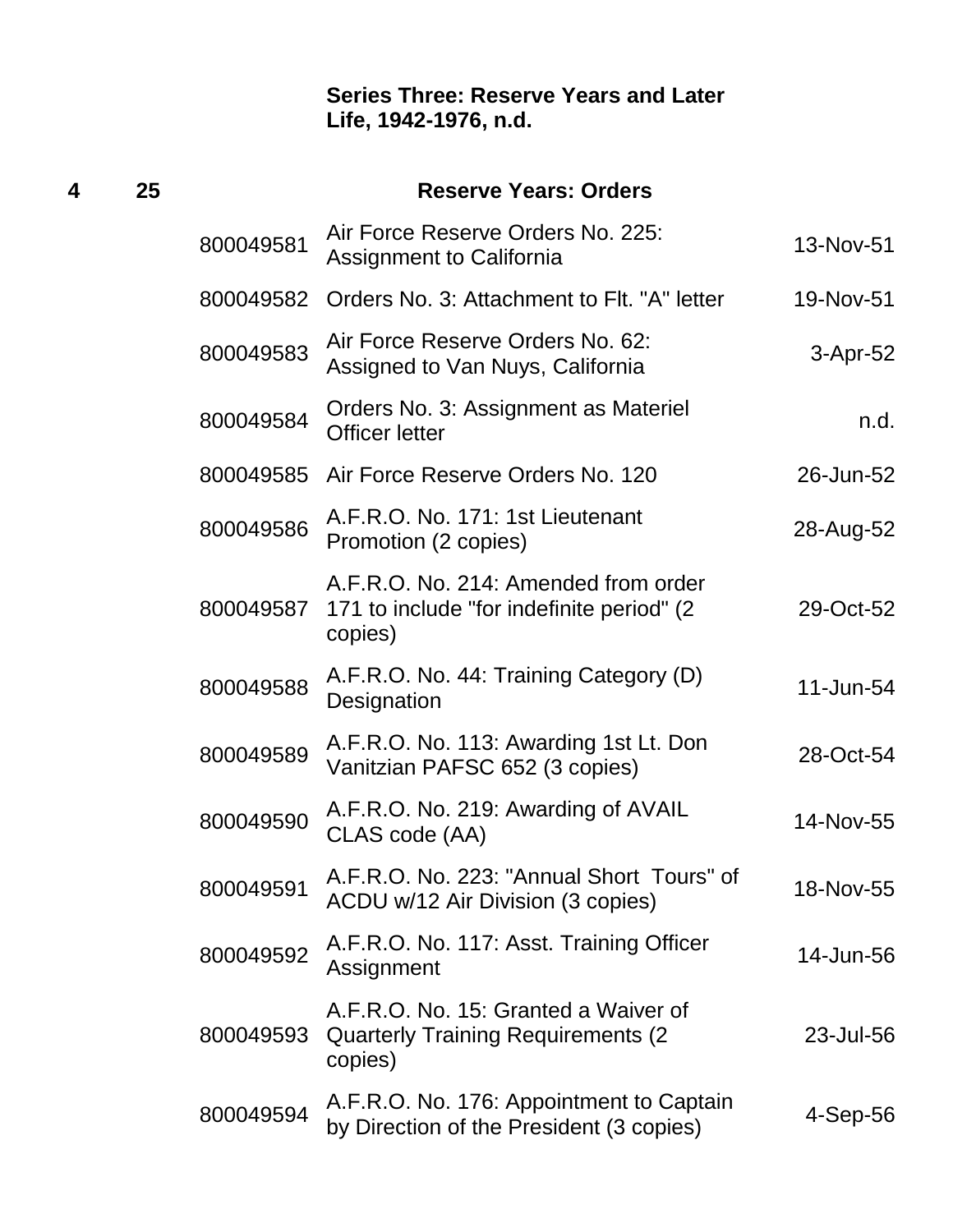|    | 800049495 | A.F.R.O. No. 33: Waiver of Active Duty<br>Training Assignment (2 copies)                                    | 11-Sep-56 |
|----|-----------|-------------------------------------------------------------------------------------------------------------|-----------|
|    |           | 800049496 A.F.R.O. No. 8: Relieved from Assignment                                                          | 18-Jan-57 |
|    | 800049497 | Air Force Reserve Letter Orders Number<br>12 (3 copies)                                                     | 19-Apr-57 |
|    |           | 800049498 A.F.R.O. No. 53                                                                                   | 2-May-57  |
|    | 800049499 | Squadron Memorandum No. 1: Flt "B".<br><b>Administration and Management Class</b><br>Assignment'            | 27-Aug-57 |
|    | 800049500 | Reserve Orders No. B-18                                                                                     | 7-Apr-58  |
|    | 800049501 | Reserve Orders No. A-93                                                                                     | 21-Jul-58 |
|    | 800049502 | Squadron Memorandum No. 10: Flight "F":<br><b>Administration and Management II</b><br>Assignment (3 copies) | 1-Aug-58  |
|    | 800049503 | Certificate of Completion of Reserve<br><b>Specialized Course</b>                                           | 23-Jul-58 |
|    | 800049504 | <b>General Orders Card</b>                                                                                  | n.d.      |
|    | 800049505 | Reserve Orders No. DZ30258                                                                                  | 15-Aug-60 |
|    | 800049506 | Reserve Orders No. B-192: Order for<br>Active Duty (3 copies)                                               | 10-May-61 |
|    | 800049507 | Reserve Orders No. DZ21489:<br>Reassignment (2 copies)                                                      | 20-Jan-62 |
|    | 800049508 | Reserve Orders No. N-9766: Retired<br>Reserve Section Assignment (2 copies)                                 | 6-Apr-64  |
| 26 |           | <b>Correspondence</b>                                                                                       |           |
|    | 800049509 | Appointment in the Officers' Reserve<br>Corps letter                                                        | 3-May-46  |
|    | 800049510 | Letter to Myrtis Hill: Overpayment of Per<br>Diem                                                           | 17-Jun-46 |
|    | 800049511 | Letter from Myrtis Hill                                                                                     | 20-Jun-46 |
|    |           |                                                                                                             |           |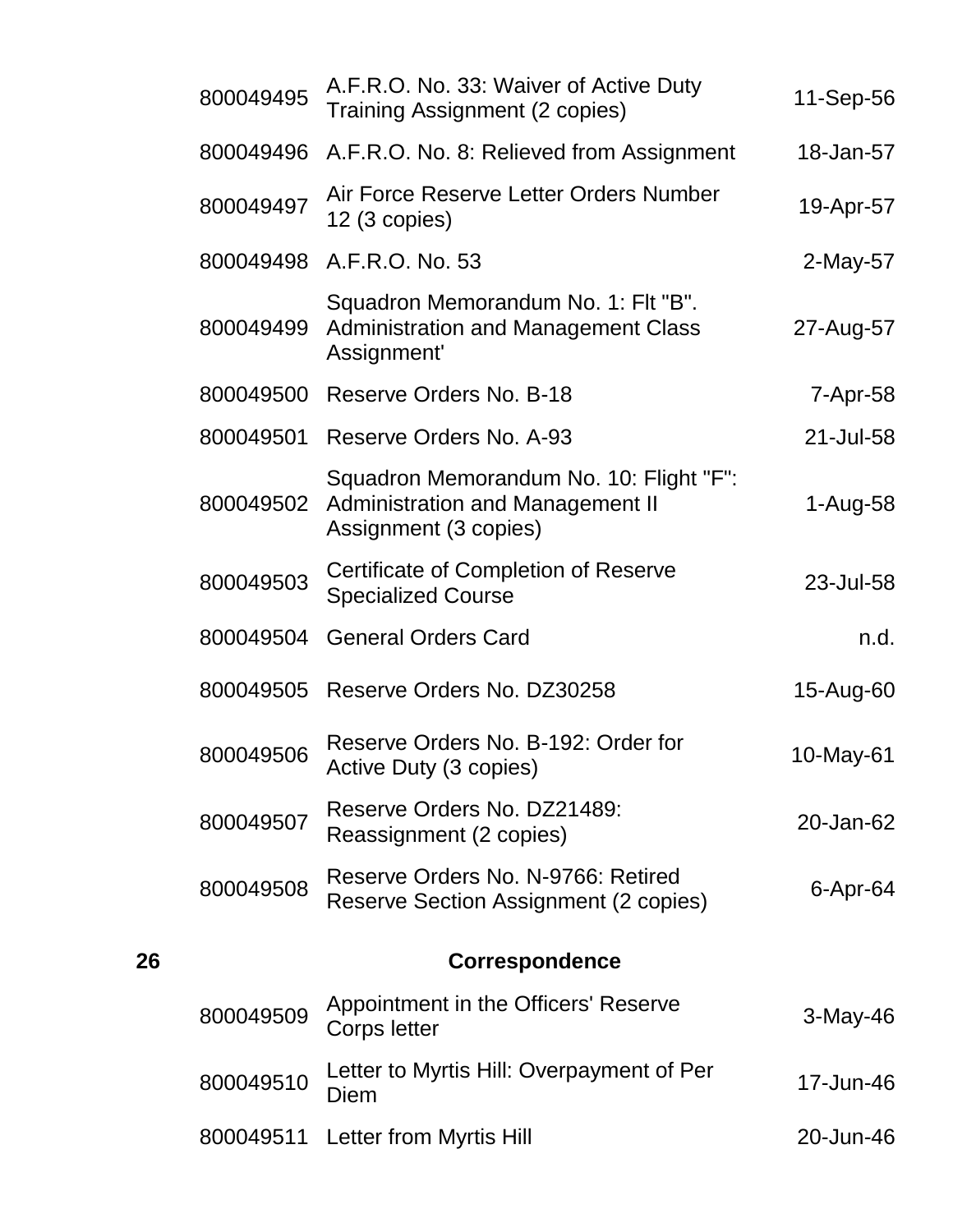|           | 800049512 Letter from Myrtis Hill                                                                                                                            | $3$ -Jul-46 |
|-----------|--------------------------------------------------------------------------------------------------------------------------------------------------------------|-------------|
| 800049513 | Plan, Policy and Procedure for<br><b>Commissioning Separated AUS Flight</b><br>Officers as Second Lieutenants, Air Corps<br><b>Reserve: Forwarded Letter</b> | 18-Jun-46   |
| 800049514 | Plan, Policy and Procedure for<br><b>Commissioning Separated AUS Flight</b><br>Officers as Second Lieutenants, Air Corps<br><b>Reserve Letter</b>            | 29-May-46   |
| 800049515 | Letter from Myrtis Hill: Returned Orders                                                                                                                     | 31-Jul-46   |
| 800049516 | <b>Extended Active Duty Letter</b>                                                                                                                           | n.d.        |
| 800049517 | Letter from Revenue Accountant, C.N.<br>Ouraler                                                                                                              | 19-Jul-46   |
| 800049518 | <b>Assignment to Organized Reserve Units</b><br>Letter                                                                                                       | 16-Dec-46   |
| 800049519 | Inactive Duty Assignment Letter                                                                                                                              | 7-Apr-47    |
| 800049520 | <b>Transmittal of Information Bulletins Letter</b>                                                                                                           | 30-Apr-47   |
| 800049521 | Report of Change of Address Letter                                                                                                                           | 17-Jun-47   |
| 800049522 | Reserve Officer Classification Data Letter                                                                                                                   | 15-Dec-50   |
| 800049523 | Statement of Credits Earned for Retention,<br><b>Promotion and Retirement Letter</b>                                                                         | 26-Jul-51   |
| 800049524 | <b>Retention, Promotion and Retirement</b><br><b>Points Letter</b>                                                                                           | 4-Jan-52    |
| 800049525 | <b>Availability Classification Code Letter</b>                                                                                                               | n.d.        |
| 800049526 | <b>Retention, Promotion and Retirement</b><br>Points (from July '52 to June '53) Letter                                                                      | 3-Jul-52    |
| 800049527 | National Service Life Insurance Application<br><b>Notification Letter</b>                                                                                    | 29-Sep-52   |
| 800049528 | Reserve Information Bulletin No. 16:<br><b>Status of Commissions of Reserve Officers</b>                                                                     | 9-Oct-52    |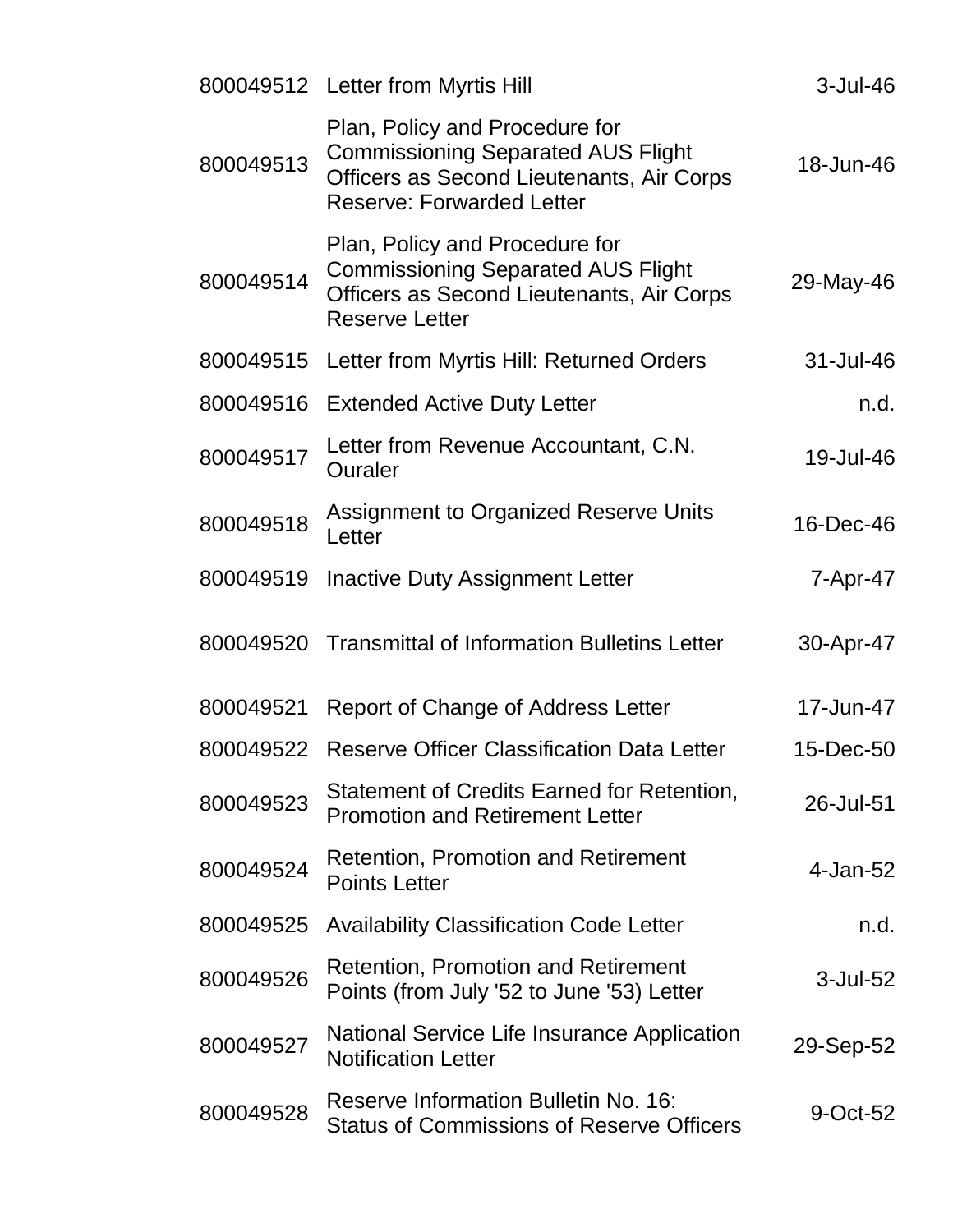| 800049529 | <b>Reserve Information Bulletin No. 17:</b><br>Address by Assistant Secretary of the Air<br>Force | 13-Oct-52   |
|-----------|---------------------------------------------------------------------------------------------------|-------------|
| 800049530 | A Personal Message to Officers of the Air<br><b>Force Reserve</b>                                 | n.d.        |
| 800049531 | <b>Retention, Promotion and Retirement</b><br>Points (from July '52 to December '52)<br>letter    | 30-Dec-52   |
| 800049532 | <b>Inventory of Air Force Reserve Personnel</b><br><b>Resources letter</b>                        | 23-Feb-53   |
| 800049533 | Rerating of Flying Personnel letter by<br>Robert Raful (3 copies)                                 | $6$ -Apr-53 |
| 800049534 | Request to Rerate from Service Pilot to<br>Transport Pilot letter (2 copies)                      | 26-Mar-53   |
| 800049535 | Annual Report of Allowable Points and<br><b>Federal Service</b>                                   | 30-Jun-54   |
| 800049536 | Desired Attendance at Group Meeting<br>Letter                                                     | 10-Dec-54   |
| 800049537 | <b>Consolidated 9079th Air Reserve Group</b><br>Meeting letter                                    | 10-Dec-54   |
| 800049538 | Disposition of Air Force Reservists Upon<br>Attaining Maximum Age (with attached<br>letter)       | 14-Jan-59   |
| 800049539 | Approval for Active Duty Tour letter                                                              | 31-Mar-59   |
| 800049540 | <b>Uniformed Services Contingency Option</b><br>Act of 1953 letter                                | 13-Nov-59   |
| 800049541 | <b>Aeronautical Ratings and Designations</b>                                                      | 19-Jun-61   |
| 800049542 | Application for Transfer to the Retired<br><b>Reserve Section Notification card</b>               | 14-May-62   |
| 800049543 | <b>Annual Report of Total Allowable Points</b><br>and Federal Service letter                      | 15-Jul-62   |
| 800049544 | <b>Volunteer Air Reserve Participation letter</b>                                                 | n.d.        |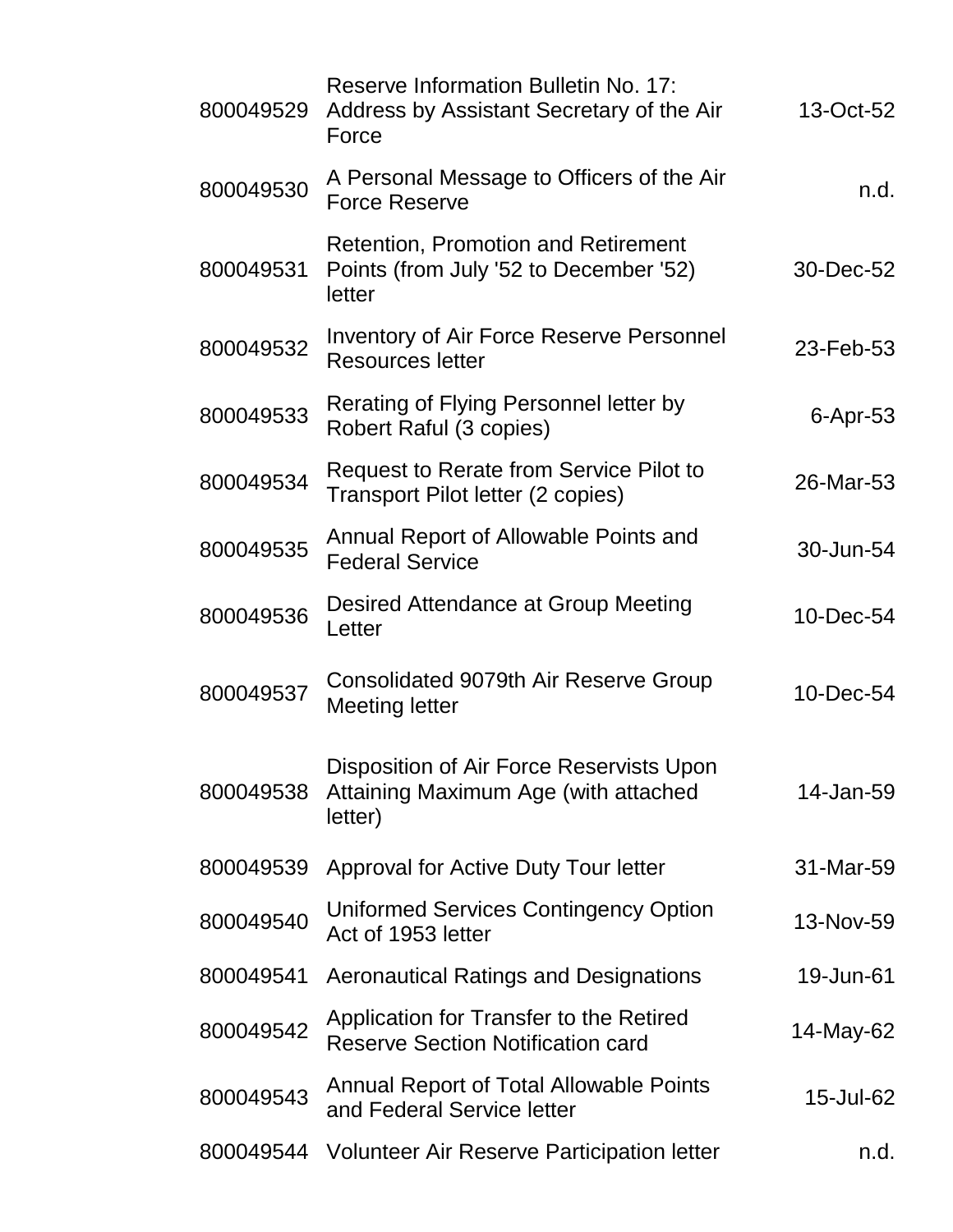| 27 |           | <b>Forms</b>                                                                                                        |           |
|----|-----------|---------------------------------------------------------------------------------------------------------------------|-----------|
|    | 800049546 | <b>Application for Servicemen's Readjustment</b><br>Allowance                                                       | 17-Jun-46 |
|    | 800049547 | Application or Supplemental Information<br>for Commission in the Regular Army                                       | 31-Oct-46 |
|    | 800049548 | Air Force Reserve Qualification Data                                                                                | n.d. 1953 |
|    | 800049549 | Record of Emergency Data                                                                                            | 11-Mar-53 |
|    | 800049550 | Air Force Reserve Inventory Questionnaire                                                                           | 11-Mar-53 |
|    | 800049551 | Air Force Reserve Personnel Report of<br><b>Total Allowable Points and Service</b>                                  | 29-Apr-54 |
|    | 800049552 | Record of Emergency Data                                                                                            | 14-Oct-54 |
|    | 800049553 | Air Force Reserve Annual Questionnaire                                                                              | 1-Nov-54  |
|    | 800049554 | <b>Record of Emergency Data</b>                                                                                     | n.d.      |
|    | 800049555 | <b>Statement of Personal History form</b>                                                                           | n.d.      |
|    | 800049556 | Record of Emergency Data (4 copies)                                                                                 | 18-Jun-57 |
|    | 800049557 | Certificate of not receiving pay from the<br><b>United States Government</b>                                        | 1-Nov-57  |
|    | 800049558 | Record of Emergency Data (original and<br>photocopy)                                                                | 11-Feb-58 |
|    | 800049559 | Officer Instruction Sheet for Completion of<br>Air Force Reserve Annual Questionnaire                               | n.d.      |
|    | 800049560 | Certificate of Individual Claim to the \$50.00<br>Uniform Maintenance Allowance                                     | 8-Jul-58  |
|    | 800049561 | <b>Application for Dependents Authorization</b><br>for Medical Care Card by Active Duty or<br><b>Retired Member</b> | 21-Oct-58 |
|    | 800049562 | Dependency Certificate: Wife or Child<br>under 21 Years form                                                        | 1-Nov-58  |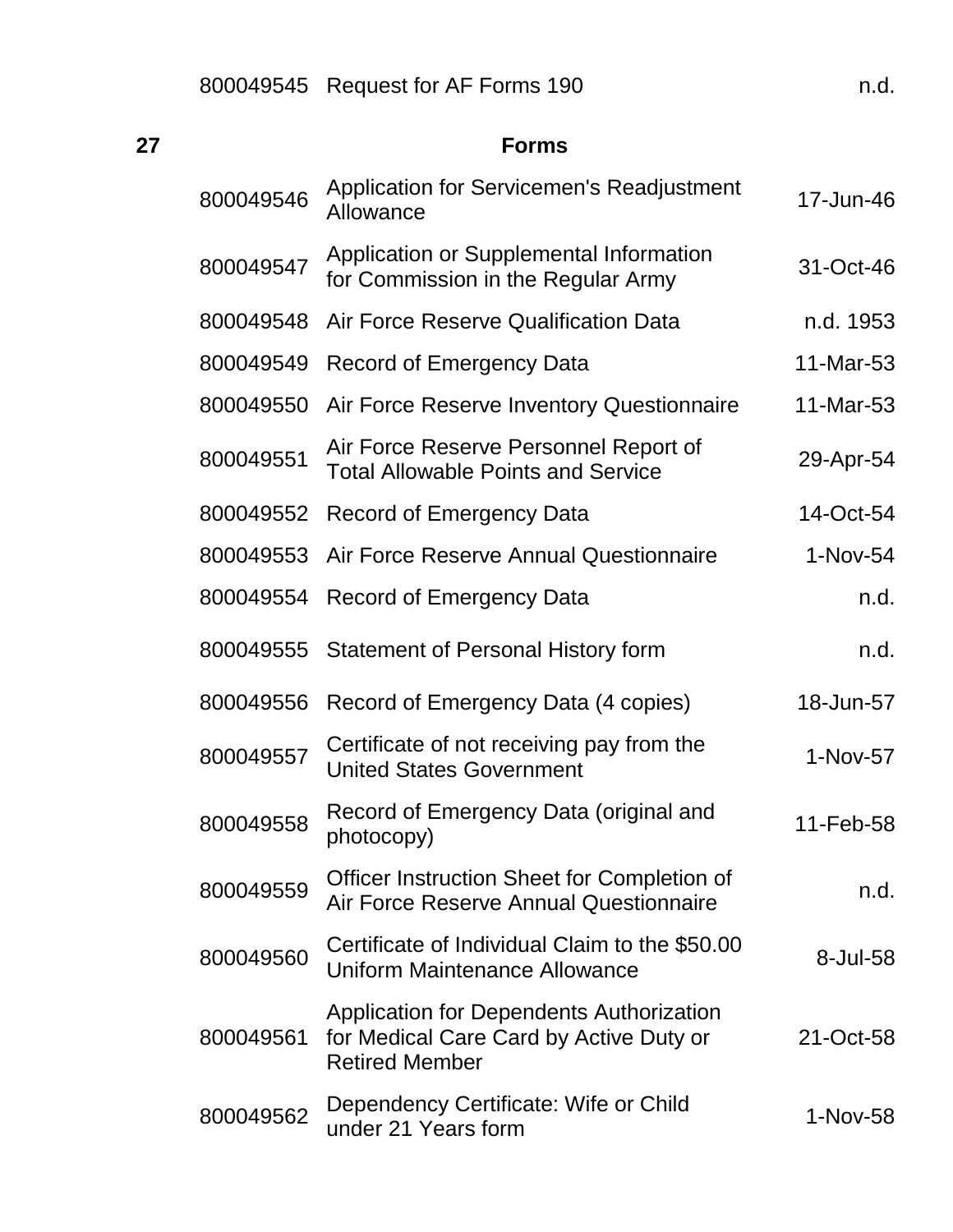|    |           | 800049563 Survivor's Benefits Data Form                          | 22-Mar-60   |
|----|-----------|------------------------------------------------------------------|-------------|
|    |           | 800049564 Air Force Reserve Annual Questionnaire                 | 10-Nov-58   |
|    | 800049565 | Application for Total Disability Income<br><b>Provision form</b> | n.d.        |
|    | 800049566 | Application for Rerating Certificate form                        | n.d.        |
|    | 800049567 | Air Reserve Questionnaire form                                   | n.d.        |
|    | 800049568 | Air Reserve Officer Questionnaire form                           | n.d.        |
|    | 800049569 | Instructions for Filling Out DD Forms 398                        | n.d.        |
|    | 800049570 | Air Reserve Forces Retirement Policy<br>Pamphlet                 | n.d.        |
| 28 |           | <b>Reserve Medical Records</b>                                   |             |
|    | 800049571 | Medical Certificate - Commercial Airmen                          | $2$ -Apr-58 |
|    |           | 800049572 Report of Medical Examination                          | 8-Jul-58    |
|    | 800049573 | <b>Report of Medical History</b>                                 | 27-Mar-57   |
|    | 800049574 | Air Force Reserve Annual Physical<br>Certificate                 | 4-Nov-58    |
|    | 800049575 | <b>Statement of Physical Condition</b>                           | 23-Apr-60   |
| 29 |           | <b>Veteran's Administration</b>                                  |             |
|    | 800049576 | Acknowledgement of Remittance                                    | 24-Aug-46   |
|    | 800049577 | <b>Acknowledgement of Remittance</b>                             | 29-Oct-46   |
|    | 800049578 | Acknowledgement of Remittance                                    | 29-Nov-46   |
|    | 800049579 | Acknowledgement of Remittance                                    | 23-Dec-46   |
|    | 800049580 | <b>Veteran's Administration: Premium Notice</b>                  | Mar-47      |
|    | 800049581 | Acknowledgement of Remittance                                    | 27-Apr-47   |
|    | 800049582 | <b>Acknowledgement of Remittance</b>                             | 26-Mar-47   |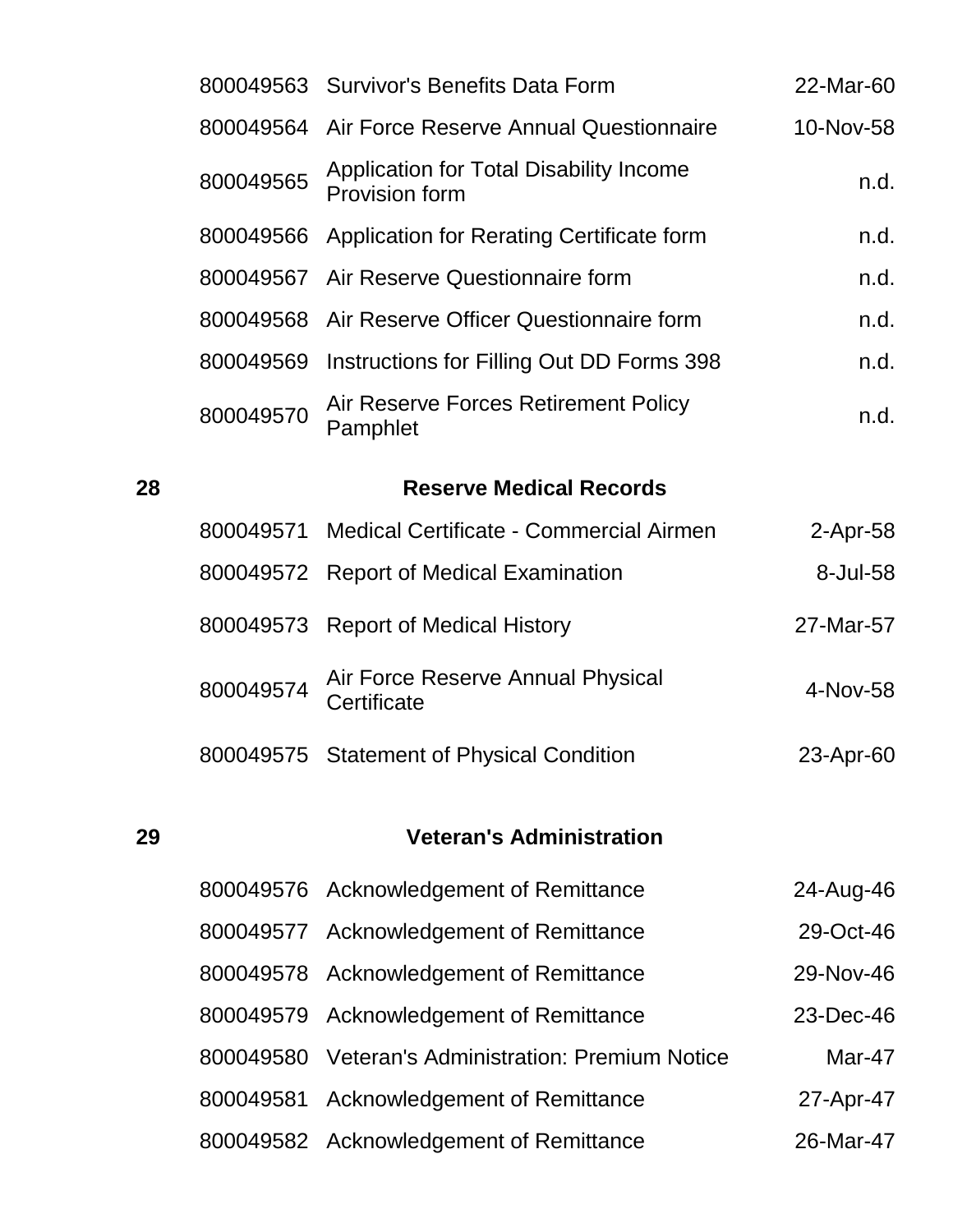| 800049583 | Acknowledgement of Remittance                             | 27-May-47                 |
|-----------|-----------------------------------------------------------|---------------------------|
| 800049584 | <b>Acknowledgement of Remittance</b>                      | 22-Jul-47                 |
| 800049585 | <b>Acknowledgement of Remittance</b>                      | 23-Aug-47                 |
| 800049586 | <b>Acknowledgement of Remittance</b>                      | 14-Oct-47                 |
| 800049587 | Veteran's Administration: Premium Receipt                 | Apr-48                    |
| 800049588 | Veteran's Administration: Premium Receipt                 | May-48                    |
| 800049589 | <b>Premium Receipt</b>                                    | January '48 -<br>July '48 |
|           | 800049590 Veteran's Administration: Premium Receipt       | Mar-49                    |
| 800049591 | Veteran's Administration: Premium Receipt                 | <b>Jun-49</b>             |
| 800049592 | Veteran's Administration: Premium Receipt                 | <b>Jul-49</b>             |
| 800049593 | Veteran's Administration: Premium Receipt                 | Dec-49                    |
| 800049594 | <b>Veteran's Administration: Premium Receipt</b>          | <b>Jan-50</b>             |
| 800049595 | <b>Veteran's Administration: Premium Notice</b>           | Feb-50                    |
| 800049596 | Veteran's Administration: Premium Receipt                 | Feb-50                    |
| 800049597 | Veteran's Administration: Premium Receipt                 | <b>Mar-50</b>             |
| 800049598 | Acknowledgement of Receipt of Claim                       | 30-Mar-50                 |
| 800049599 | <b>Veteran's Administration: Premium Notice</b>           | <b>Jun-50</b>             |
| 800049600 | Veteran's Administration: Premium Receipt                 | Aug-50                    |
| 800049601 | Veteran's Administration: Premium Receipt                 | Sep-50                    |
| 800049602 | <b>Statement of Dividend Credit or Deposit</b><br>Account | Sep-60                    |
| 800049603 | Statement of Dividend Credit or Deposit<br>Account        | <b>Jun-61</b>             |
| 800049604 | Statement of Dividend Credit or Deposit<br>Account        | <b>Jan-63</b>             |
| 800049605 | <b>Statement of Account</b>                               | 22-Sep-64                 |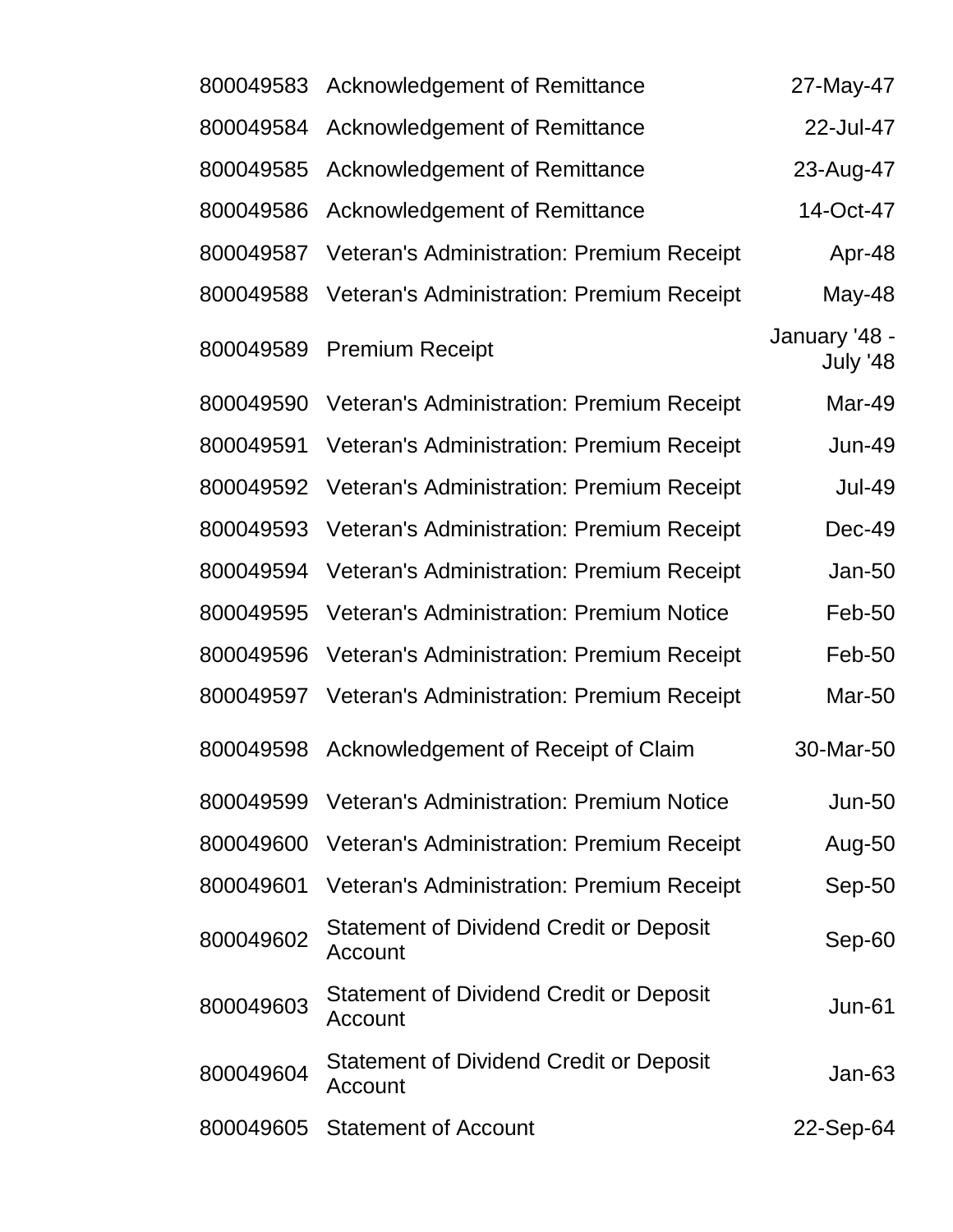| 800049606 | <b>Veteran's Administration Center: Account</b><br><b>Statement</b> | 2-Nov-70      |
|-----------|---------------------------------------------------------------------|---------------|
|           | 800049607 Dividend Credit Account                                   | 29-Nov-76     |
|           | 800049608 Veteran's Administration: Premium Receipt                 | <b>Jun-50</b> |
|           | 800049609 Veteran's Administration: Premium Receipt                 | <b>Jul-50</b> |
|           | 800049610 Veteran's Administration: Premium Notice                  | Aug-50        |
|           | 800049611 Veteran's Administration: Premium Receipt                 | Apr-49        |
|           | 800049612 Veteran's Administration: Premium Receipt                 | $May-49$      |
|           | 800049613 Veteran's Administration: Premium Notice                  | $May-49$      |
|           | 800049614 Veteran's Administration: Premium Receipt                 | Apr-50        |
|           | 800049615 Veteran's Administration: Premium Receipt                 | May-50        |
|           |                                                                     |               |

## **9079th VAR Group**

| 800049616 | Change of Meeting Time for 9079th VAR<br><b>Group Staff letter</b> | 31-Mar-52          |
|-----------|--------------------------------------------------------------------|--------------------|
| 800049617 | Duties of the VAR Squadron Staff                                   | 23-Apr-52          |
| 800049618 | Organization of VAR Training Squadrons                             | 24-Apr-52          |
| 800049619 | Agenda for Group Staff & Squadron<br><b>Commanders Meeting</b>     | 24-Apr-52          |
| 800049620 | Squadron Visitation Schedule for May                               | 29-Apr-52          |
| 800049621 | Agenda                                                             | 22-May-52          |
| 800049622 | <b>Squadron Visitation Schedule for August</b>                     | 22-Jul-52          |
| 800049623 | Group Staff and Squadron Commanding<br><b>Officers Meeting</b>     | 31-Jul-52          |
| 800049624 | <b>Visitation Schedules' Packet</b>                                | Aug.- Oct.<br>1952 |
|           | 800049625 Staff Roster: 9079th VAR Group                           | 24-Sep-52          |
|           | 800049626 Agenda: Group Staff-Squadron CO's                        | 23-Oct-52          |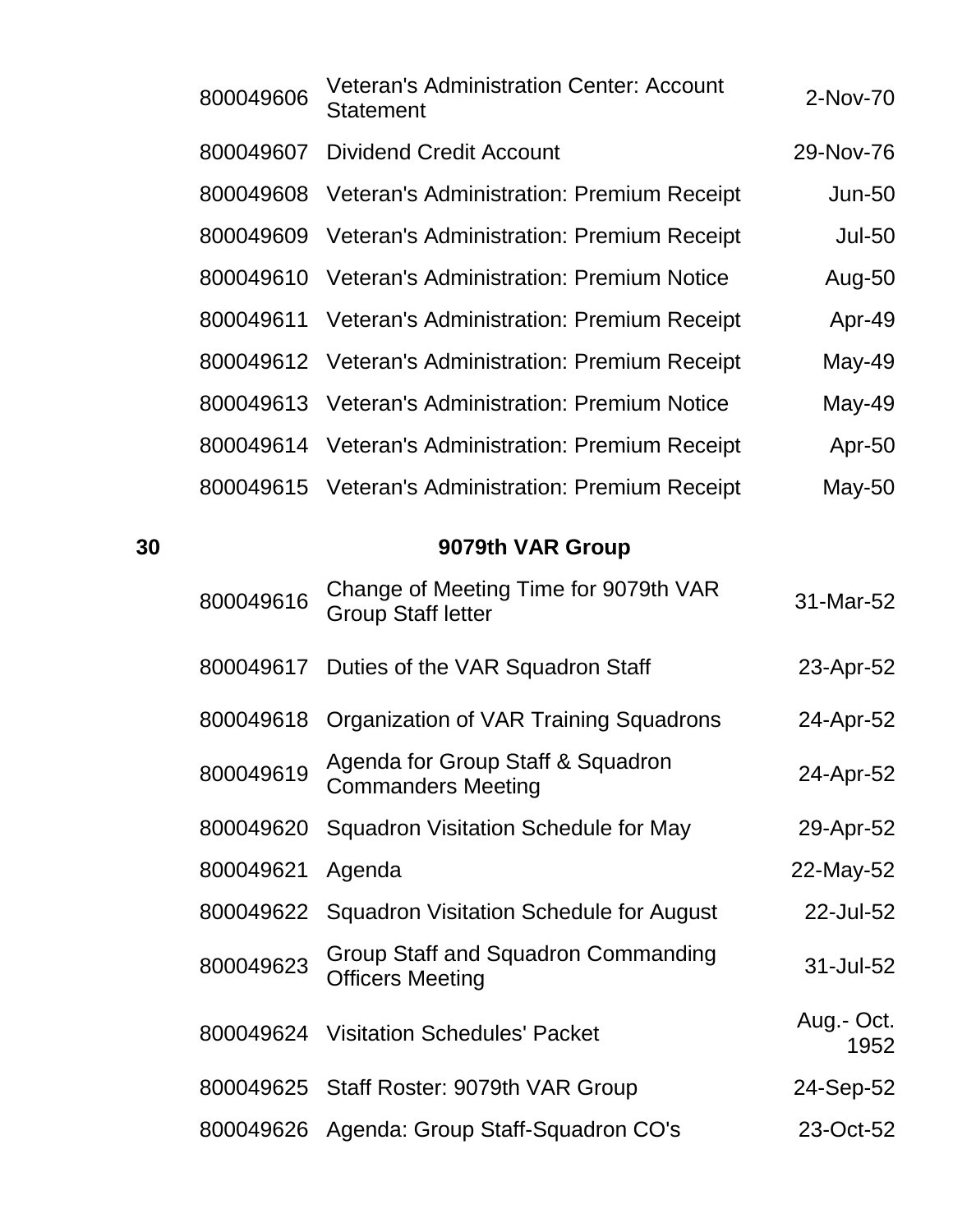| 800049627 | <b>Squadron Visitation Schedule for</b><br>November                        | 27-Oct-52           |
|-----------|----------------------------------------------------------------------------|---------------------|
| 800049628 | <b>Visitation Schedules' and Metteing Reports</b><br>Packet                | Aug. - Oct.<br>1952 |
| 800049629 | <b>Revised Schedule of Squadron Visits</b>                                 | 3-Apr-52            |
| 800049630 | 4th Air Reserve Review                                                     | $Dec-52$            |
| 800049631 | Squadron Visitation Schedule for January                                   | 8-Jan-53            |
| 800049632 | Squadron Visitation Schedule for February                                  | 22-Jan-53           |
| 800049633 | <b>Agenda for Group Staff Meeting</b>                                      | 29-Jan-53           |
| 800049634 | <b>Squadron Visitation Schedule for March</b>                              | 25-Feb-53           |
| 800049635 | Memorandum: To All Staff Members and<br><b>Unit Commanders</b>             | 26-Feb-53           |
| 800049636 | Agenda: Consolidated Group Staff and<br><b>Squadron Commanders Meeting</b> | 19-Mar-53           |
| 800049637 | <b>Squadron Visitation Schedule for April</b><br>1953                      | 30-Mar-53           |
| 800049638 | Squadron Visitation Schedule for July 1953                                 | 22-Jun-53           |
| 800049639 | <b>Squadron Visitation Schedule for</b><br>November 1953                   | 4-Nov-53            |
| 800049640 | Percentage Table and Squadron Visitation<br>Schedule for April 1954 packet | 19-Mar-54           |
| 800049641 | <b>Command and Liaison Joint Policy Letter</b><br>#1: Completed Staff Work | 26-May-54           |
| 800049642 | The Aires Review                                                           | $Jun-54$            |
| 800049643 | Squadron Visitation Schedule for June<br>1954                              | 7-Jun-54            |
| 800049644 | Unofficial Percentage Table for May 1954                                   | 7-Jun-54            |
| 800049645 | Agenda: Group-Squadron Staff Meeting                                       | 8-Jun-54            |
| 800049646 | <b>Recruitment Policy</b>                                                  | 8-Jun-54            |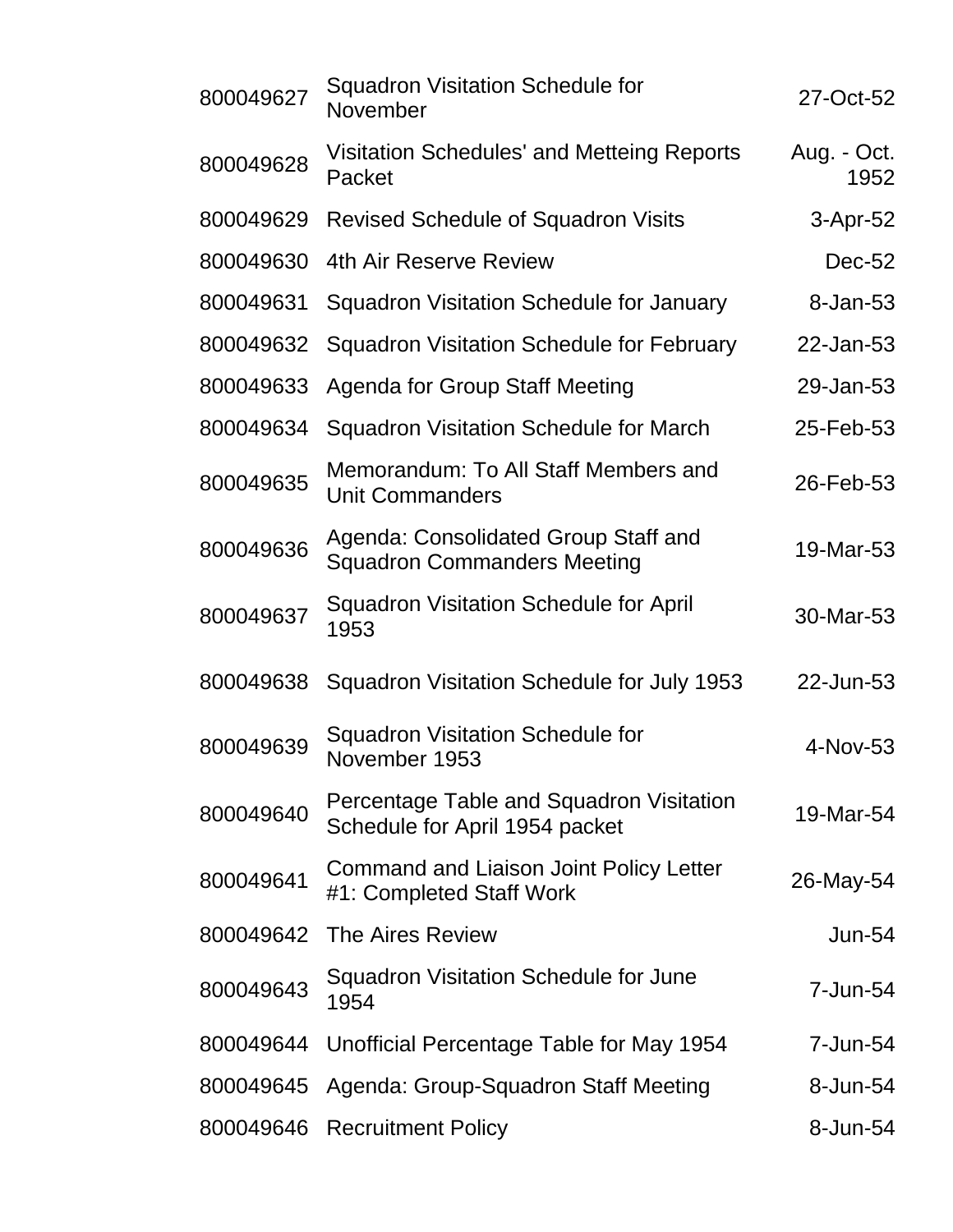|    | 800049647 | <b>Recruitment Policy with "The Human</b><br>Robot"              | 8-Jun-54    |
|----|-----------|------------------------------------------------------------------|-------------|
|    | 800049648 | Pers. & Recruit Meeting Name List                                | $1$ -Jul-54 |
|    | 800049649 | <b>Selection of Training Designation</b>                         | 26-Oct-54   |
|    | 800049650 | <b>Unofficial Percentage Table for October</b><br>1954           | 3-Nov-54    |
|    | 800049651 | 9079th Air Reserve Group: Directory                              | Jan-55      |
|    |           | 800049652 Completed Staff Work letter                            | 5-Jul-54    |
|    | 800049653 | Air Force Reserve Event Program                                  | n.d.        |
|    | 800049654 | Personnel Projects- Captain Leo Leffy                            | n.d.        |
|    | 800049655 | Deputy Chief of Staff Material Description                       | n.d.        |
|    |           | 800049656 Reserve Information Officer Program                    | n.d.        |
|    | 800049657 | <b>Training Officer Program</b>                                  | n.d.        |
|    | 800049658 | Adjutant-Major Robert M. Kassura                                 | n.d.        |
|    | 800049659 | <b>New Officer Classification System</b>                         | n.d.        |
|    | 800049660 | <b>Roster of Personnel Officers Assigned</b><br>9079th VAR Group | n.d.        |
|    | 800049661 | "A Commendation" certificate for Major<br>Norman E. Dupont       | n.d.        |
|    | 800049662 | 9079th Air Reserve Group handwritten<br>notes                    | n.d.        |
|    | 800049663 | <b>Officer's Duties</b>                                          | n.d.        |
|    |           | 800049664 9352nd Glendale Trip (?)                               | n.d.        |
| 31 |           | <b>Other Units</b>                                               |             |

| 800049665 2567th Air Reserve Center Circular No. 13 | 1-Jul-57  |
|-----------------------------------------------------|-----------|
| 800049666 Participation in the Air Force Program    | 24-Sep-58 |
| 800049667 2567th ARC Bulletin No. 5                 | 4-May-60  |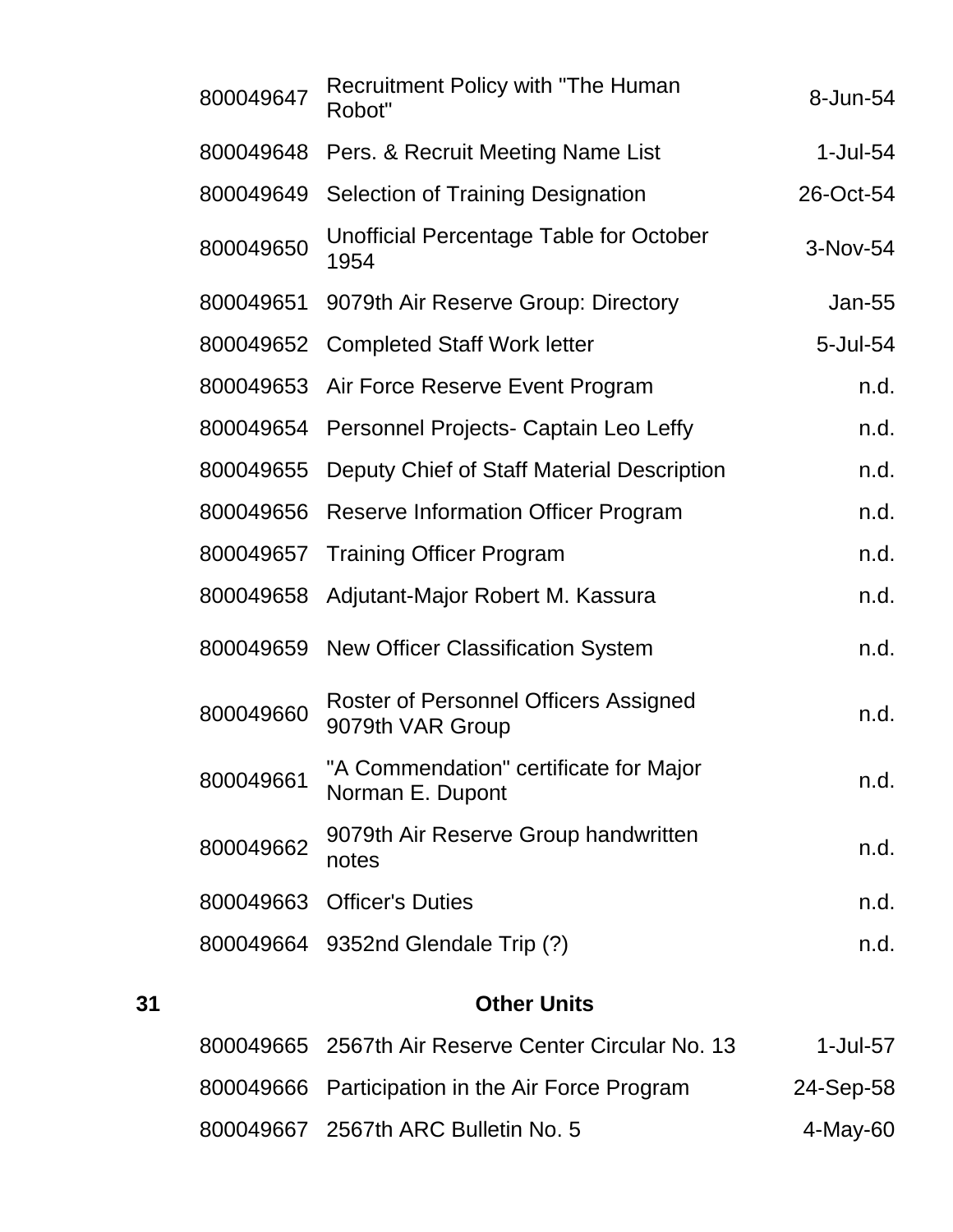|    | 800049668 | Letter for Waiver of Reserve Meeting 16<br>and Drop-Out Rate of Students in<br>Administration          | $2$ -Dec-58 |
|----|-----------|--------------------------------------------------------------------------------------------------------|-------------|
|    |           | 800049669 2567th Air Reserve center Circular No. 16                                                    | 8-Dec-58    |
|    |           | 800049670 The Mach Buster                                                                              | 12-Apr-60   |
|    |           | 800049671 2567th ARC Bulletin No. 4                                                                    | 5-Apr-60    |
|    | 800049672 | Project Officer's and Key Worker's<br>Handbook for the CONAC Fund Drive                                | n.d.        |
| 32 |           | <b>Base Procurement Office</b>                                                                         |             |
|    |           | 800049673 OJT: Agenda: Foreword                                                                        | 4-Mar-57    |
|    | 800049674 | OJT: Agenda: Briefing on Local Purchase<br>Procedures                                                  | 5-Mar-57    |
|    | 800049675 | OJT: Agenda: Briefing on Requirement to<br>be Familiar with Authorities, Regulations<br>and Directives | 6-Mar-57    |
|    | 800049676 | OJT: Agenda: Briefing on "Relations with<br>Industry"                                                  | 7-Mar-57    |
|    | 800049677 | OJT: Agenda: Briefing on "Eligible Bidder's<br>Lists"                                                  | 8-Mar-57    |
|    | 800049678 | OJT: Agenda: Briefing on Negotiated<br>Procurement, cont'd                                             | 11-Mar-57   |
|    | 800049679 | OJT: Agenda: Briefing on Negotiated<br>Procurement, cont'd                                             | 12-Mar-57   |
|    | 800049680 | OJT: Agenda: Briefing on Formal<br>Advertising                                                         | 13-Mar-57   |
|    | 800049681 | OJT: Agenda: Briefing on Formal<br>Advertising, cont'd                                                 | 14-Mar-57   |
|    | 800049682 | OJT: Agenda: Briefing on Preparation of<br><b>Invitations for Bids</b>                                 | 20-Mar-57   |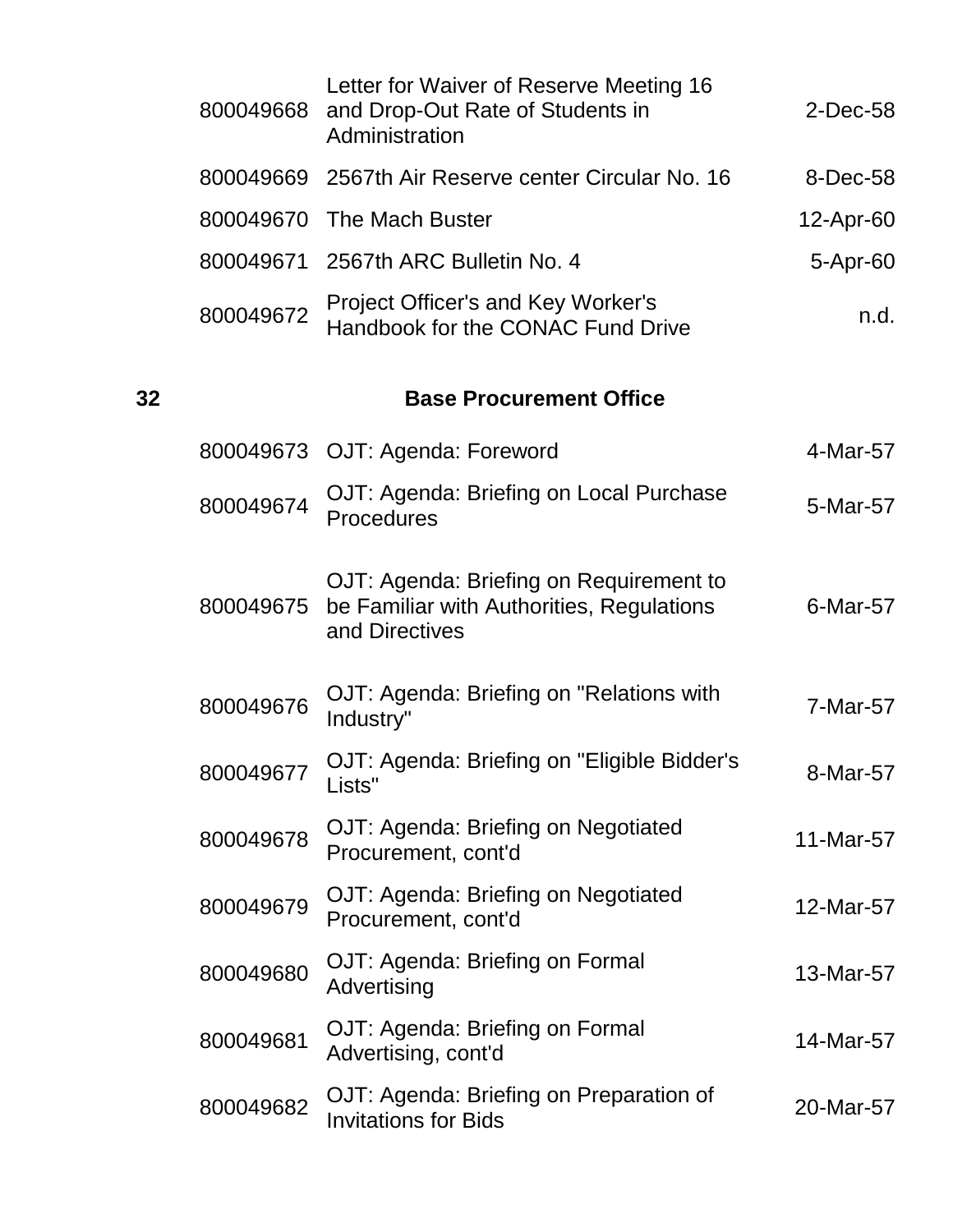| 800049683 | OJT: Agenda: Briefing on Solicitation of<br><b>Bids</b>                            | 21-Mar-57   |
|-----------|------------------------------------------------------------------------------------|-------------|
| 800049684 | OJT: Agenda: Briefing in Modification and<br>Withdrawal of Bids before the Opening | 22-Mar-57   |
| 800049685 | OJT: Agenda: Briefing on Negotiating with<br>the Low Bidders                       | 25-Mar-57   |
| 800049686 | OJT: Agenda: Briefing on "Major Kinds of<br>Contracts"                             | 26-Mar-57   |
| 800049687 | Survey of Expense and Allowance:<br><b>Practices for Field Test Stations</b>       | 13-Jul-59   |
| 800049688 | Evaluation and Survey of AFPI 53-404.7                                             | $2$ -Jun-61 |
| 800049689 | <b>OJT Tour Reflection Packet</b>                                                  | n.d.        |
| 800049690 | <b>Termination of Classified Contracts AFPI</b><br>8-202.50                        | n.d.        |
| 800049691 | Ethics for the AF Procurement Officer<br>paper                                     | n.d.        |

## **33 Training Info**

| n.d.             | <b>USAF Extension Course 200:</b><br><b>Fundamentals of Learning and Expression</b>           | 800049692 |
|------------------|-----------------------------------------------------------------------------------------------|-----------|
| $1-Dec-51$       | <b>Contract School Training for Reservists on</b><br><b>Inactive Duty</b>                     | 800049693 |
| 29-Dec-51        | <b>Training Schedule Extract</b>                                                              | 800049694 |
| $4$ -Feb-52      | <b>Squadron Party Notice</b>                                                                  | 800049695 |
| Mar/Apr,<br>1952 | <b>Training Schedule Extract and Minimum</b><br><b>Requirements for Members of VART Units</b> | 800049696 |
| 28-Apr-52        | USAF Extension Course 2, Volume 01:<br>Military Staff Organization and Staff Writing          | 800049697 |
| 28-Apr-52        | USAF Extension Course 2, Volume 02: A<br>Concept of Air Force Administration                  | 800049698 |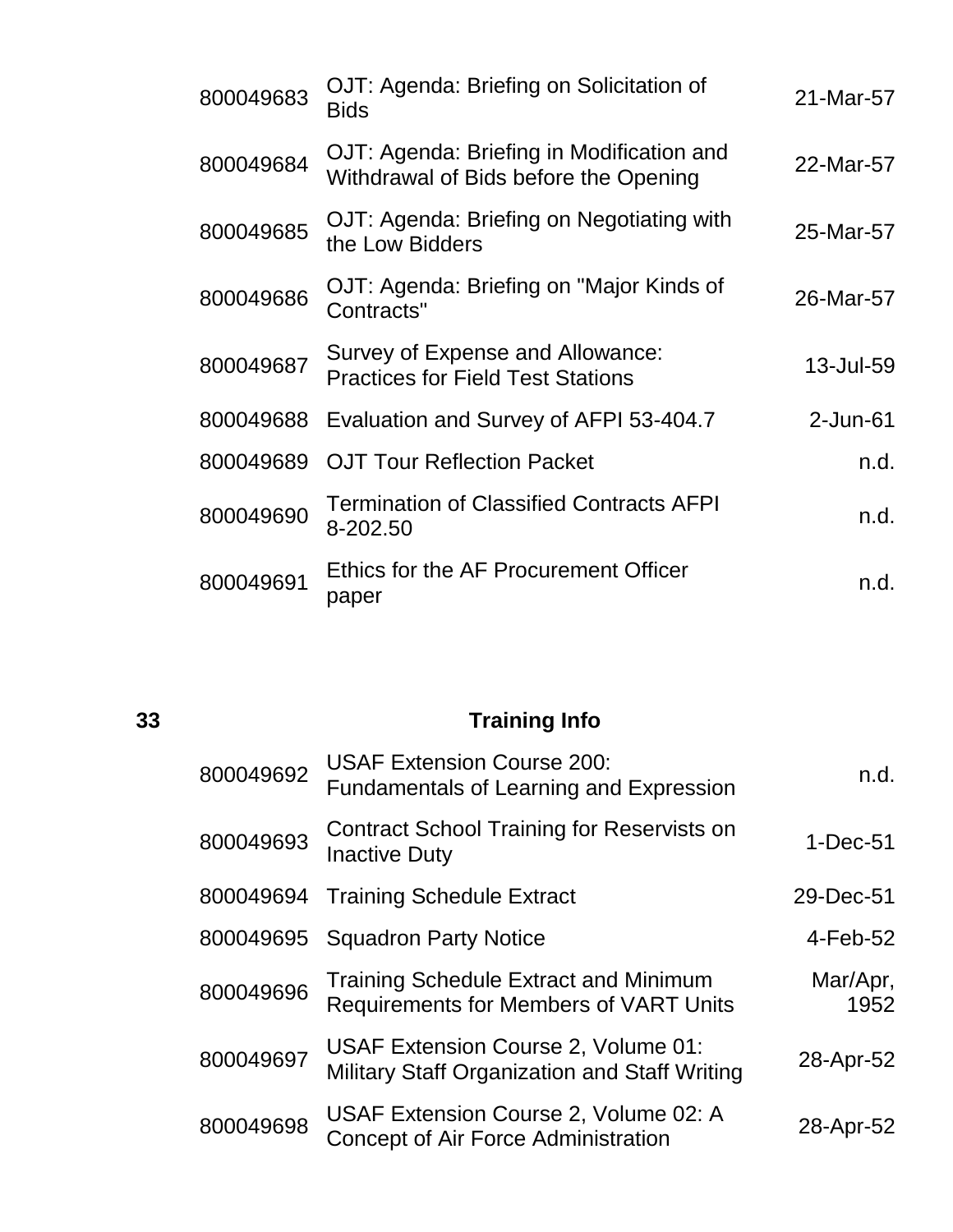| 800049699 | Training for Air Force Reservists on<br><b>Inactive Duty</b>                                     | 5-Jan-53                 |
|-----------|--------------------------------------------------------------------------------------------------|--------------------------|
| 800049700 | <b>General Information Pertaining to</b><br><b>Assignment to Specialist Training</b><br>Squadron | 9-Jan-53                 |
| 800049701 | Letter from M. A. Kempton                                                                        | 30-Nov-53                |
| 800049702 | Program of the Air Inspector                                                                     | 2-Jun-54                 |
| 800049703 | Training Program for the Fourth Quarter<br>FY 1954                                               | 3-Jun-54                 |
| 800049704 | Training Program for the Fourth Quarter<br>FY 1955                                               | 3-Jun-54                 |
| 800049705 | <b>Specialized Training Schedule</b>                                                             | n.d. 1957                |
| 800049706 | Assigning and Training Individuals in<br><b>Ready Reserve Mobilization Program</b>               | $3$ -Jul-58              |
| 800049707 | Air Reserve Center Training Schedule                                                             | n.d. 1958/59             |
|           | 800049708 2567th Air Reserve Center Circular No. 1                                               | 15-Jan-59                |
|           | 800049709 Air Reserve Center Training Schedule                                                   | Feb. 1959 -<br>Jun. 1959 |
| 800049710 | 2567th Air Reserve Center Bulletin No. 2                                                         | 15-Feb-59                |
| 800049711 | 2567th Air Reserve Center Bulletin No. 3                                                         | 15-Mar-59                |
| 800049712 | Letter to Library Director about Course<br><b>Books</b>                                          | 16-May-60                |
| 800049713 | Attachment of Personnel to Air Force<br><b>Reserve Training Center</b>                           | n.d.                     |
| 800049714 | Training for Air Force Reservists on<br>Inactive Duty (blank sheet)                              | n.d.                     |
| 800049715 | <b>Revised Minimum Participation Policy</b><br>letter                                            | n.d.                     |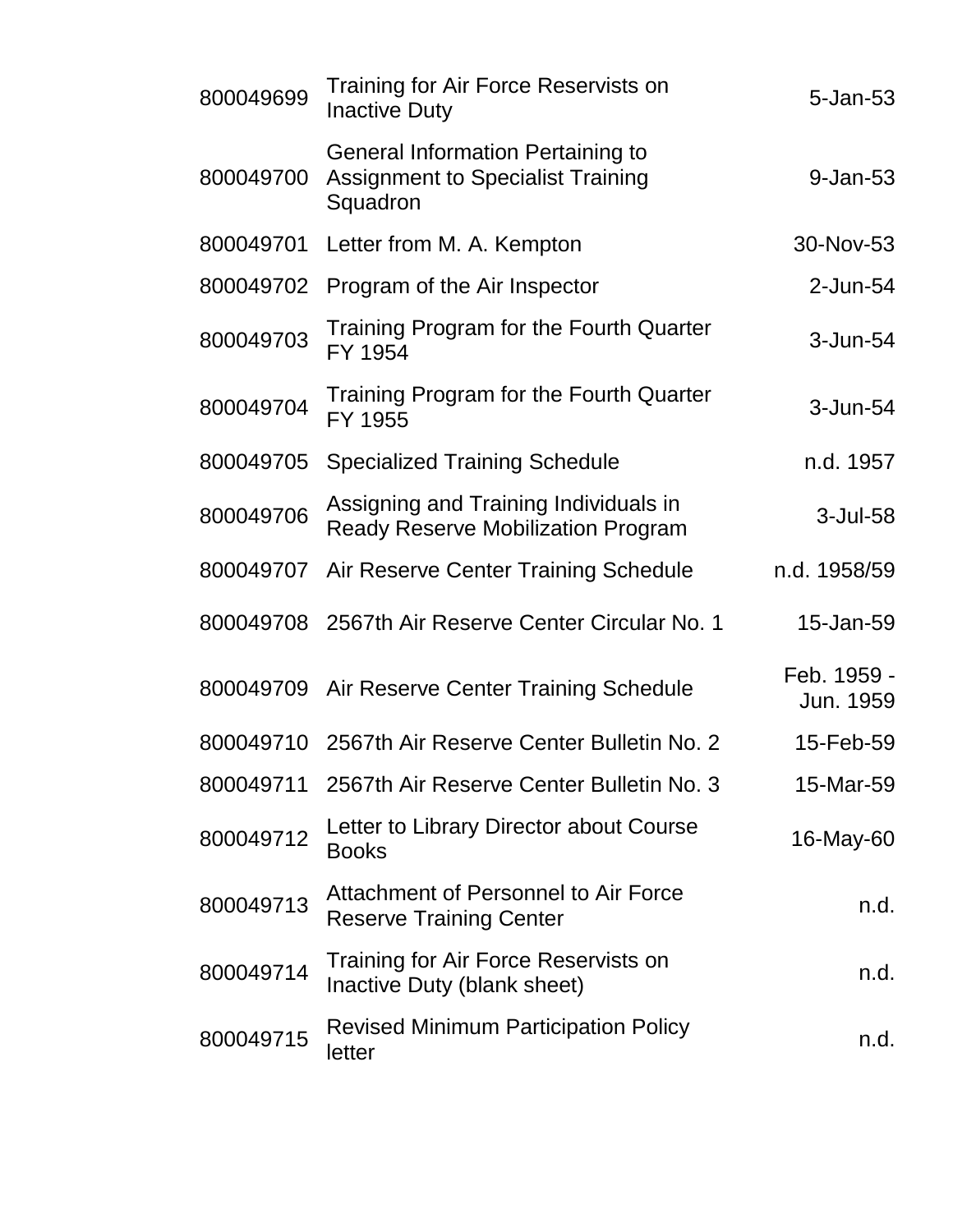## **5 34 Reserve Training Records**

|    | 800049716 | <b>Application for Active Duty Training (2)</b><br>copies)                     | 24-Jun-57 |
|----|-----------|--------------------------------------------------------------------------------|-----------|
|    | 800049717 | Certificate of Completion of Reserve<br><b>Specialized Course</b>              | 30-Jun-57 |
|    | 800049718 | Certificate of Completion of Reserve<br><b>Specialized Course</b>              | 23-Jul-58 |
|    | 800049719 | <b>Application for Active Duty Training</b>                                    | n.d.      |
|    | 800049720 | Certificate of Completion of Reserve<br><b>Specialized Course</b>              | 1-Jul-59  |
|    | 800049721 | Certificate of Completion: Air Traf Con<br><b>Fundamentals</b>                 | 7-Jun-59  |
|    | 800049722 | <b>Summary of Ready Reserve Training</b><br>Accomplishments                    | 6-May-60  |
|    | 800049723 | Certificate of Completion: Radio<br><b>Fundamentals</b>                        | 16-May-60 |
|    | 800049724 | Application for Active Duty Training (mostly<br>blank)                         | n.d.      |
| 35 |           | <b>Training Materials</b>                                                      |           |
|    | 800049725 | A Personal Reading Guide for Air Force<br><b>Officers</b>                      | n.d. 1951 |
|    | 800049726 | <b>USAF Specialized Training- Administration</b><br>& Management II: Chapter 2 | 25-Sep-58 |
|    | 800049727 | <b>USAF Specialized Training- Administration</b><br>& Management II: Chapter 5 | 28-Oct-58 |
|    | 800049728 | <b>USAF Specialized Training- Administration</b><br>& Management II: Chapter 4 | 4-Nov-58  |
|    | 800049729 | <b>USAF Specialized Training- Administration</b><br>& Management II: Chapter 8 | 2-Dec-58  |
|    | 800049730 | <b>USAF Specialized Training-Administration</b>                                | 16-Dec-58 |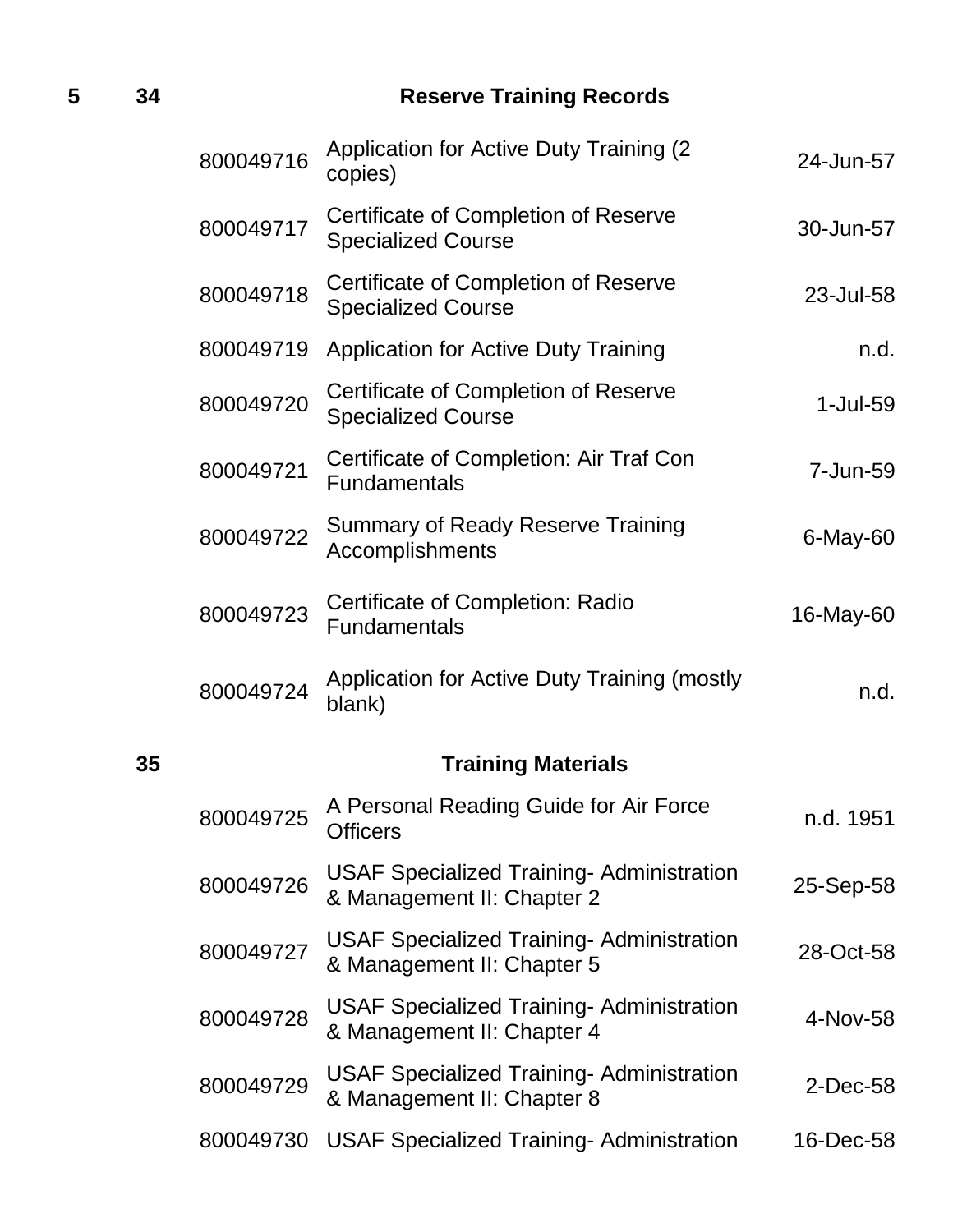## & Management II: Chapter 9

| 800049731 | <b>USAF Quiz: Management</b>                                                                                | Dec-58      |
|-----------|-------------------------------------------------------------------------------------------------------------|-------------|
| 800049732 | <b>USAF Specialized Training- Administration</b><br>& Management II: Chapter 10                             | $6$ -Jan-59 |
| 800049733 | <b>USAF Specialized Training- Administration</b><br>& Management II: Chapter 11                             | 13-Jan-59   |
| 800049734 | <b>USAF Specialized Training- Administration</b><br>& Management II: Chapter 12                             | 20-Jan-59   |
| 800049735 | <b>USAF Specialized Training- Administration</b><br>& Management II: Chapter 14                             | 10-Feb-59   |
| 800049736 | <b>USAF Specialized Training- Administration</b><br>& Management II: Chapter 14 (with notes<br>on the back) | 10-Feb-59   |
| 800049737 | <b>USAF Specialized Training- Administration</b><br>& Management II: Chapter 15                             | 24-Feb-59   |
| 800049738 | <b>USAF Specialized Training- Administration</b><br>& Management II: Chapter 17                             | 17-Mar-59   |
| 800049739 | <b>USAF Specialized Training- Administration</b><br>& Management II: Chapter 19                             | 7-Apr-59    |
| 800049740 | <b>Ethical Standards of Proc. Personnel work</b><br>(handwritten)                                           | 22-May-61   |
|           | 800049741 Air Installations: Study Outline                                                                  | n.d.        |
|           | 800049742 Aircraft Maintenance: Study Outline                                                               | n.d.        |
|           | 800049743 Procurement and Supply: Study Outline                                                             | n.d.        |
|           | 800049744 TP-8WS1 Questions                                                                                 | n.d.        |
|           | 800049745 TP-7WS1 Questions                                                                                 | n.d.        |
|           | 800049746 TP-6WS1 Questions                                                                                 | n.d.        |
|           | 800049747 TP-5WS1 Questions                                                                                 | n.d.        |
|           | 800049748 TP-10WS1 Questions                                                                                | n.d.        |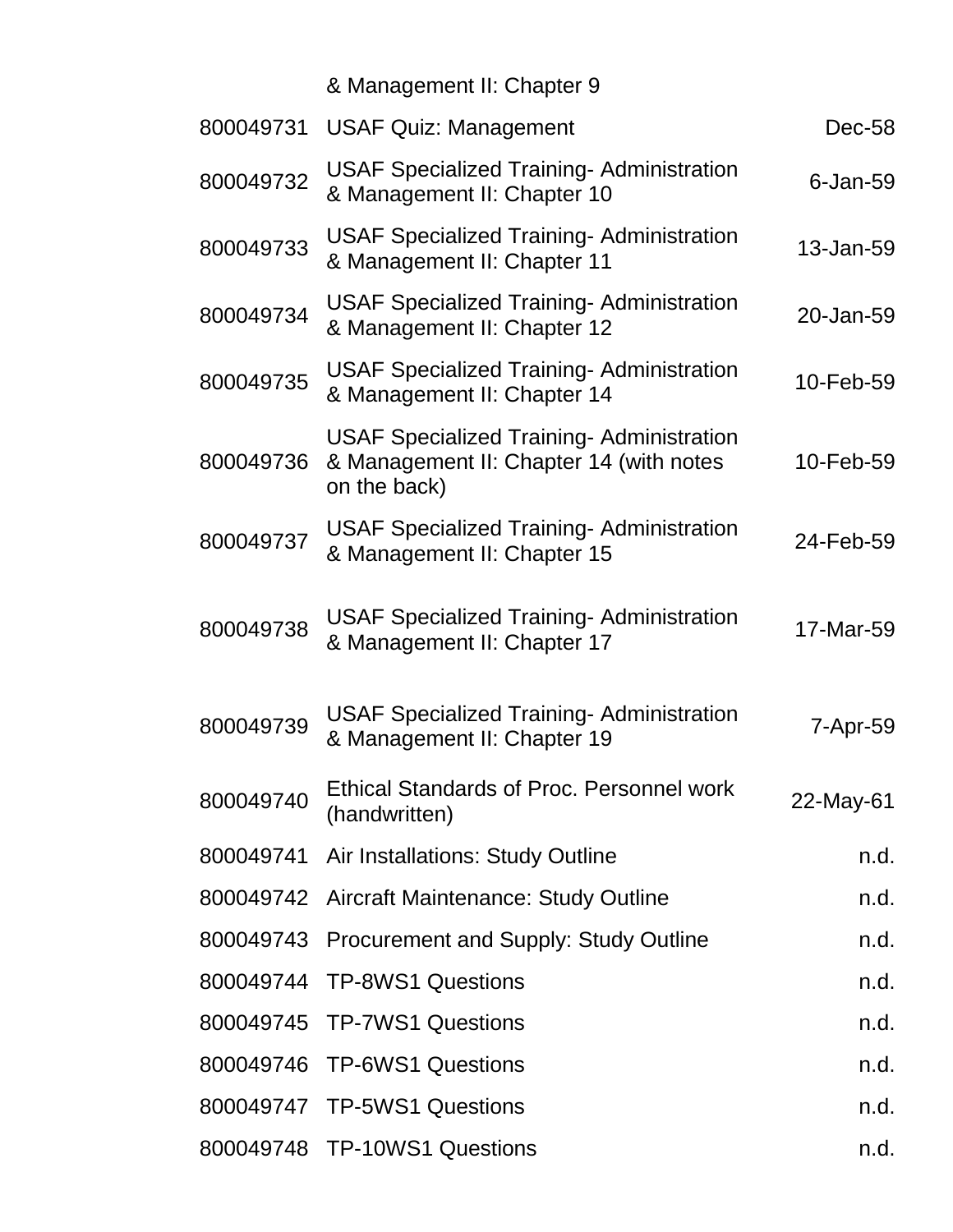|    | 800049749 | Airplane Multiple Choice & True/False Quiz<br>(?)                                                        | n.d.        |
|----|-----------|----------------------------------------------------------------------------------------------------------|-------------|
|    | 800049750 | <b>TP-1WS1 Questions' Packet</b>                                                                         | n.d.        |
|    | 800049751 | Specialized- Collateral Training Selection<br>Form                                                       | 21-Oct-59   |
|    | 800049752 | USAF Extension Course 2, Volume 1:<br><b>Revised Requirements-Multiple Choice</b>                        | $2$ -May-52 |
|    | 800049753 | <b>Volunteer Air Reserve Training Program:</b><br><b>Methods of Common Supply</b>                        | n.d.        |
|    |           | <b>USAF Extension Course Institute: Answer</b><br>800049754 Sheet and Grade Card (course 2, volume<br>2) | $Jun-52$    |
|    | 800049755 | <b>USAF Extension Course Institute: Answer</b><br>Sheet and Grade Card (course 2, volume<br>1)           | $Jun-52$    |
|    |           | 800049756 Air Force Wing                                                                                 | n.d.        |
|    |           | 800049757 Speech (?)                                                                                     | n.d.        |
|    |           | 800049758 Handwritten Schedule                                                                           | n.d.        |
|    |           | 800049759 Memo Book (with notes inside)                                                                  | n.d.        |
| 36 |           | <b>Aircraft Maintenance Book</b>                                                                         |             |
|    | 800049760 | Air ROTC: Aircraft Maintenance<br>Engineering                                                            | $1-Sep-47$  |
| 37 |           | <b>USAF Extension Course Books</b>                                                                       |             |
|    | 800049761 | <b>Fundamentals of Learning and Expression</b>                                                           | n.d. 1949   |
|    |           | 800049762 Military Staff Organization and Staff Writing                                                  | Aug-49      |
|    |           | 800049763 A Concept of Air Force Administration                                                          | n.d.        |
| 38 |           | <b>Air Force Manual</b>                                                                                  |             |
|    |           | 800049764 Antifriction Bearing: Commercial                                                               | 1-Nov-54    |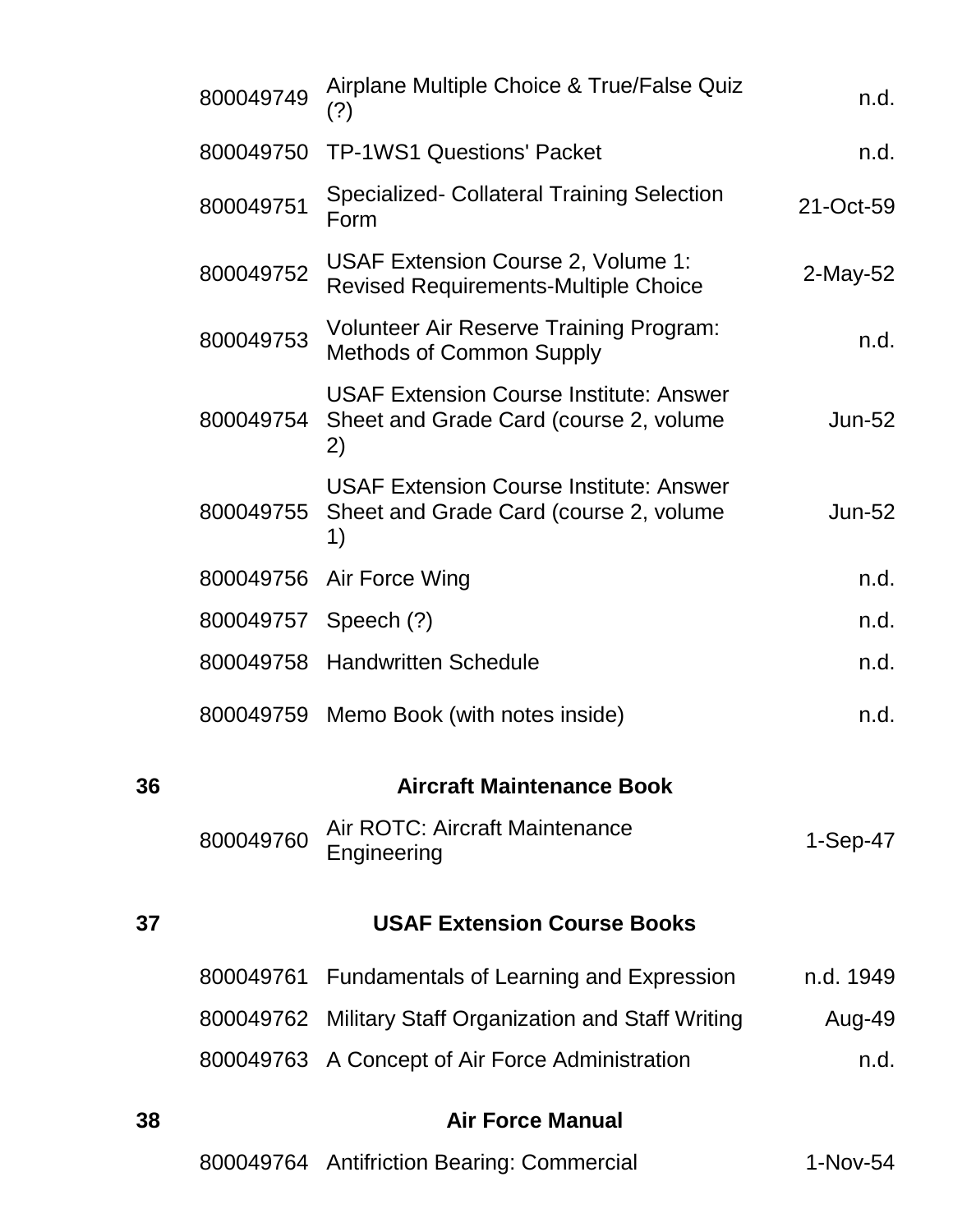## Designation Symbols

|   | 39 |           | Air Force Manual (2)                                                          |                 |
|---|----|-----------|-------------------------------------------------------------------------------|-----------------|
|   |    | 800049765 | <b>Office Personnel: Officer Classification</b><br>Manual                     | $1-Sep-54$      |
|   | 40 |           | <b>Training Manuals</b>                                                       |                 |
|   |    | 800049766 | Air Reserve Center Training Manual<br>(written)                               | n.d.            |
|   |    |           | 800049767 Air Reserve Center Training Manual                                  | n.d.            |
| 6 | 41 |           | <b>Manual</b>                                                                 |                 |
|   |    | 800049768 | Manual to Assist Civilian Component Unit<br><b>Commanders and Instructors</b> | n.d.            |
|   | 42 |           | <b>Reference Manual</b>                                                       |                 |
|   |    | 800049769 | <b>Official Reference Manual for Civilian Pilot</b><br>Training               | Mar-42          |
|   | 43 |           | <b>Grimes: Aircraft Lighting Equipment</b>                                    |                 |
|   |    | 800049770 | Letter to "Don Casey" from Grimes:<br><b>Manufacturing Company</b>            | 30-Dec-49       |
|   |    | 800049771 | <b>Grimes: Aircraft Lighting Equipment</b><br>Catalog                         | 15-Sep-46       |
|   | 44 |           | <b>Air Force-Navy Designs</b>                                                 |                 |
|   |    | 800049772 | Air Force-Navy Aeronautical Designs<br>Packet                                 | n.d. 1958       |
|   |    | 800049773 | <b>Switch-Rotary Roller Lever Packet</b>                                      | Feb-61          |
|   |    | 800049774 | <b>Cooling System and Tinners Cancellation</b><br><b>Notice</b>               | May/Jun<br>1959 |
|   |    | 800049775 | Military Standard: MS24181 (ASG)                                              | 24-Sep-59       |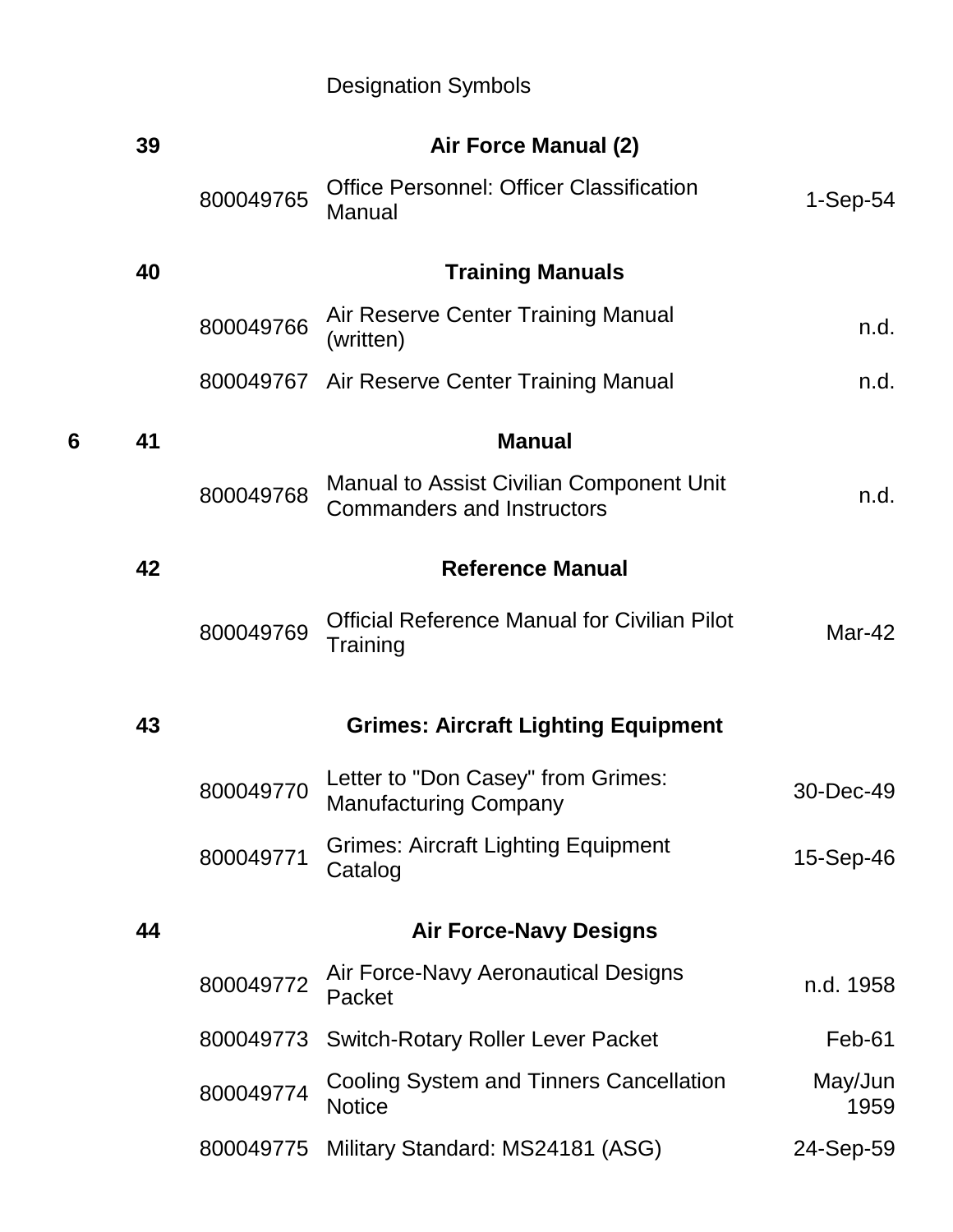| 800049776 | Military Standard: MS24182 (ASG)                                        | 24-Sep-59 |
|-----------|-------------------------------------------------------------------------|-----------|
| 800049777 | Military Standard: MS24183 (ASG)                                        | 24-Sep-59 |
| 800049778 | Military Standard: MS24184 (ASG)                                        | 24-Sep-59 |
| 800049779 | Military Standard: MS24199 (ASG)                                        | 24-Sep-59 |
| 800049780 | Military Standard: MS24143 (ASG)                                        | 24-Sep-59 |
| 800049781 | Military Standard: MS24168 (ASG)                                        | 24-Sep-59 |
| 800049782 | Military Standard: MS24171 (ASG)                                        | 28-Aug-59 |
| 800049783 | Military Standard: MS24172 (ASG)                                        | 28-Aug-59 |
| 800049784 | Military Standard: MS24178 (ASG)                                        | 28-Aug-59 |
| 800049785 | Military Standard: MS20230 (ASG)                                        | 7-Oct-59  |
| 800049786 | Military Standard: MS24119 (USAF)                                       | 6-Aug-59  |
| 800049787 | Military Standard: MS24140 (ASG)                                        | 24-Sep-59 |
| 800049788 | Military Standard: MS24141 (ASG)                                        | 24-Sep-59 |
| 800049789 | Military Standard: MS24142 (ASG)                                        | 24-Sep-59 |
| 800049790 | Military Standard: MS15747                                              | 9-Jun-59  |
| 800049791 | Military Standard: MS15981 (ASG)                                        | 20-Jul-59 |
| 800049792 | Military Standard: MS16506                                              | 23-Jun-59 |
| 800049793 | AND10049: Bosses-Fluid Connection,<br><b>Internal Straight Thread</b>   | 15-Jun-59 |
| 800049794 | AND10060: Tubing End, Hose Connection,<br><b>Standard Dimensions</b>    | 22-Jun-59 |
| 800049795 | AND10081: Terminal Shank-Swaging,<br><b>Dimensions</b>                  | 3-Jun-59  |
| 800049796 | AND10309: Accumulator Installation-<br><b>Hydraulic</b>                 | 8-Jun-59  |
| 800049797 | AND10525: Propeller Blade End-Standard<br><b>Dimensions</b>             | 12-Jun-59 |
| 800049798 | AND10526: Propeller Blade Ends-<br><b>Standard Dimensions for Steel</b> | 12-Jun-59 |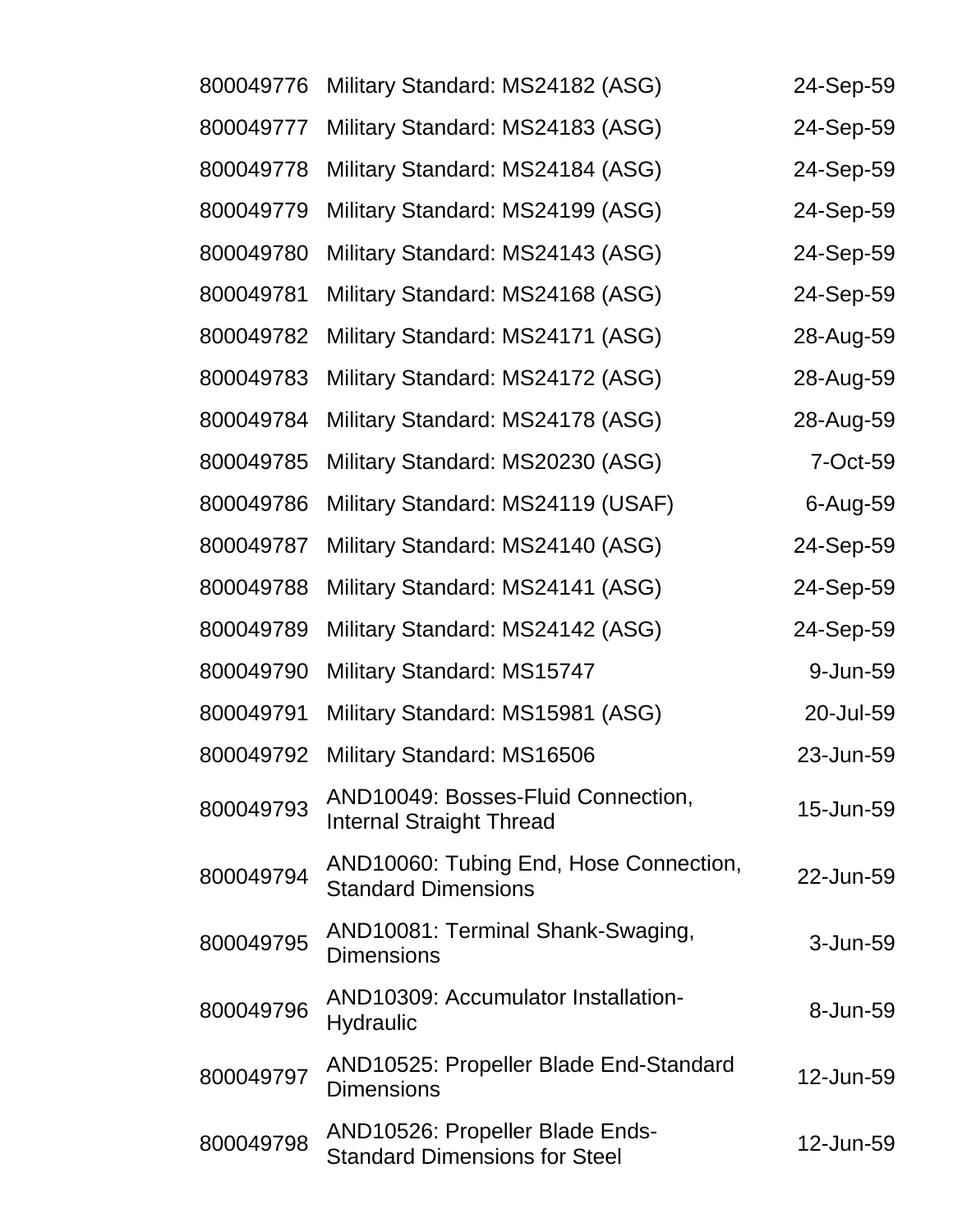|    | 800049799 | Survey-Digest, May 1959: Expense and<br><b>Allowance Practices for Field Station</b><br>Assignment   | May-59    |
|----|-----------|------------------------------------------------------------------------------------------------------|-----------|
|    |           | 800049800 New and Revised NAS Standards Packet                                                       | n.d.      |
|    |           | 800049801 NAS813 Thru NAS820 Corrections                                                             | n.d.      |
|    |           | 800049802 Aviation Products Book                                                                     | Mar-46    |
|    | 800049803 | Sealed Bid: Offering Electrical &<br>Electronics, Equipment, Components &<br><b>Accessories Book</b> | 6-Dec-73  |
|    |           | 800049804 Christmas Card                                                                             | n.d.      |
|    | 800049805 | <b>Aircraft Engineering Sales "Mission</b><br><b>Statement" Card</b>                                 | n.d.      |
|    | 800049806 | <b>Aircraft Engineering Sales Card</b>                                                               | n.d.      |
| 45 |           | <b>Non-Military</b>                                                                                  |           |
|    |           | 800049807 Operations Limitations                                                                     | 10-Oct-46 |
|    | 800049808 | Acme: Blue Print & Supply Company<br>Invoice                                                         | 28-Dec-46 |
|    | 800049809 | Window Insert from the Office of Price<br>Administration                                             | n.d.      |
|    | 800049810 | <b>Remitter's Receipt</b>                                                                            | 17-Jan-47 |
|    | 800049811 | U.S. Individual Income Tax Return                                                                    | 12-Mar-48 |
|    | 800049812 | <b>Certificate of Registration</b>                                                                   | 9-Aug-51  |
|    | 800049813 | <b>Duplicate Certificate of Registration Letter</b>                                                  | 25-Jun-53 |
|    | 800049814 | 1954 National Air Pageant Flier                                                                      | n.d.      |
|    | 800049815 | "Loss of a Loved One" Note from the<br>Hospital                                                      | 31-Aug-54 |
|    | 800049816 | Notice of Hearing of Petition for Probate of<br>Will                                                 | n.d.      |
|    | 800049817 | <b>Application for Federal Employment</b>                                                            | n.d.      |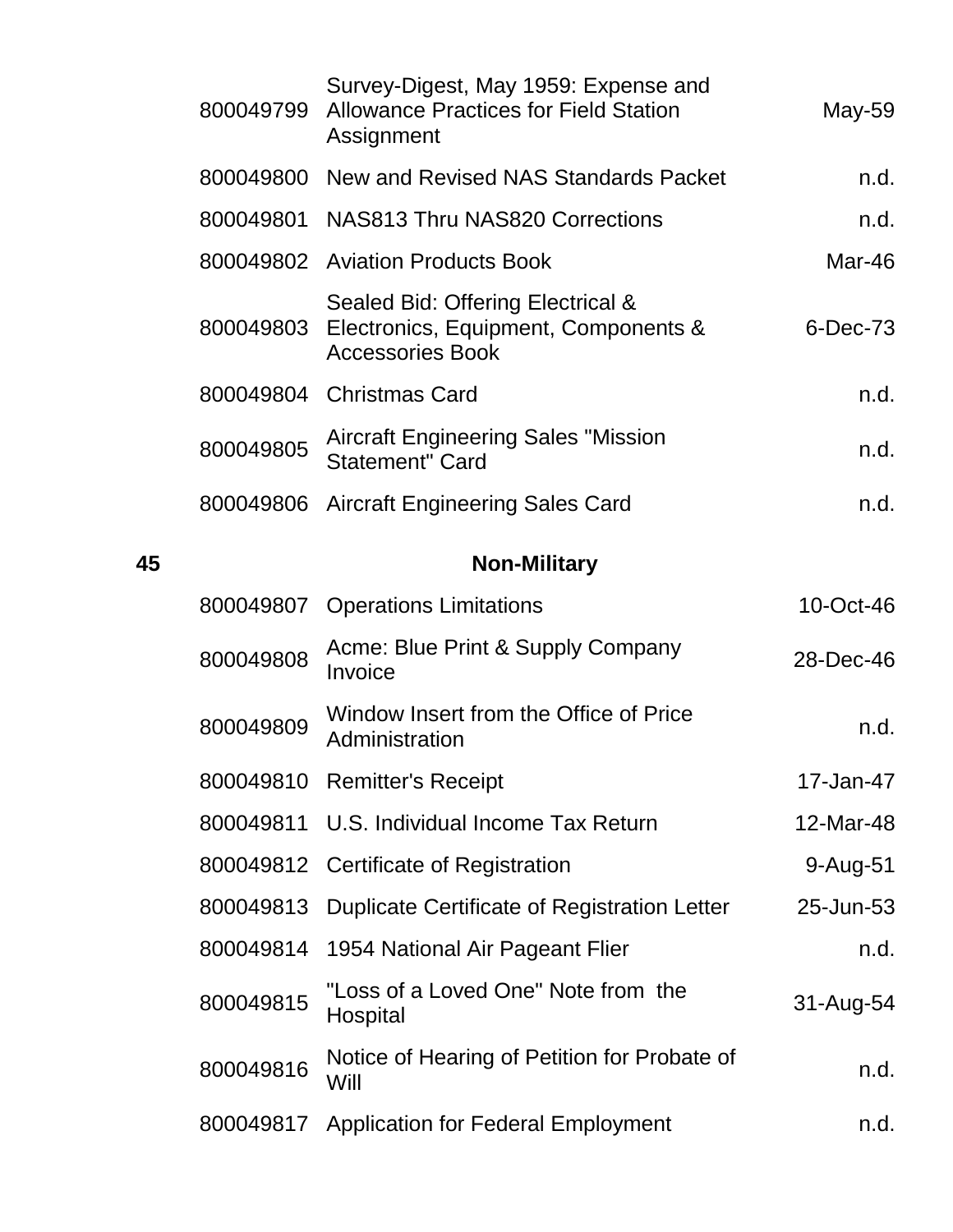## **Series Four: Photos and Memorabilia, 1930-1942, n.d.**

|   | 47        | <b>Memorabilia</b>                                                                                             |                 |  |  |
|---|-----------|----------------------------------------------------------------------------------------------------------------|-----------------|--|--|
|   | 800049829 | Don H Vanitzian Badges, Weapons and<br>Titles                                                                  | n.d.            |  |  |
|   | 800049830 | Don H. Vanitzian Stencil                                                                                       | n.d.            |  |  |
|   | 800049831 | Vanitzian D.H. Stencil                                                                                         | n.d.            |  |  |
|   |           | 800049832 Air Force Reserve Decals (5 copies)                                                                  | n.d.            |  |  |
|   |           | 800049833 Air Force Window Decal                                                                               | n.d.            |  |  |
|   |           | 800049834 NRA Consumer Sticker (3 copies)                                                                      | n.d.            |  |  |
|   | 800049835 | Time plan Bank Credit Flier                                                                                    | n.d.            |  |  |
|   |           | 800049836 U.S. Armed Forces Cut-outs                                                                           | n.d.            |  |  |
|   |           | Series 5: Periodicals, 1945, n.d.                                                                              |                 |  |  |
|   |           |                                                                                                                |                 |  |  |
| 9 |           | <b>Periodicals</b>                                                                                             |                 |  |  |
|   | 800049837 | Nashferry Tribune Newspaper (full)                                                                             | 23-May-45       |  |  |
|   | 800049838 | Nashferry Tribune Newspaper (full)                                                                             | 30-May-45       |  |  |
|   | 800049839 | Wing Talk, Admiral Newspaper (clipping)                                                                        | $7 -$ Jul $-45$ |  |  |
|   |           | Payne Field Struts Stuff on 38th Birthday<br>800049840 of USAAF, The Stars and Stripes<br>Newspaper (clipping) | 3-Aug-45        |  |  |
|   | 800049841 | The Stars and Stripes Newspaper Front<br>Page Cover (clipping)                                                 | 15-Aug-45       |  |  |
|   | 800049842 | Egyptian Mail Newspaper (full)                                                                                 | 15-Sep-45       |  |  |
|   | 800049843 | Skymaster Newspaper (full)                                                                                     | 13-Sep-45       |  |  |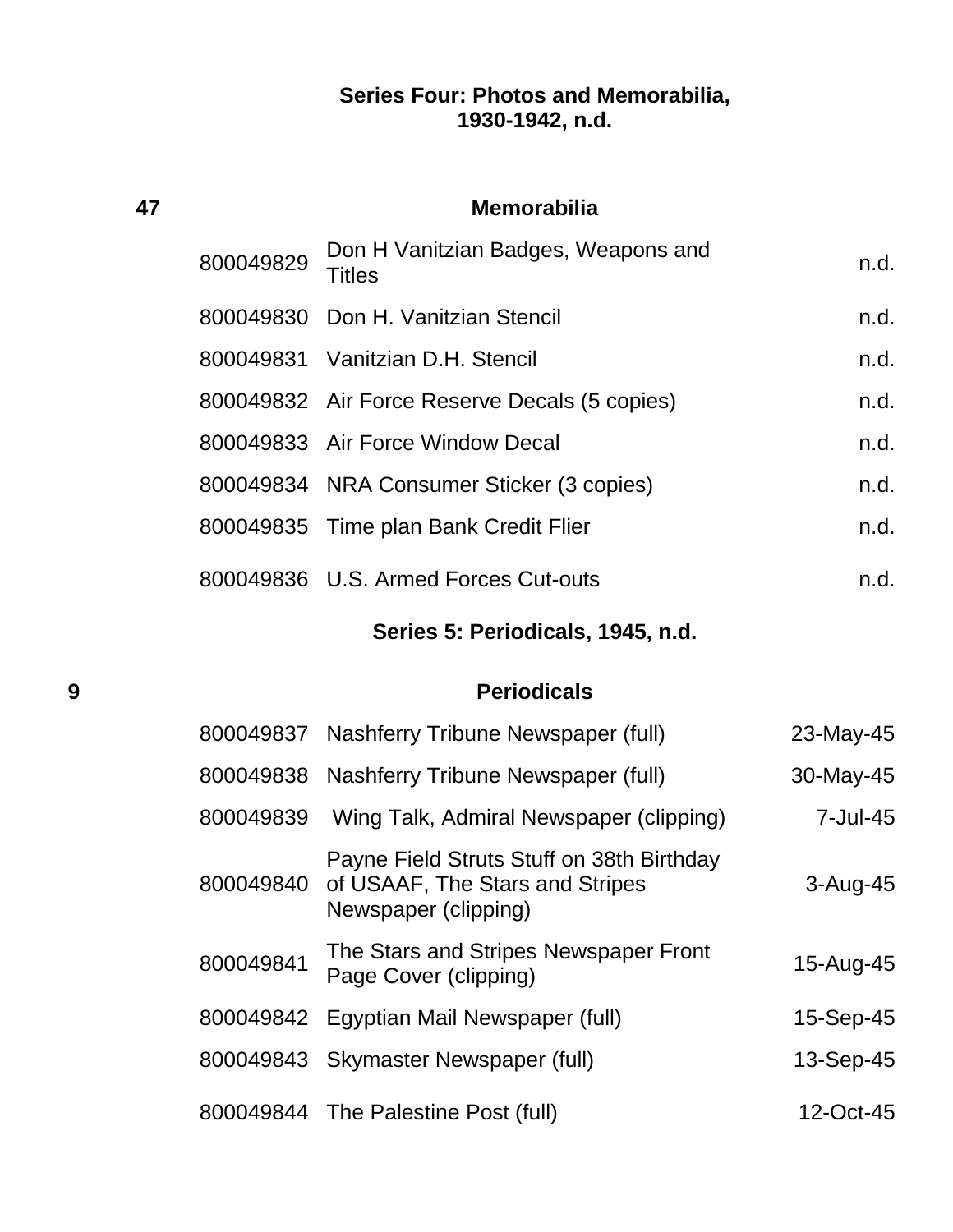|           | 800049845 The Skymaster Newspaper (full)                                     | 18-Oct-45 |
|-----------|------------------------------------------------------------------------------|-----------|
|           | 800049846 The Stars and Stripes Newspaper (full)                             | 19-Oct-45 |
| 800049847 | Backlog Newspaper (full)                                                     | 22-Oct-45 |
| 800049848 | Backlog Newspaper (full)                                                     | 29-Oct-45 |
| 800049849 | Egyptian Mail Newspaper (full)                                               | 25-Oct-45 |
| 800049850 | Skymaster Newspaper (full)                                                   | 25-Oct-45 |
| 800049851 | Egyptian Mail Newspaper (full)                                               | 28-Nov-45 |
| 800049852 | The Stars and Stripes Newspaper (full)                                       | 14-Dec-45 |
| 800049853 | Untitled (clipping)                                                          | n.d.      |
| 800049854 | Photocopy of SS Sea Porpoise Newspaper                                       | $Dec-45$  |
| 800049855 | Hebaniya is Like New England Village<br>When Seen from the Air (clipping)    | n.d.      |
| 800049856 | Padgitt Gets Paddled for Saying Abadan,<br>Marrakech Swell Places (clipping) | n.d.      |
| 800049857 | Photocopy of "All But Tillamook" clipping                                    | n.d.      |

## **Series 6: Maps, 1942-1953, n.d.**

## **Maps**

| 800049858 | Los Angeles (R-2) Sectional Aeronautical<br>Chart | 10-Mar-53   |
|-----------|---------------------------------------------------|-------------|
| 800049859 | Detroit (V-8) Sectional Aeronautical Chart        | $6$ -Aug-42 |
| 800049860 | MT Whitney (S-2) Sectional Aeronautical<br>Chart  | 12-Mar-53   |
| 800049861 | Servicemen's World War Map                        | n.d.        |
| 800049862 | Chicago (U-7) Sectional Aeronautical<br>Chart     | 22-Jan-42   |
| 800049863 | Chicago (U-7) Sectional Aeronautical<br>Chart     | 28-May-42   |